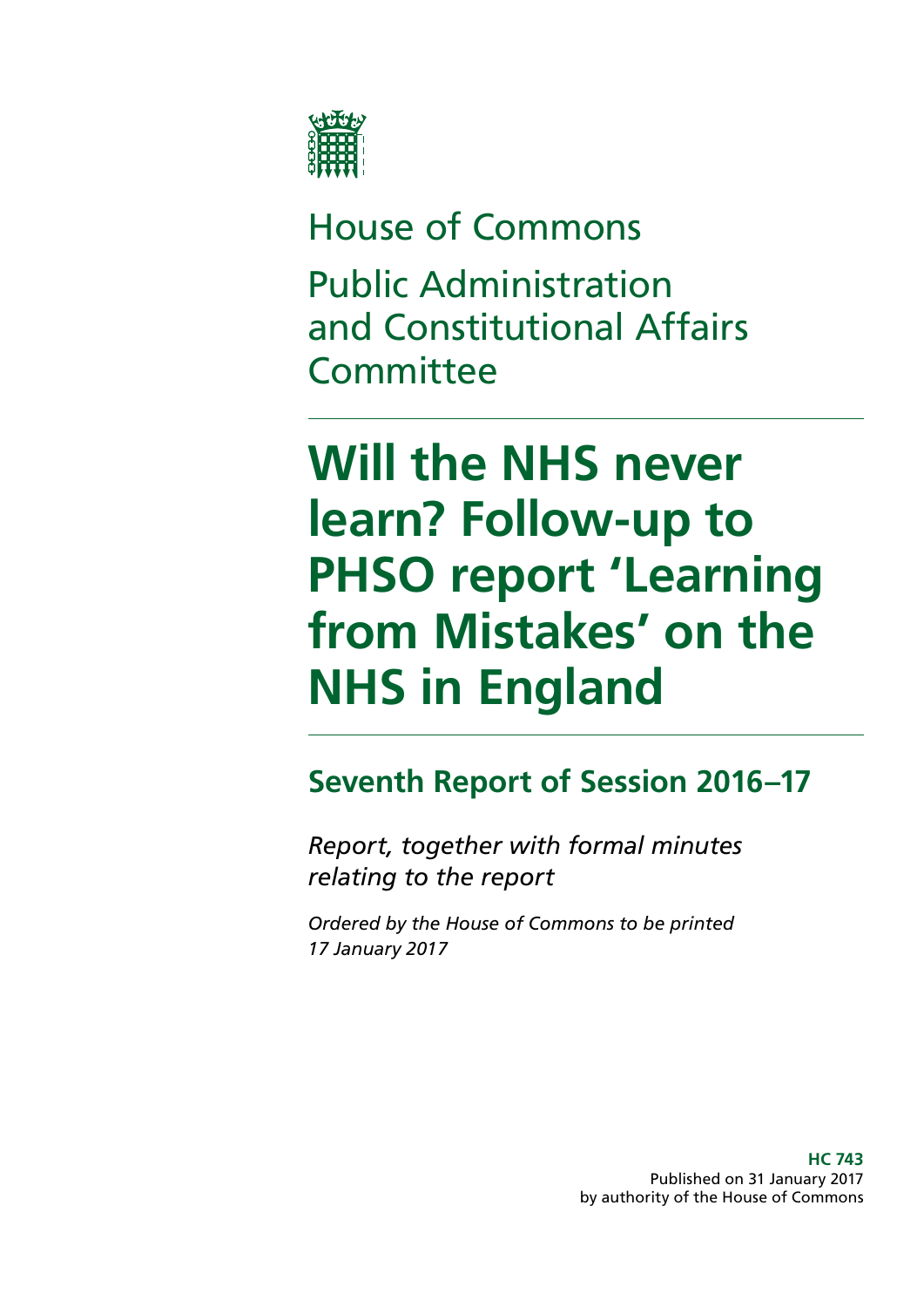#### **Public Administration and Constitutional Affairs**

The Public Administration and Constitutional Affairs Committee is appointed by the House of Commons to examine the reports of the Parliamentary Commissioner for Administration and the Health Service Commissioner for England, which are laid before this House, and matters in connection therewith; to consider matters relating to the quality and standards of administration provided by civil service departments, and other matters relating to the civil service; and to consider constitutional affairs.

#### **Current membership**

[Mr Bernard Jenkin MP](http://www.parliament.uk/biographies/commons/mr-bernard-jenkin/40) (*Conservative, Harwich and North Essex*) (Chair) [Ronnie Cowan MP](http://www.parliament.uk/biographies/commons/ronnie-cowan/4465) (*Scottish National Party, Inverclyde*) [Paul Flynn MP](http://www.parliament.uk/biographies/commons/paul-flynn/545) (*Labour, Newport West*) [Marcus Fysh MP](http://www.parliament.uk/biographies/commons/marcus-fysh/4446) (*Conservative, Yeovil*) [Mrs Cheryl Gillan MP](http://www.parliament.uk/biographies/commons/mrs-cheryl-gillan/18) (*Conservative, Chesham and Amersham*) [Kate Hoey MP](http://www.parliament.uk/biographies/commons/kate-hoey/210) (*Labour, Vauxhall*) [Kelvin Hopkins MP](http://www.parliament.uk/biographies/commons/kelvin-hopkins/2) (*Labour, Luton North*) [Gerald Jones MP](http://www.parliament.uk/biographies/commons/gerald-jones/4501) (*Labour, Merthyr Tydfil and Rhymney*) [Dr Dan Poulter MP](http://www.parliament.uk/biographies/commons/dr-dan-poulter/3932) (*Conservative, Central Suffolk and North Ipswich*) [John Stevenson MP](http://www.parliament.uk/biographies/commons/john-stevenson/3942) (*Conservative, Carlisle*) [Mr Andrew Turner MP](http://www.parliament.uk/biographies/commons/mr-andrew-turner/1426) (*Conservative, Isle of Wight*)

 Parliament: [Oliver Dowden MP](http://www.parliament.uk/biographies/commons/oliver-dowden/4441) (*Conservative, Hertsmere*), [Adam Holloway MP](http://www.parliament.uk/biographies/commons/adam-holloway/1522)  (*Conservative, Gravesham*), [Mr David Jones MP](http://www.parliament.uk/biographies/commons/mr-david-jones/1502) (*Conservative, Clwyd West*) The following members were also members of the committee during the and [Tom Tugendhat MP](http://www.parliament.uk/biographies/commons/tom-tugendhat/4462) (*Conservative, Tonbridge and Malling*).

#### **Powers**

The Committee is one of the departmental select committees, the powers of which are set out in House of Commons Standing Orders, principally in SO No. 146. These are available on the internet via [www.parliament.uk.](http://www.parliament.uk/)

#### **Publication**

Committee reports are published on the Committee's website at [www.parliament.uk/pacac](http://www.parliament.uk/business/committees/committees-a-z/commons-select/public-administration-and-constitutional-affairs-committee/) and in print by Order of the House.

Evidence relating to this report is published on the [inquiry publications page](http://www.parliament.uk/business/committees/committees-a-z/commons-select/public-administration-and-constitutional-affairs-committee/inquiries/parliament-2015/phso-learning-from-mistakes-inquiry/publications/) of the Committee's website.

#### **Committee staff**

The current staff of the Committee are: Dr Rebecca Davies (Clerk), Ms Rhiannon Hollis (Clerk), Dr Sean Bex (Second Clerk), Jonathan Bayliss (Committee Specialist), Ms Penny McLean (Committee Specialist), Rebecca Usden (Committee Specialist), Mr Alex Prior (PhD Scholar), Ana Ferreira (Senior Committee Assistant), Iwona Hankin (Committee Assistant), and Alex Paterson (Media Officer).

#### **Contacts**

 020 7219 3268, the Committee's email address is [pacac@parliament.uk](mailto:pacac@parliament.uk). All correspondence should be addressed to the Clerk of the Public Administration and Constitutional Affairs Committee, House of Commons, London SW1A 0AA. The telephone number for general enquiries is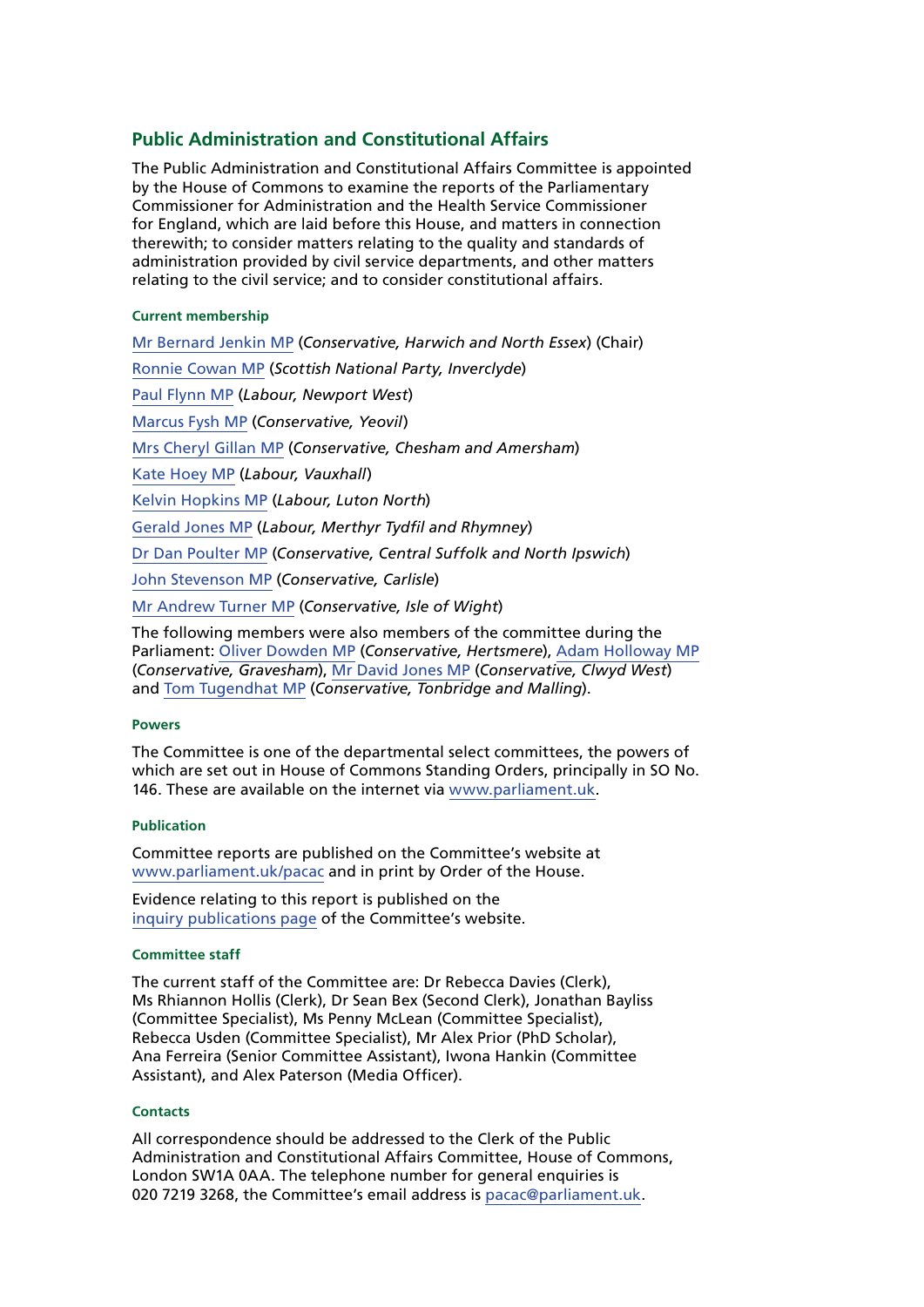### **Contents**

|   | <b>Summary</b>                                                                                                                       |    |  |
|---|--------------------------------------------------------------------------------------------------------------------------------------|----|--|
| 1 | <b>Introduction</b>                                                                                                                  | 5  |  |
|   | Terminology                                                                                                                          | 7  |  |
| 2 | The Investigative Landscape in the NHS in England                                                                                    | 8  |  |
|   | PHSO Report 'Learning from Mistakes'                                                                                                 | 8  |  |
|   | Culture                                                                                                                              | 9  |  |
|   | Multiple body investigations and the involvement of patients and families in<br>investigations                                       | 10 |  |
| 3 | <b>HSIB and the learning culture</b>                                                                                                 | 13 |  |
|   | The role of HSIB and 'safe space' investigations                                                                                     | 13 |  |
|   | <b>HSIB legislative framework</b>                                                                                                    | 15 |  |
| 4 | Learning and accountability: implementation of the 'safe space'                                                                      | 17 |  |
|   | A local 'safe space'                                                                                                                 | 17 |  |
|   | A system-wide 'just culture'                                                                                                         | 18 |  |
|   | Improving local competence                                                                                                           | 20 |  |
|   | <b>Measuring improvement</b>                                                                                                         | 23 |  |
|   | <b>Conclusions and recommendations</b>                                                                                               | 27 |  |
|   | Appendix: PACAC response to Department of Health's Consultation on<br>'Providing a 'safe space' in healthcare safety investigations' | 31 |  |
|   | <b>Formal Minutes</b>                                                                                                                | 37 |  |
|   | <b>Witnesses</b>                                                                                                                     | 38 |  |
|   | <b>Published written evidence</b>                                                                                                    | 39 |  |
|   | List of Reports from the Committee during the current Parliament                                                                     | 40 |  |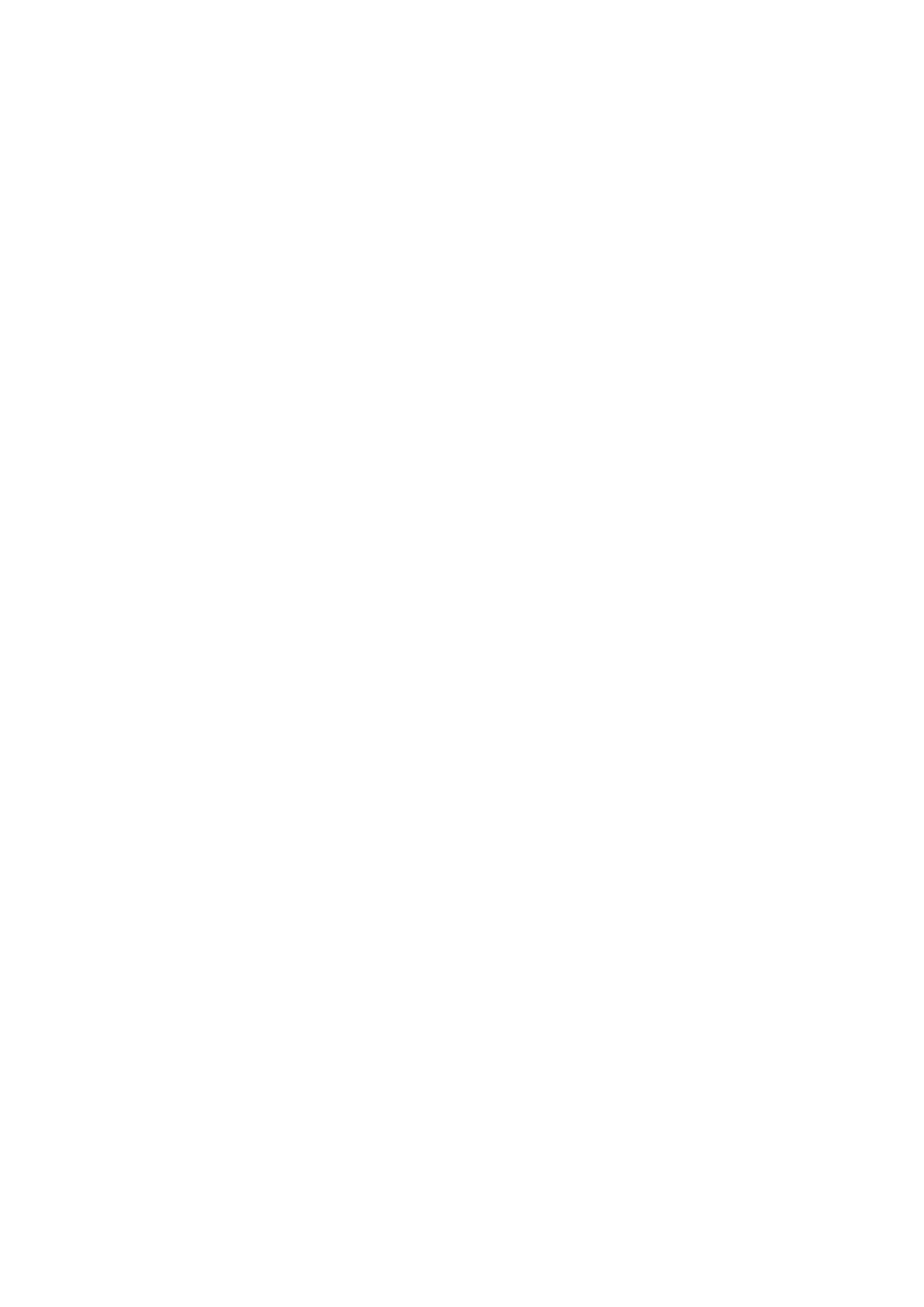## <span id="page-4-0"></span>Summary

In July 2016, the Public Administration and Constitutional Affairs Committee (PACAC) received a report from the Parliamentary and Health Service Ombudsman (PHSO), *Learning from Mistakes: An investigation report by the Parliamentary and Health Service Ombudsman into how the NHS failed to properly investigate the death of a three-year old child*. This report is the PHSO's second report into the tragic death of Sam Morrish, a three year old child whose death from sepsis was found to have been avoidable. The second PHSO report highlights systemic problems with clinical incident investigations in the NHS in England, where it found that a fear of blame inhibits open investigations, learning, and improvement.

Our further report corroborates these findings. The Department of Health, NHS Improvement, and Care Quality Commission all acknowledged the need for the investigative culture to be transformed into one in which open-minded, learningfocused investigations can routinely take place. However, despite repeated reports, both from PHSO and from PACAC, highlighting this as the critical issue facing complaint handling and clinical incident investigations in the NHS in England, there is precious little evidence that the NHS in England is learning. We found that, while a number of initiatives exist to improve the health service's investigative culture, there was also a distinct lack of coordination and accountability for how these initiatives might coalesce.

PACAC concludes that there is an acute need for the Department of Health to step up and integrate these initiatives into a coordinated long term strategy that will meet the Secretary of State for Health's ambition of turning the NHS in England into a learning organisation. As this report shows, it is critical that this strategy includes a clear plan for building up local investigative capability, because this is where the vast majority of investigations will continue to take place. Ministerial responsibility for clinical incident investigations in the NHS in England is diffused. PACAC therefore recommends that the Secretary of State for Health should be accountable to Parliament for delivering the coordinated implementation of the shift towards a learning culture in the NHS in England.

As part of our inquiry, we also considered the impact the new Healthcare Safety Investigation Branch (HSIB) will have on resolving some of the issues outlined in this report. The Government has accepted PACAC's predecessor Committee PASC's recommendation from March 2015 to instigate such a body. HSIB will conduct clinical investigations in a 'safe space' where people directly involved in the most serious clinical incidents can speak honestly and openly in the interests of learning. PACAC believes HSIB should become a key player in addressing the NHS in England's blame culture. However, HSIB is being asked to begin operations without the necessary legislation to secure its independence and the 'safe space' for its investigations. PACAC reiterates in this report that this is not acceptable. There is a real risk HSIB will start off on the wrong foot, without a distinctive identity and role within the investigative landscape. It will not therefore have the intended impact of developing a learning culture in the health system.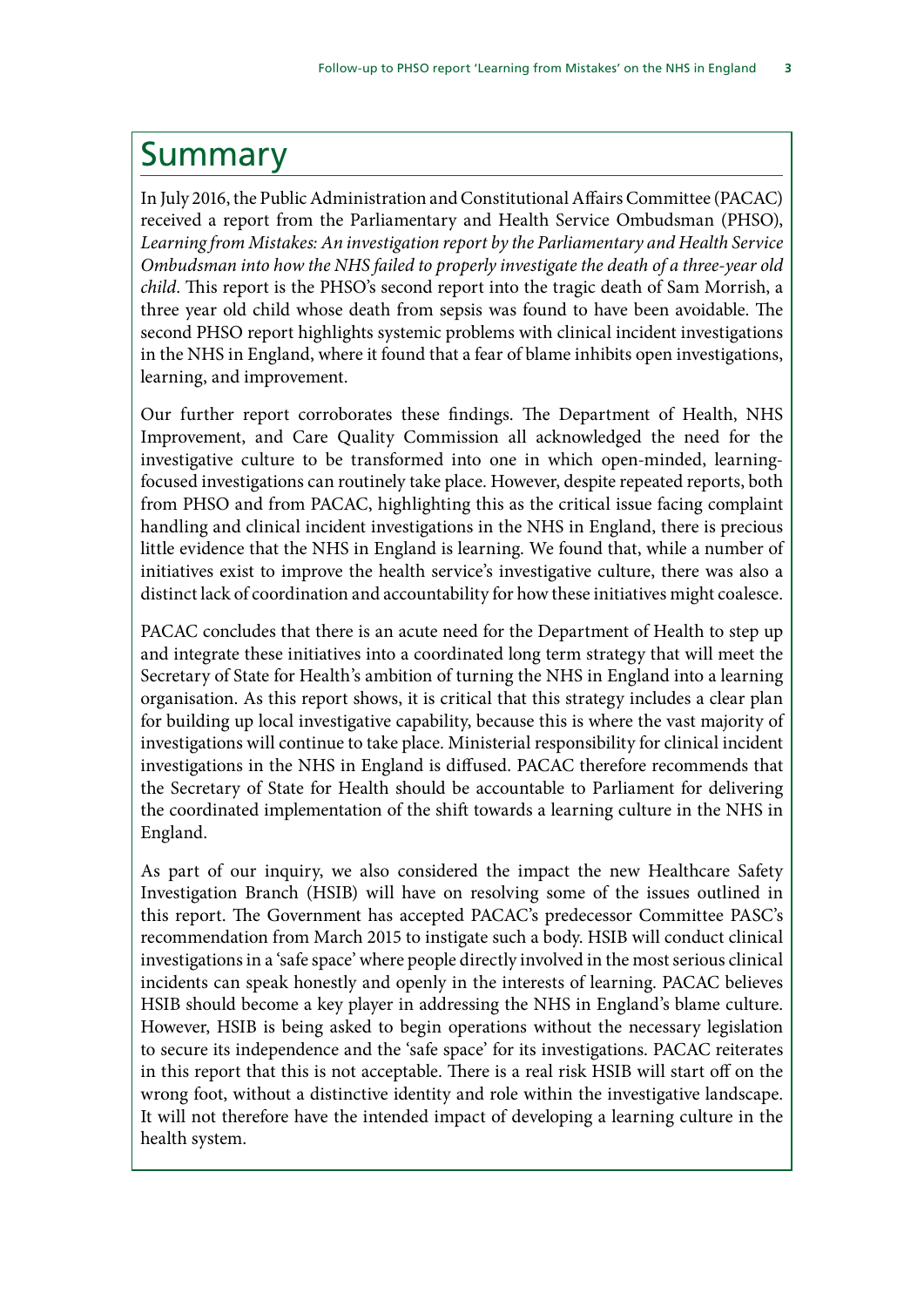Accordingly, this report urges the Government to bring forward the legislation for HSIB as soon as possible. Furthermore, we believe the Government should stipulate in the HSIB legislation that, first, HSIB has the responsibility to set the national standards by which all clinical investigations are conducted; secondly, that local NHS providers are responsible for delivering these standards, according to the Serious Incident Framework; and thirdly, the Care Quality Commission should continue to be responsible as the regulator in assessing the quality of clinical investigations according to those standards at a local level.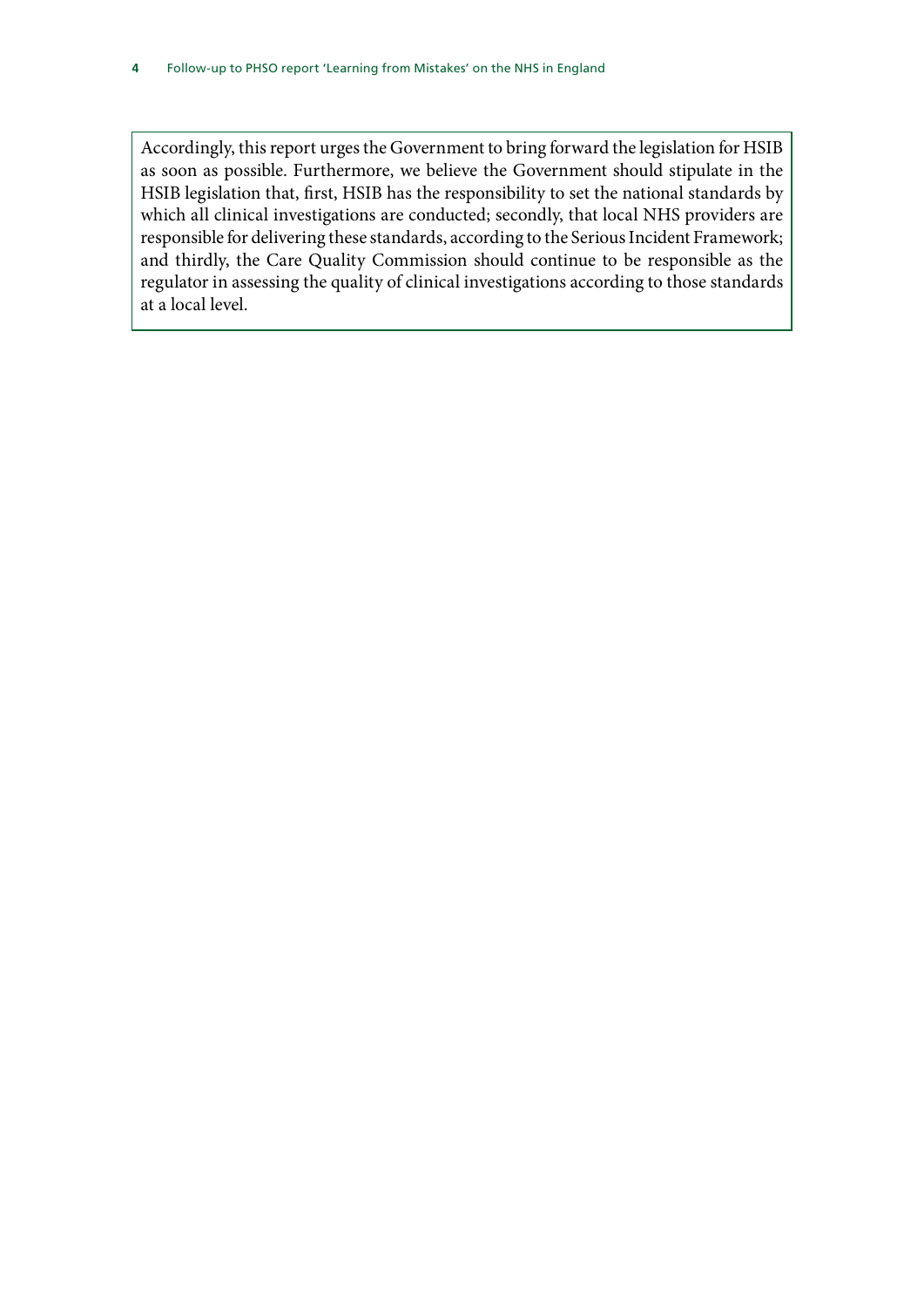## <span id="page-6-0"></span>**1** Introduction

1. The Parliamentary and Health Service Ombudsman (PHSO) as part of its role makes final decisions on NHS complaints in England, and from time to time reports to Parliament on wider themes emerging from its casework. It is a function of the Public Administration and Constitutional Affairs Committee (PACAC) to examine these reports and to use their findings to hold Government to account. The post of Ombudsman is currently held by Dame Julie Mellor DBE, who was appointed in 2012. She is supported in this role by casework and corporate staff at the PHSO. The Ombudsman announced her resignation in July 2016 and will stay in place until a successor is appointed. This is now expected at the end of March 2017.<sup>1</sup>

2. This Report focuses on the issues arising from the PHSO's July 2016 report, 'Learning from mistakes: An investigation report by the Parliamentary and Health Service Ombudsman into how the NHS in England failed to properly investigate the death of a three-year old child.'2 This report only addresses the NHS in England, but PACAC hopes that the NHS in other parts of the UK will also use the findings of this report.<sup>3</sup> 'Learning from Mistakes' is the PHSO's second report on the tragic death of a three-year old child, Sam Morrish, on 23rd December 2010 and follows up on their earlier report into this case, 'An avoidable death of a three-year old child from sepsis.'4 The PHSO's second report, 'Learning from Mistakes,' sets out four key findings:

- (1) a defensive culture in the NHS
- (2) a lack of competence and sufficient independence in the conduct of NHS investigations into potentially avoidable harm and death
- (3) poor coordination and cooperation between NHS organisations involved in investigations, and failure to collectively identify and act on lessons
- (4) insufficient involvement of families and staff in NHS investigations.<sup>5</sup>

3. This Committee has considered the systemic issues that plague the health service's complaints and investigations processes before in its June 2016 report 'PHSO review: Quality of NHS complaints investigations.'6 PACAC's predecessor committee, the Public Administration Select Committee (PASC), also made a number of recommendations in this area in its March 2015 report 'Investigating clinical incidents in the NHS,' including recommending the establishment of an Independent Patient Safety Investigation Service (IPSIS).<sup>7</sup> The intention was that such a body would conduct clinical investigations in a 'safe

3 Throughout this report, 'NHS' is taken to refer to the NHS in England.

<sup>1</sup> On 24 January 2017, after this report was agreed, the House of Commons agreed to a resolution approving the appointment of Robert Fredrick Behrens CBE as the new Parliamentary and Health Service Ombudsman.

<sup>2</sup> *[Learning from mistakes: An investigation report by the Parliamentary and Health Service Ombudsman into how](http://www.ombudsman.org.uk/__data/assets/pdf_file/0017/37034/Learning-from-mistakes-An-investigation-report-by-PHSO.pdf)  [the NHS failed to properly investigate the death of a three-year old child,](http://www.ombudsman.org.uk/__data/assets/pdf_file/0017/37034/Learning-from-mistakes-An-investigation-report-by-PHSO.pdf)* Parliamentary and Health Service Ombudsman, July 2016. Henceforth referred to as 'Learning from Mistakes.'

<sup>4</sup> *[An avoidable death of a three-year old child from sepsis](http://www.ombudsman.org.uk/__data/assets/pdf_file/0003/25896/An-avoidable-death-of-a-three-year-old.pdf)*, Parliamentary and Health Service Ombudsman, June 2014.

<sup>5</sup> *[Terms of reference Follow-up to PHSO report 'Learning from Mistakes,'](http://www.parliament.uk/business/committees/committees-a-z/commons-select/public-administration-and-constitutional-affairs-committee/news-parliament-2015/learning-from-mistakes-inquiry-launch-16-17/)* Public Administration and Constitutional Affairs Committee.

<sup>6</sup> First Report from the Public Administration and Constitutional Affairs Committee of Session 2016–17, *[PHSO](http://www.publications.parliament.uk/pa/cm201617/cmselect/cmpubadm/94/94.pdf)  [Review: Quality of NHS complaints investigations](http://www.publications.parliament.uk/pa/cm201617/cmselect/cmpubadm/94/94.pdf)*, HC 94, June 2016.

<sup>7</sup> Sixth Report from the Public Administration Select Committee of Session 2014–15, *[Investigating clinical incidents](http://www.publications.parliament.uk/pa/cm201415/cmselect/cmpubadm/886/886.pdf) [in the NHS](http://www.publications.parliament.uk/pa/cm201415/cmselect/cmpubadm/886/886.pdf)*, HC 886, March 2015.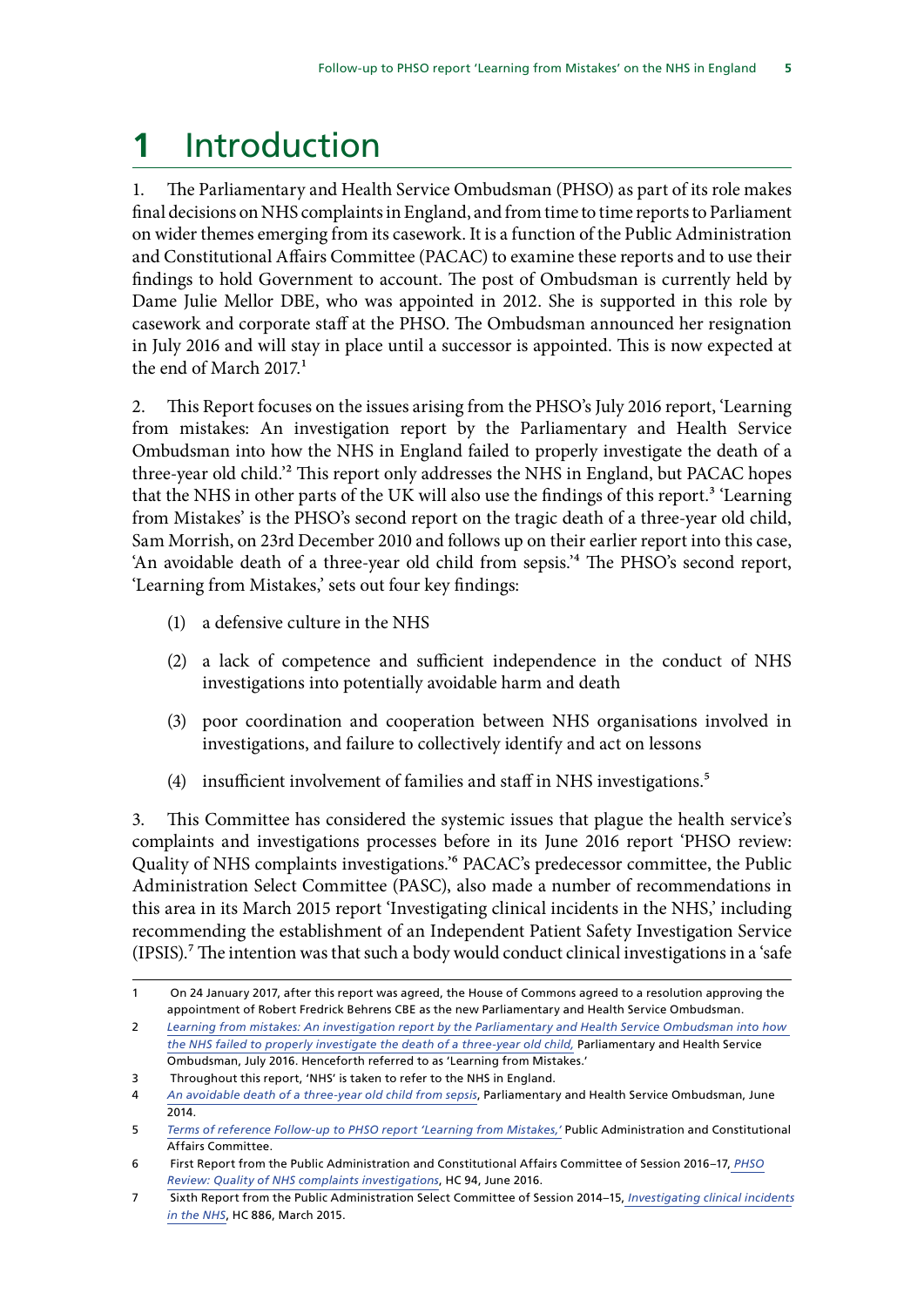space' where people directly involved in the most serious clinical incidents could speak honestly and openly in the interests of learning. The Department of Health has accepted this recommendation and this body, renamed to the Healthcare Safety Investigation Branch (HSIB), is scheduled to begin operations in April 2017.

4. However, as we noted in our 2016 report into NHS complaints investigations, we are concerned that "given this new body's limited capacity, its creation alone will not solve these complex, systemic problems."8 Indeed, while HSIB is intended to become a key player in reforming the investigative landscape, further changes will be required to effect the necessary cultural shift within the health service that would underpin an effective learning culture. In 'Learning, candour and accountability: A review of the way trusts review and investigate the deaths of patients in England,' the Care Quality Commission (CQC), the independent regulator of all health and social care services in England, also writes that "there is currently no single framework for NHS trusts that sets out what they need to do to maximise the learning from deaths that may be the result of problems in care."9 Our Report is focused on the changes that are required for HSIB to succeed in transforming the way the health service learns from clinical incidents, and on the wider actions that must be taken along with the introduction of HSIB in order for an effective learning culture to take hold across the health service.

5. This Report therefore sets out the wider implications of the PHSO's report and assesses what further actions the Department of Health must take to achieve the ambition set out by the Secretary of State for Health, Rt Hon Jeremy Hunt MP, for the NHS in England to become "the world's largest learning organisation."10

6. While PACAC welcomes the creation of HSIB and other commitments made by the Secretary of State for Health, we remain deeply concerned that HSIB currently lacks the necessary legislative underpinning to provide for its independence and for the realisation of the 'safe space' that is so essential for it to achieve its objectives. The Committee is also concerned that the Government has not clarified specifically enough HSIB's position within the investigative landscape, including how its role as an exemplar will work in practice. Indeed, evidence taken during the course of this inquiry suggests that there is a lack of clarity about how HSIB's role as an exemplar for investigations across the wider system will be effected, measured, and evaluated.

7. We are grateful to all those who provided evidence to us. In particular we would like to thank Scott Morrish, father of Sam Morrish and member of the HSIB Expert Advisory Group (EAG), Dr Steve Shorrock, European Safety Culture Programme Leader, Keith Conradi, former Chief Inspector of Air Accidents and now appointed as HSIB Chief Investigator, Helen Buckingham, NHS Improvement, and Prof Sir Mike Richards, Chief Inspector of Hospitals, CQC, who gave evidence to the Committee on 8 November 2016. The Committee is also grateful to Rt Hon Philip Dunne MP, Minister of State at the Department of Health, William Vineall, Director of Acute Care and Quality Policy, and Chris Bostock, Policy Lead on NHS Complaints, Department of Health, who gave evidence to the Committee on Tuesday 22 November 2016. In total 15 written submissions were received from individuals, campaign groups and professional associations.

<sup>8</sup> [HC \(2016–17\) 94,](http://www.publications.parliament.uk/pa/cm201617/cmselect/cmpubadm/94/94.pdf) June 2016, p. 4.

<sup>9</sup> *['Learning, candour and accountability: A review of the way trusts review and investigate the deaths of patients](http://www.cqc.org.uk/sites/default/files/20161213-learning-candour-accountability-full-report.pdf)  [in England,'](http://www.cqc.org.uk/sites/default/files/20161213-learning-candour-accountability-full-report.pdf)* Care Quality Commission, December 2016, p. 6.

<sup>10</sup> Secretary of State for Health, *["From a blame culture to a learning culture"](https://www.gov.uk/government/speeches/from-a-blame-culture-to-a-learning-culture)*, transcript of speech given to Global Patient Safety Summit at Lancaster House, 3 March 2016.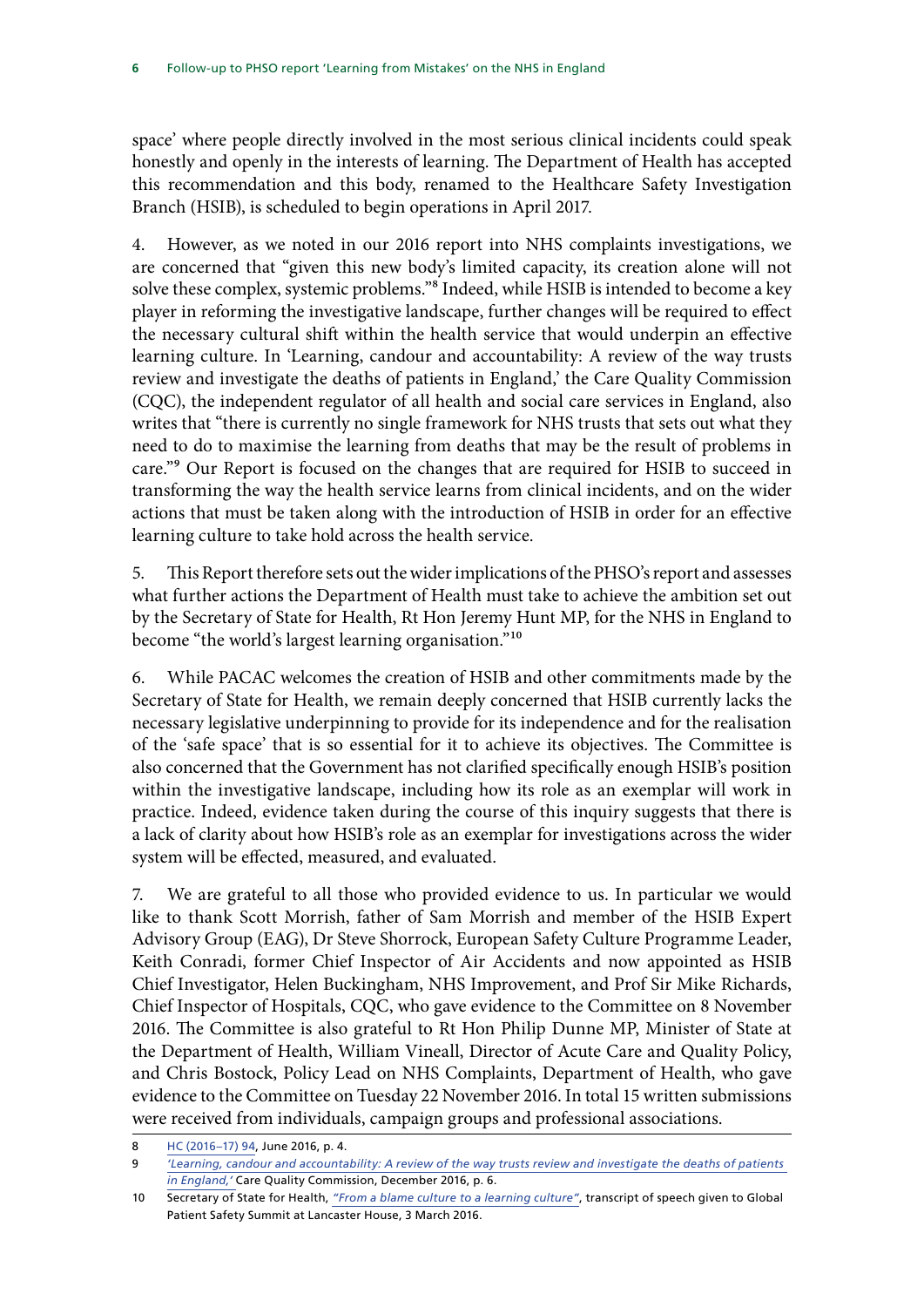#### <span id="page-8-0"></span>**Terminology**

8. Our report refers to four key terms that have become commonplace in discussions about the need to improve investigations in the NHS in England: 'safe space,' 'just culture,' 'blame culture,' and 'learning culture.' It is worthwhile to set these out at the start of this report, as they are interconnected and reflective of the need for a system-wide shift in how healthcare safety investigations are conducted. As the PHSO's 'Learning from Mistakes' report shows, the NHS in England is currently marred by a defensive culture that often prevents open and learning-focused discussions that could help to define how clinical incidents could be prevented in future. These problems with the investigative culture in the NHS in England are commonly referred to as the 'blame culture.' The ambition of creating a 'just culture' refers to the need to move towards an investigative culture that embodies a more learning-focused approach without thereby losing the ability to determine accountability for individual wrongdoing where that is appropriate. In order to facilitate this shift, our predecessor Committee, PASC, recommended in its March 2015 report, 'Investigating clinical incidents in the NHS,' that a body, now HSIB, should be created that could conduct investigations in a 'safe space' where staff, families, and patients can discuss clinical incidents without fear of reprisals.<sup>11</sup> As PACAC's June 2016 report on the quality of NHS complaints investigations explains, the 'safe space' within which HSIB investigations will take place is a critical step forwards on the path towards fostering a learning culture in the NHS in England, but should be cautiously applied so as not to undermine accountability within the wider system.<sup>12</sup> The rest of this Report explores this tension between accountability and learning in more detail and sets out why the 'safe space' requires appropriate legislation if it is to be effective in the context of HSIB's investigations.

<sup>11</sup> [HC \(2014–15\) 886](http://www.publications.parliament.uk/pa/cm201415/cmselect/cmpubadm/886/886.pdfhttp:/www.publications.parliament.uk/pa/cm201415/cmselect/cmpubadm/886/886.pdfhttp:/www.publications.parliament.uk/pa/cm201415/cmselect/cmpubadm/886/886.pdf), March 2015.

<sup>12</sup> [HC \(2016–17\) 94,](http://www.publications.parliament.uk/pa/cm201617/cmselect/cmpubadm/94/94.pdf) June 2016, p. 20.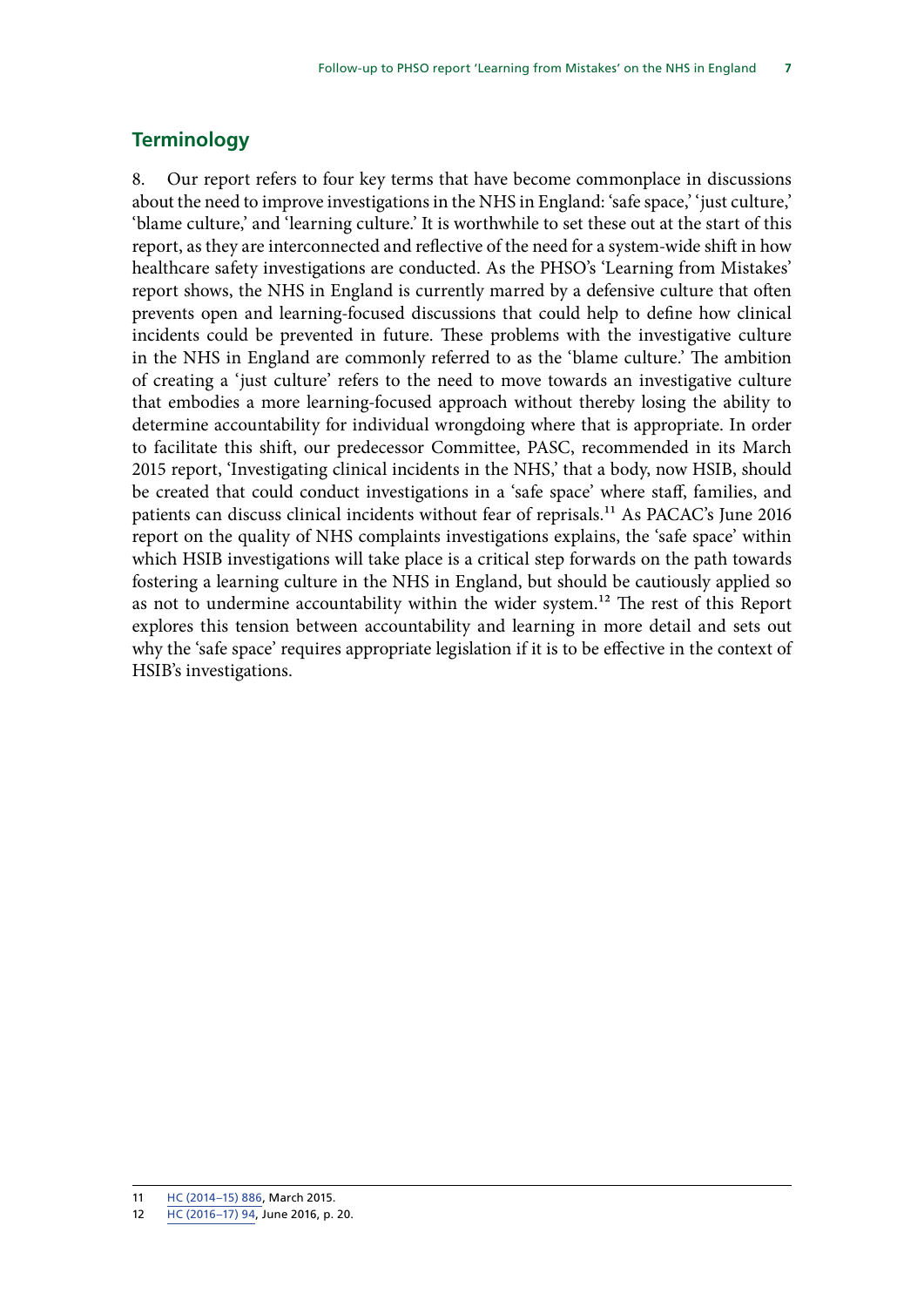## <span id="page-9-0"></span>**2** The Investigative Landscape in the NHS in England

### **PHSO Report 'Learning from Mistakes'**

9. The case study of Sam Morrish's tragic death in 2010 is at the heart of the PHSO's report. In summary, Sam Morrish died of sepsis after a series of mistakes were made between his first displaying flu-like symptoms and his eventual death in the early hours of 23rd December 2010. The investigations into his death variously involved 5 organisations, none of which, according to the PHSO's report, satisfactorily determined the root causes of failings in Sam Morrish's case or showed signs of the 'learning' approach that is so essential for incorporating lessons into practice and procedure in order to prevent the same mistakes being repeated in future.<sup>13</sup> As the PHSO's first report in 2014 found, these organisations also failed to conclude that Sam Morrish's death was 'avoidable' in the first place, as it was later found to have been.<sup>14</sup>

10. In its 'Learning from Mistakes' report, the PHSO reiterates the five areas for improvement identified by the recent CQC 'Briefing: Learning from serious incidents in NHS acute hospitals' :

- Serious incidents that require full investigation should be prioritised and alternative methods for managing and learning from other types of incident should be developed.
- Patients and families should be routinely involved in investigations.
- Staff involved in the incident and investigation process should be engaged and supported.
- Using skilled analysis to move the focus of investigation from the acts or omissions of staff, to identifying the underlying causes of the incident.
- Using human factors<sup>15</sup> principles to develop solutions that reduce the risk of the same incidents happening again. There are also improvements to be made in communication, coordination and governance within and across organisations.16

11. In 'Learning from Mistakes,' the PHSO also reiterates its point from its 2015 report, 'A Review Into the Quality of NHS Investigations,' that training and accrediting sufficient investigators to operate locally is crucial to the long term improvement of local

<sup>13</sup> *[Learning from mistakes](http://www.ombudsman.org.uk/__data/assets/pdf_file/0017/37034/Learning-from-mistakes-An-investigation-report-by-PHSO.pdf)*, Parliamentary and Health Service Ombudsman, July 2016, p. 6.

<sup>14</sup> *[An avoidable death of a three-year-old child from sepsis](http://www.ombudsman.org.uk/__data/assets/pdf_file/0003/25896/An-avoidable-death-of-a-three-year-old.pdf)*, Parliamentary and Health Service Ombudsman, June 2014.

<sup>15</sup> In his evidence to us, Dr Shorrock referred to some of these human factors that influence working conditions in healthcare: "All human work is driven by demand, which results in pressure when resources are inadequate or when constraints are inappropriate. All human work is characterised by basic goal conflicts between, for instance, the need on the one hand to be thorough in checking, diagnosing and executing procedures, and the need to be efficient." [\(Q24](http://data.parliament.uk/writtenevidence/committeeevidence.svc/evidencedocument/public-administration-and-constitutional-affairs-committee/phso-learning-from-mistakes/oral/42976.html)) Human factors principles, in this context, are therefore taken to mean those environmental and organisational factors that influence an individual's ability to do their job without making mistakes.

<sup>16</sup> *[Learning from Mistakes](http://www.ombudsman.org.uk/__data/assets/pdf_file/0017/37034/Learning-from-mistakes-An-investigation-report-by-PHSO.pdf)*, Parliamentary and Health Service Ombudsman, July 2016, p. 7.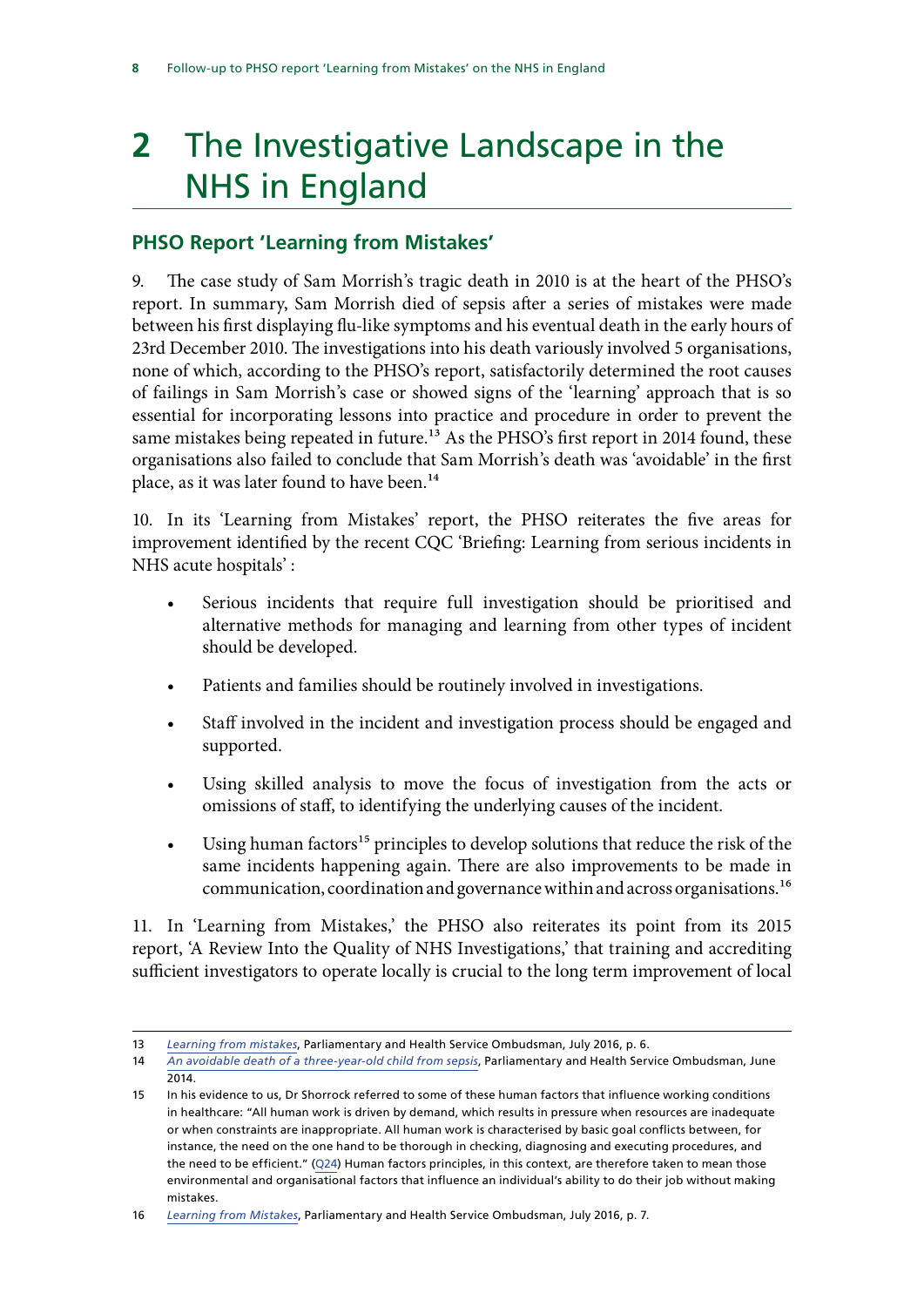<span id="page-10-0"></span>investigations.17 In 'Learning from Mistakes,' the PHSO further says that it believes there is a need for the role of NHS complaint managers and investigators to be better recognised, valued and supported.<sup>18</sup>

12. In their evidence, NHS England, which sets the priorities and direction for the NHS in England, confirmed that they recognised the issues identified by the PHSO's report. The report, they said

> provides robust analysis of issues such as investigative procedures and gaps, communication and coordination between different health organisations, communications between those organisations and the family and how the investigation processes can be improved.<sup>19</sup>

#### **Culture**

13. In the first evidence session of our follow-up inquiry into the PHSO's 'Learning from Mistakes' report on 8th November 2016, Scott Morrish outlined his view of the 'blame culture' in the NHS in England, including some of the negative implications of that culture and why it needs to be converted into one in which 'learning' is central:

> We need to shift the whole focus away from the blame and the shame and the worries that go with that and the silence that it leads to. We need to shift that to one where the expectation is learning, no matter what happened. Whether it is good or bad we can learn and improve and have an expectation of supporting staff and supporting families, not pitting us against each other.20

14. In 'Learning not Blaming,' the Government's response to PASC's report on 'Investigating clinical incidents in the NHS,' the Government argued that the health service should seek to tackle this blame culture. They said that the NHS "must embrace a culture of learning rooted in the truth, a culture that listens to patients, families and staff and which takes responsibility for problems rather than seeking to avoid blame."<sup>21</sup>

15. When he spoke to us, the Health Minister, Rt Hon Philip Dunne MP, reiterated the Department of Health's ambition to tackle the blame culture in the NHS in England: "what we are endeavouring to do is to change the entire culture of the NHS towards a learning culture and we start with the experience of the patient […] who is making the complaint."22

16. It is difficult to monitor and measure this cultural aspect of the healthcare system. In this respect, the CQC's Prof Sir Mike Richards pointed out that the NHS Staff Survey, conducted annually, provides a good basis from which to extrapolate some of the issues with the investigative culture in the health service that the PHSO's 'Learning from

<sup>17</sup> *[Learning from Mistakes](http://www.ombudsman.org.uk/__data/assets/pdf_file/0017/37034/Learning-from-mistakes-An-investigation-report-by-PHSO.pdf)*, Parliamentary and Health Service Ombudsman, July 2016, p. 7.

<sup>18</sup> *[Learning from Mistakes](http://www.ombudsman.org.uk/__data/assets/pdf_file/0017/37034/Learning-from-mistakes-An-investigation-report-by-PHSO.pdf)*, Parliamentary and Health Service Ombudsman, July 2016, p. 7.

<sup>19</sup> [LFM 21](http://data.parliament.uk/writtenevidence/committeeevidence.svc/evidencedocument/public-administration-and-constitutional-affairs-committee/phso-learning-from-mistakes/written/43810.html) (NHS England)

<sup>20</sup> [Q23](http://data.parliament.uk/writtenevidence/committeeevidence.svc/evidencedocument/public-administration-and-constitutional-affairs-committee/phso-learning-from-mistakes/oral/42976.html) 

<sup>21</sup> Department of Health, *[Learning not Blaming: The government response to the Freedom to Speak Up](https://www.gov.uk/government/uploads/system/uploads/attachment_data/file/445640/Learning_not_blaming_acc.pdf)  [consultation, the Public Administration Select Committee report 'Investigating Clinical Incidents in the NHS',](https://www.gov.uk/government/uploads/system/uploads/attachment_data/file/445640/Learning_not_blaming_acc.pdf)  [and the Morecambe Bay Investigation](https://www.gov.uk/government/uploads/system/uploads/attachment_data/file/445640/Learning_not_blaming_acc.pdf)*, July 2015, p. 12.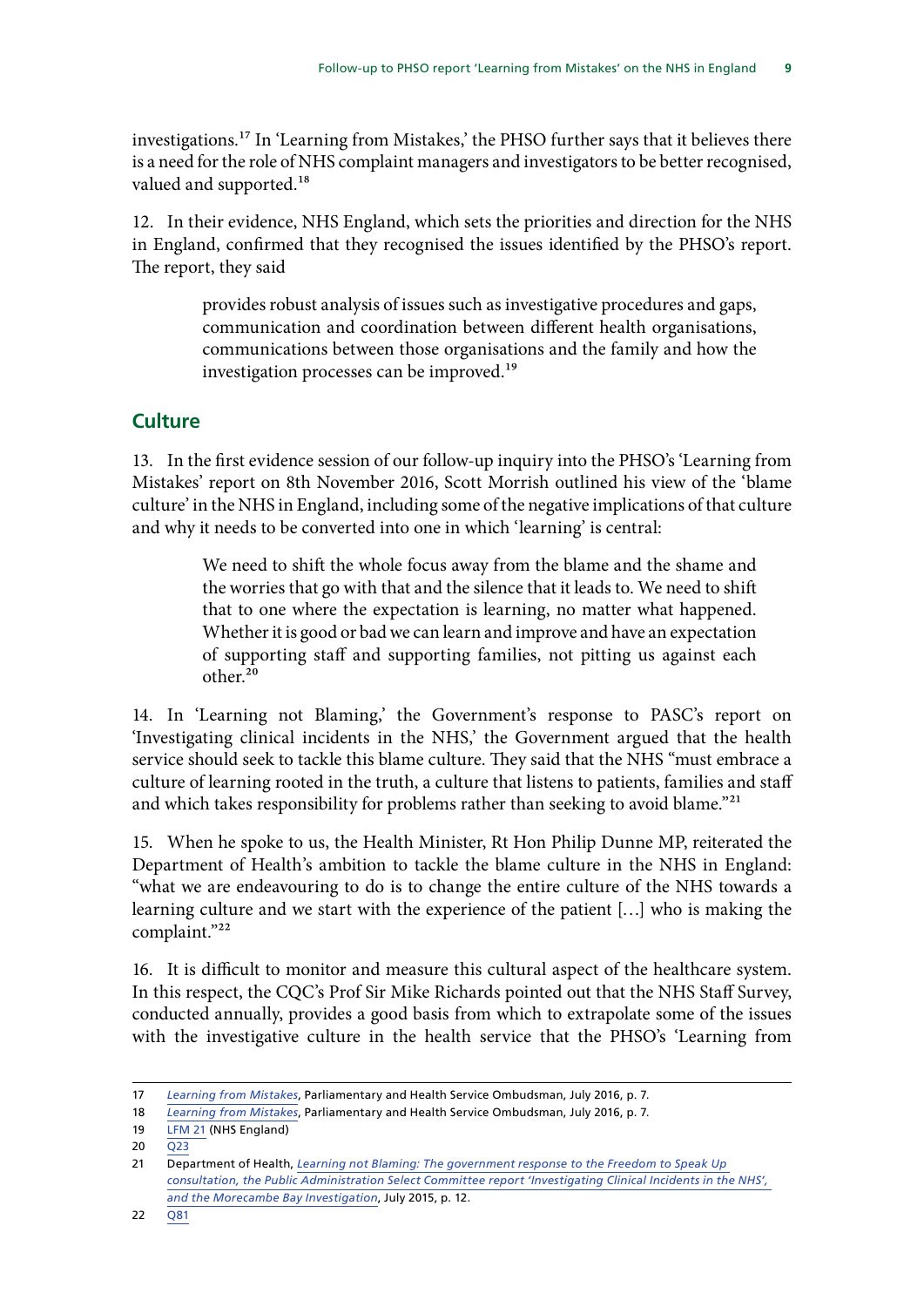<span id="page-11-0"></span>Mistakes' report exposes. Tellingly, the survey reports that when asked whether their organisation treated staff involved in near misses, errors and incidents fairly, less than a half of all staff (43%) reported this was the case.<sup>23</sup>

17. We asked witnesses about action being taken to address this culture of fear and blame that inhibits open investigations and learning from mistakes. We sought to probe the extent to which the Department of Health, and the health service more broadly, had a coherent strategy for moving the system towards a learning culture. Within this, the Committee sought to determine which national bodies would be responsible for the different parts of this strategy, including the soon to be established HSIB, NHS Improvement (responsible for driving improvements within foundation trusts and NHS trusts), and the CQC. Central to our concern in this area is how the proposed 'safe space' principle for investigations will be secured in legislation and what the implications of its introduction, both for and beyond HSIB, will be on the attitudes and behaviours that influence the health service's investigative processes. This report makes clear that the 'safe space' for HSIB requires legislative underpinning in order to contribute effectively to the development of a learning culture in the NHS in England. At the same time, it also expresses our severe reservations about the negative impact a premature expansion of the 'safe space' beyond HSIB may have.

### **Multiple body investigations and the involvement of patients and families in investigations**

18. The PHSO's 'Learning from Mistakes' report welcomes the introduction of HSIB as a positive step towards tackling some of the issues it uncovered with regard to the organisation of multiple-body investigations and an overall culture of blame that undermines the ability for investigations to lead to learning. This section sets out the key issues within the investigative processes in the NHS in England. The intended role and place of HSIB within that landscape is set out in the next section.

19. NHS England highlights in its evidence that in 2015, the Patient Safety Team published the NHS Serious Incident Framework (previously published in 2010 and 2013).<sup>24</sup> This framework outlines the process whereby NHS organisations ensure they "appropriately report, investigate and respond to serious incidents so that lessons are learned." This framework was introduced to reflect changes in the NHS landscape in England and improve cooperation between different bodies conducting investigations. The overall aim is to ensure investigations lead to a clear analysis of why clinical incidents occurred and what can be done to minimise the risk of similar incidents occurring in future.

20. Despite this, much of our written evidence for this inquiry points towards continuing failings in the investigations process, including evidence that clinical incidents do not always prompt an open learning-focused investigation, particularly when multiple organisations are involved, as was the case for Sam Morrish's death. In 'Learning, candour

<sup>23</sup> The survey is administered annually so staff views can be monitored over time. Participating organisations must, as a minimum, select a random sample of 1,250 employees to take part in the survey. The survey can get a representative picture of views within the organisation by taking a random sample which reduces the burden on staff within an organisation, as not all staff have to take part. Organisations may choose to survey an extended sample of staff or all their staff (a census approach). *[NHS Staff Survey 2015 Briefing Note](http://www.nhsstaffsurveys.com/Caches/Files/20160322_NHS%20Staff%20Survey%202015%20National%20Briefing_V2.pdf)*, p. 10.

<sup>24</sup> *[NHS Serious Incident Framework](https://www.england.nhs.uk/patientsafety/wp-content/uploads/sites/32/2015/04/serious-incidnt-framwrk-upd2.pdf)*, *NHS England, implemented in April 2015.*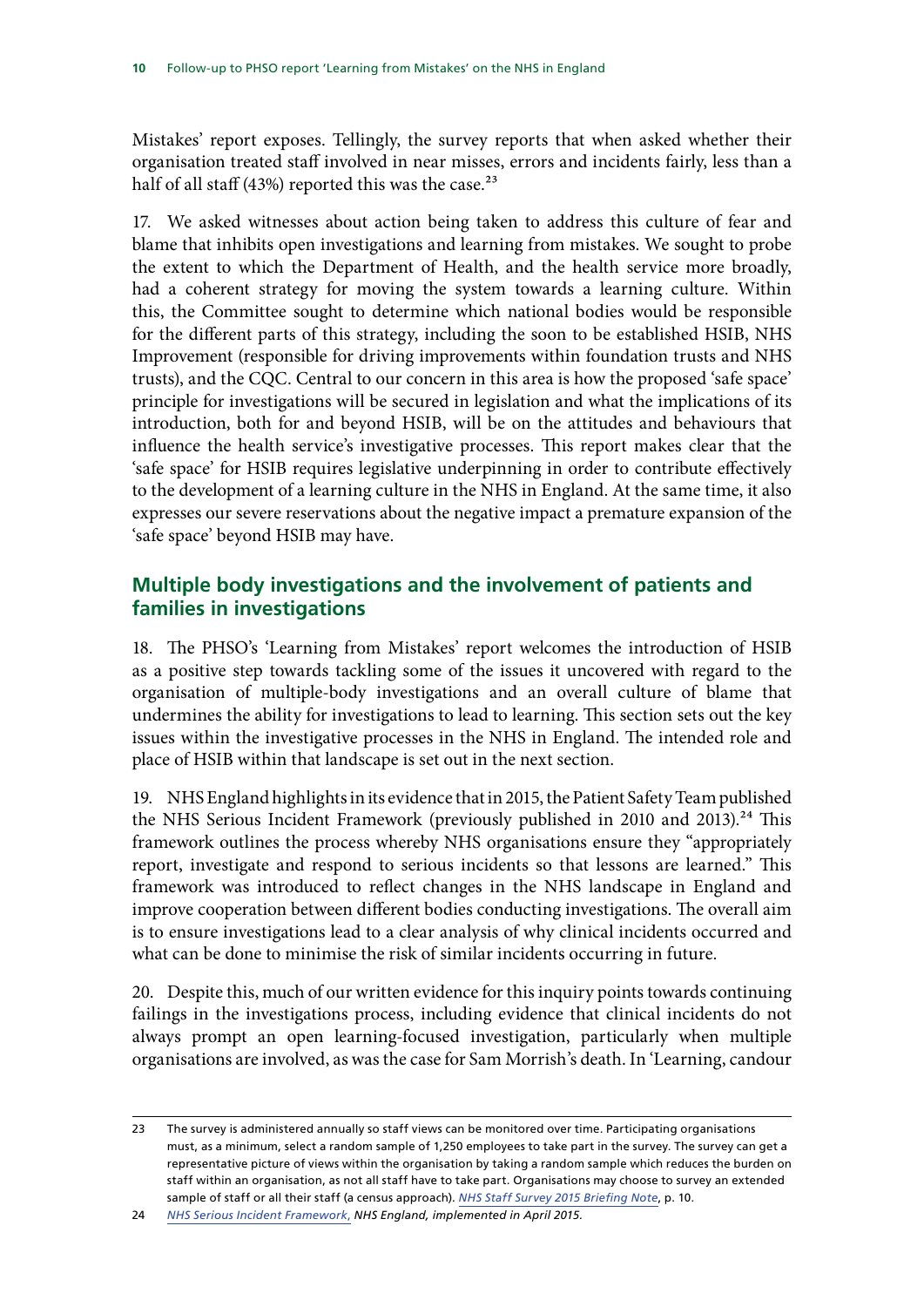and accountability: A review of the way trusts review and investigate the deaths of patients in England,' the CQC reports more broadly that "Organisations work in isolation, only reviewing the care individual trusts have provided prior to death."25

21. In their written evidence to our Learning from Mistakes inquiry, Healthwatch England, a consumer champion for health and social care, point out a number of perceived flaws in communication and coordination across the healthcare system that they uncovered by conducting a series of national polls. Many of these issues relate to the complexity of the various investigative bodies that deal with complaints, and how those bodies engage with patients and families. The key issues Healthwatch England highlights are that patients and families:

- Were not given the information they needed to complain;
- Did not have confidence in the system to resolve their concerns;
- Found the complaints system complex and confusing;
- Needed support to ensure their voices were heard;
- Needed to know that health and care services would learn from complaints.<sup>26</sup>

22. In our first evidence session on the PHSO's 'Learning from Mistakes' report on 8th November 2016, Scott Morrish focused on how the blame culture in the NHS in England was part of the reason for the inadequate involvement of families and patients in the investigative process:

> In our circumstances, basically the poor governance allowed control to rest in a very small number of hands, and for a number of reasons, including fear and poor process, they basically did not want to be confronted with those other perspectives. It [the Morrish family's perspective] challenged identity and their understanding of themselves, and it was deeply uncomfortable.<sup>27</sup>

23. Healthwatch England further notes that they found that "70 different organisations" dealt with complaints, creating "a complex and frustrating landscape for patients, service users, carers and families to navigate."28 Their report, 'Suffering in Silence,' offers additional context for these findings. In this report, they also conclude that "despite a weight of reports on the matter," people find the complaints process complicated, frustrating, and ineffective.<sup>29</sup>

24. In its evidence to this inquiry, Healthwatch England picked up on the need for patients and families to be involved more consistently and more extensively throughout the investigations and complaints processes. This was especially important, they argued,

- $27 \overline{03}$
- 28 [LFM 12](http://data.parliament.uk/writtenevidence/committeeevidence.svc/evidencedocument/public-administration-and-constitutional-affairs-committee/phso-learning-from-mistakes/written/42765.html) (Healthwatch England)

<sup>25</sup> *['Learning, candour and accountability: A review of the way trusts review and investigate the deaths of patients](http://www.cqc.org.uk/sites/default/files/20161213-learning-candour-accountability-full-report.pdf)  [in England,'](http://www.cqc.org.uk/sites/default/files/20161213-learning-candour-accountability-full-report.pdf)* Care Quality Commission, December 2016, p. 39.

<sup>26</sup> [LFM 12](http://data.parliament.uk/writtenevidence/committeeevidence.svc/evidencedocument/public-administration-and-constitutional-affairs-committee/phso-learning-from-mistakes/written/42765.html) (Healthwatch England)

<sup>29</sup> *[Suffering in silence: Listening to consumer experiences of the health and social care complaints system](http://www.healthwatch.co.uk/sites/healthwatch.co.uk/files/hwe-complaints-report.pdf)*, Healthwatch England, October 2014, p. 32.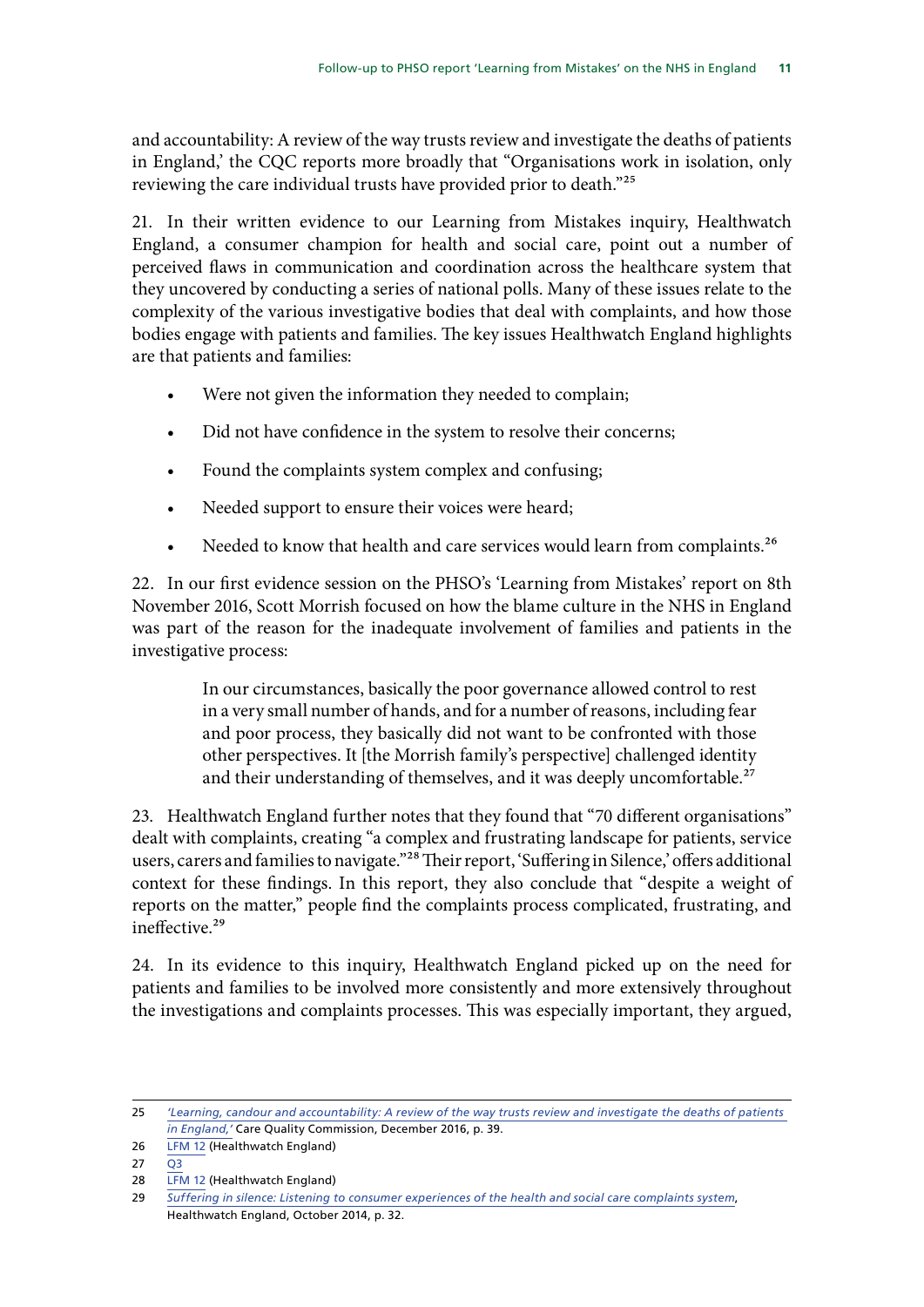as a means of informing "patients and the wider public about how the NHS is learning" in order to build "wider public understanding and confidence in how feedback more generally is being used to drive improvement, both at a local and national level."30

25. Commenting specifically on how the existing confusion surrounding investigations can be tackled for families and patients, The UK Sepsis Trust, a charity founded in 2012 to tackle sepsis, recommended that there should be "a framework against which the design, governance, transparency, fairness, timeliness and effectiveness of an investigation can readily be judged in order to identify areas for improvement."<sup>31</sup>

26. The complexity of the investigative landscape contributes to a wider sense that the NHS in England struggles to coordinate its efforts to learn from mistakes and errors when they occur. Furthermore, given that families and patients find the investigative process difficult to navigate and feel excluded from investigations, their valuable input is not effectively engaged during investigations and they are left unaware of whether or not the system has learned from the incidents it investigates. As Mr Morrish's evidence suggests, the exclusion of patients and families may provide further evidence of the blame culture that permeates the NHS in England. This results in patients and families being treated as problems that must be managed. Instead, as Dr Shorrock's evidence to the Committee suggests, patients should be treated as experts in their own cases and, therefore, as key sources of information to determine why mistakes occurred.<sup>32</sup>

27. **It is clear from the evidence reviewed during the course of this inquiry that the investigative processes in the health service in England remain obscure and difficult to navigate for patients and families. As a result, patients and families are excluded by the system, which must become open and learning-focused if investigations are to lead to positive changes in the system. Families and patients should, as a matter of course, be included in investigations and should feel confident that lessons will be learned as a result of clinical incidents.** 

<sup>30</sup> [LFM 12](http://data.parliament.uk/writtenevidence/committeeevidence.svc/evidencedocument/public-administration-and-constitutional-affairs-committee/phso-learning-from-mistakes/written/42765.html) (Healthwatch England)

<sup>31</sup> [LFM 05](http://data.parliament.uk/writtenevidence/committeeevidence.svc/evidencedocument/public-administration-and-constitutional-affairs-committee/phso-learning-from-mistakes/written/42589.html) (UK Sepsis Trust)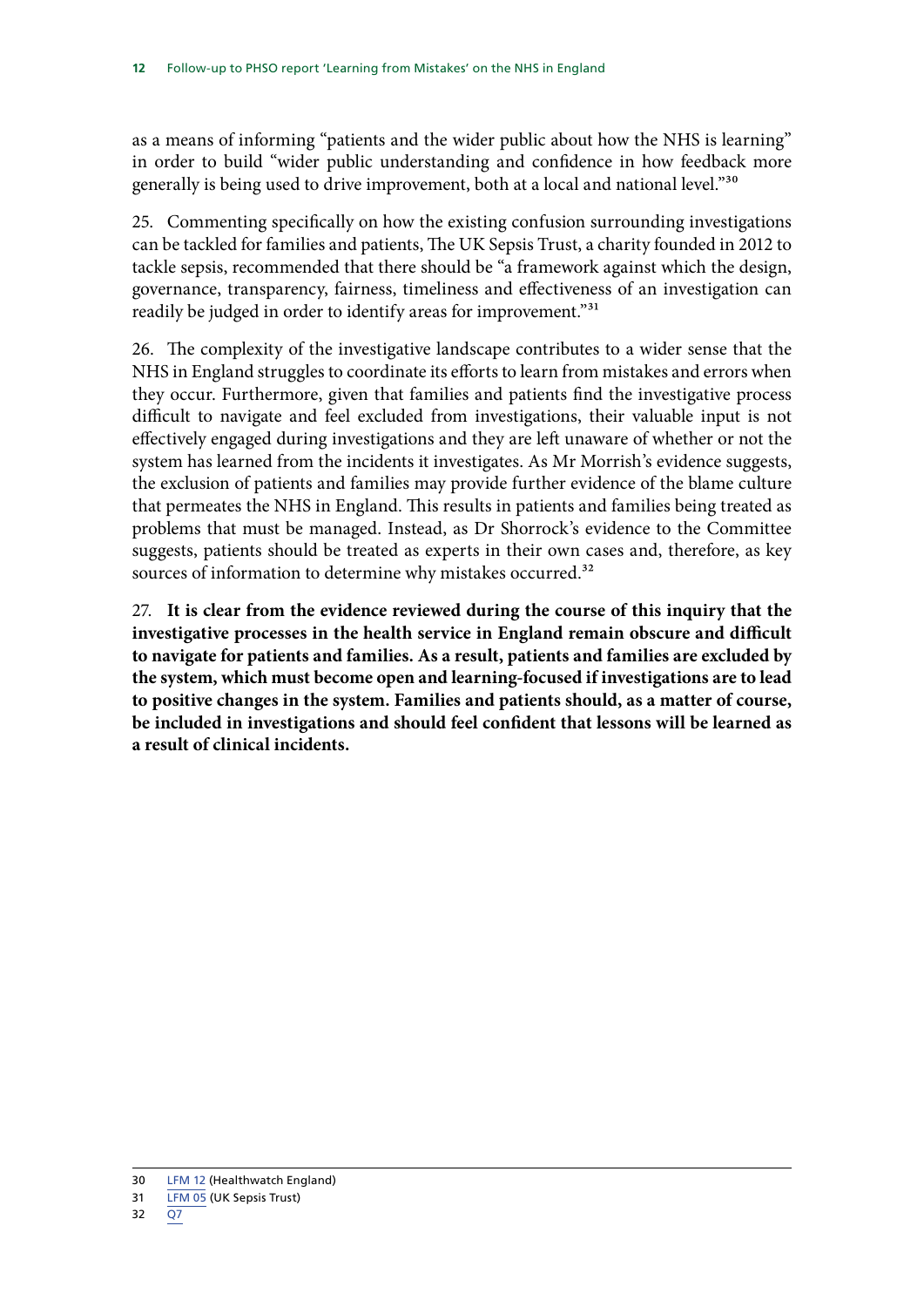## <span id="page-14-0"></span>**3** HSIB and the learning culture

### **The role of HSIB and 'safe space' investigations**

28. HSIB was explicitly designed to focus on developing a learning practice for investigations in the NHS in England. It is meant to offer support and guidance to NHS organisations on investigations, and function as an exemplar by carrying out a small number (30 per annum) of investigations itself. The concept of a 'safe space,' central to HSIB's investigations, within which parties involved in clinical incidents can speak openly about mistakes is a key component of HSIB's unique role in addressing the blame culture on a system-wide basis. As PASC explained in its March 2015 report 'Investigating clinical incidents in the NHS,' this model largely follows the successful one that exists in the aviation sector, where similar investigations are conducted by the Air Accidents Investigations Branch (AAIB).<sup>33</sup>

29. The Minister placed a strong emphasis on how HSIB's 'safe space' investigations are to become part of the wider shift in the NHS in England from a blame to a learning culture, with the introduction of 'safe space' investigations addressing directly the issue of psychological safety for staff so that they may contribute openly to investigations.<sup>34</sup> This chimes with the Secretary of State for Health's ambition, referred to above, to turn the NHS into the world's "largest learning organisation" in that it would directly address the blame culture in the NHS that we believe inhibits open and frank discussions about why clinical incidents occurred.

30. What remains unclear is how HSIB, including its safe space investigations, will interact with existing bodies in the investigative landscape, such as the CQC or NHS Improvement, to drive improvement to local investigations. Relatedly, there is still uncertainty over who will assume responsibility for HSIB's intended effect of standardising and improving the quality of NHS investigations, particularly at local level.

31. In their evidence to this inquiry, Healthwatch England underscored the role they saw for HSIB in improving local investigations. They imagined HSIB working "with other national partners to ensure that learning from its investigations is not only disseminated but also acted upon locally and improves outcomes for people."<sup>35</sup>

32. However, in their response to our report on NHS complaints investigations, the Government admitted that "HSIB will be unable to oversee improvements at a local level. That responsibility sits with local providers with the CQC checking the results."<sup>36</sup> As such, while it is clear what the intended impact of HSIB is on local investigations, the Department of Health has yet to establish how it will be achieved; it is not at all clear exactly how local investigations will be improved as a result of HSIB's introduction.

33. There was at least some consensus among our witnesses on how HSIB would relate to NHS Improvement and the CQC. Helen Buckingham, NHS Improvement, commented on

35 [LFM 12](http://data.parliament.uk/writtenevidence/committeeevidence.svc/evidencedocument/public-administration-and-constitutional-affairs-committee/phso-learning-from-mistakes/written/42765.html) (Healthwatch England)

<sup>33</sup> [HC \(2014–15\) 886](http://www.publications.parliament.uk/pa/cm201415/cmselect/cmpubadm/886/886.pdfhttp:/www.publications.parliament.uk/pa/cm201415/cmselect/cmpubadm/886/886.pdfhttp:/www.publications.parliament.uk/pa/cm201415/cmselect/cmpubadm/886/886.pdf), March 2015, p. 34–35.

 $34 \overline{074}$ 

<sup>36</sup> *[PHSO review: Quality of NHS complaints investigations: Government response to the Committee's First Report of](http://www.publications.parliament.uk/pa/cm201617/cmselect/cmpubadm/742/74202.htm)  [Session 2016–17](http://www.publications.parliament.uk/pa/cm201617/cmselect/cmpubadm/742/74202.htm)*, September 2016.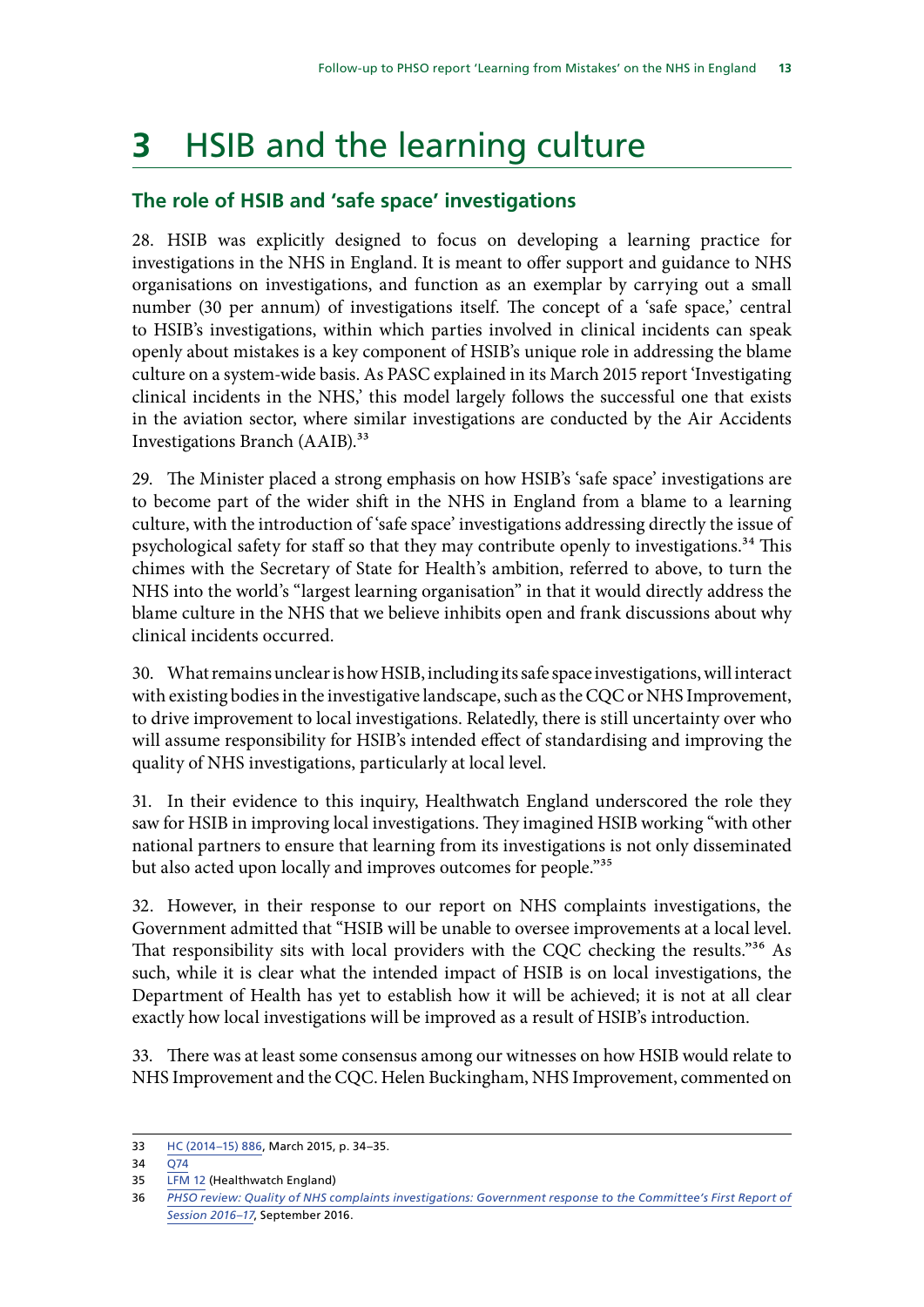how she saw the current landscape for investigations in the NHS in England. She sought to clarify how she expects NHS Improvement, the CQC, and HSIB to work together to drive learning and improvement:

> I think it is very easy to say that we have a collective responsibility for this, but once you start talking about responsibility you can then lose individual roles. I think across our three organisations essentially we see the role of HSIB as being setting a standard, setting the bar, the role of the CQC broadly as holding the mirror up to the system and saying, "Are we meeting that bar?", and then for NHS Improvement and NHS England, working with commissioners to work with local organisations—either individually or collectively—to help them to improve where they need to.<sup>37</sup>

34. William Vineall, at the Department of Health, made a similar observation when he said that

> NHS Improvement [will] support trusts and […] ensure that recommendations are taken up and to try to group the learning. CQC, as it does further investigations when it goes into a trust, will need to know what has been said in an HSIB report. In a sense, HSIB will be producing significant new material of a high quality that can be utilised by the other bodies to take forward the learning and improve services as a result.<sup>38</sup>

35. **The intention for HSIB to share learning will not alone guarantee the improvement of investigations across the NHS in England. HSIB's role as an exemplar can only be effective if its relationship to other bodies is clear. There must also be a well-defined process so that HSIB's best practice is respected and shared across the system, including at local level. In order for this to happen, existing investigations and investigative bodies need to understand what to expect from HSIB when it starts operating, and how they are meant to respond to its findings.** 

36. An Expert Advisory Group (EAG), of which Scott Morrish was a member, was set up by the Department of Health in 2015 to advise on the scope, governance, and operating model for HSIB. This EAG was chaired by Mike Durkin, National Director for Patient Safety at NHS England, and made up of academics, healthcare professionals, and campaigners. When it reported in May 2016, the EAG made thirteen recommendations.<sup>39</sup> A first key recommendation was the passing of primary legislation setting out HSIB's absolute independence in carrying out investigations as well as establishing the necessary legislative framework for the 'safe space' within which it will conduct its investigations. According to the EAG's report, this legislation is key to ensuring HSIB can function as an independent investigative body whose 'safe space' investigations serve as a strong impetus for the system to learn from serious incidents.<sup>40</sup>

37. A second key recommendation made by the EAG concerned the introduction of a 'Just Culture Taskforce.' As the EAG report explains, the taskforce would work across the health service to embed an open and learning-focused culture. This would seek to ensure that the health service is receptive to the recommendations and learning identified

<sup>37</sup> [Q36](http://data.parliament.uk/writtenevidence/committeeevidence.svc/evidencedocument/public-administration-and-constitutional-affairs-committee/phso-learning-from-mistakes/oral/42976.html) 

<sup>38</sup> [Q93](http://data.parliament.uk/writtenevidence/committeeevidence.svc/evidencedocument/public-administration-and-constitutional-affairs-committee/phso-learning-from-mistakes/oral/43593.html)

<sup>39</sup> *[Report of the Healthcare Safety Investigation Branch Expert Advisory Group](https://www.gov.uk/government/uploads/system/uploads/attachment_data/file/522785/hsibreport.pdf)*, May 2016.

<sup>40</sup> *[Report of the Healthcare Safety Investigation Branch Expert Advisory Group](https://www.gov.uk/government/uploads/system/uploads/attachment_data/file/522785/hsibreport.pdf)*, May 2016, p. 7.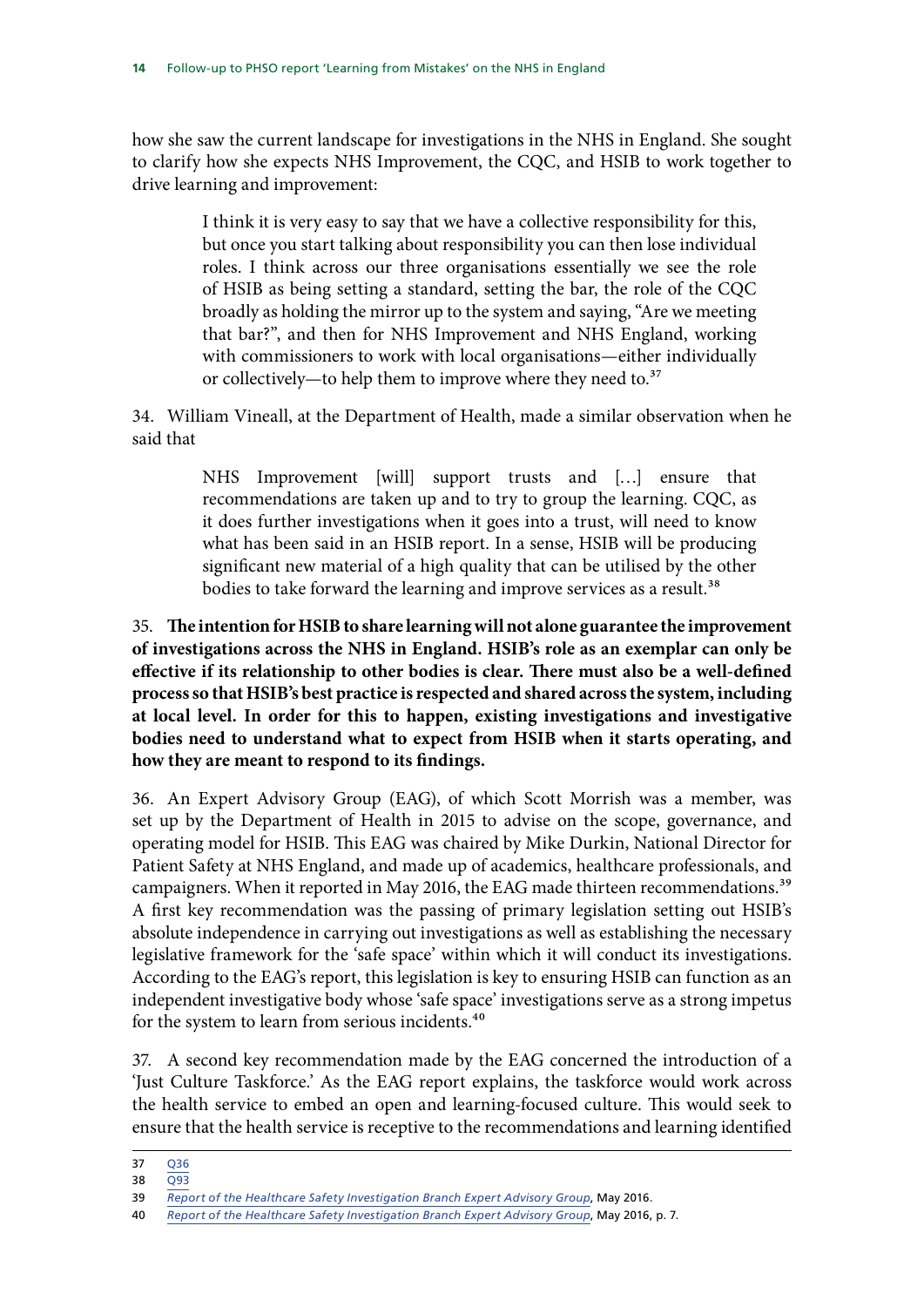<span id="page-16-0"></span>by HSIB through its investigations. In this respect, they write that "The Branch should be a leading voice in promoting and modelling just culture, but it cannot be expected to resolve these single-handedly across the entire healthcare system."<sup>41</sup>

38. A 'Just Culture Taskforce' would, according to the EAG's report, seek to lay the groundwork for the cultural shift away from blame and towards learning that is key to achieving the system-wide impact HSIB was designed to facilitate.<sup>42</sup> In its broadest sense, the EAG sees HSIB's 'safe space' investigations as a meaningful step towards reforming a system that is "seen as threatening by staff; untrustworthy by those affected; and fails to identify many opportunities to prevent future harm."<sup>43</sup> An improved investigative culture in the health service would be one that is 'just.' This 'just safety culture' comprises both the learning-focused investigations as conducted by HSIB and the existing investigative processes, which are focused on determining accountability for mistakes. To summarise the EAG's report, a 'just safety culture' thus acknowledges the need for investigations to be focused on how an organisation can learn from errors and incidents, which may include setting up a 'safe space' for involved parties to speak openly about those incidents, without thereby absolving those involved in incidents from individual wrongdoing.<sup>44</sup>

### **HSIB legislative framework**

39. The Committee took a particular interest in the EAG's recommendation regarding the importance of HSIB being fully independent and the 'safe space' being properly established in a legislative sense. In the course of its inquiry, PACAC sought to determine to what extent key stakeholders for HSIB, as well as HSIB itself, felt that HSIB's independence and 'safe space' investigations are dependent upon the introduction of primary legislation.

40. The 'safe space' is currently established through Ministerial Directions made by the Secretary of State for Health under the National Health Service Act 2006, rather than through new primary legislation.<sup>45</sup> This goes against our recommendation, reiterated most recently in our June 2016 report, that there should be primary legislation to secure HSIB's independence and to set out the 'safe space' for its investigations.<sup>46</sup>

41. The Government is currently consulting on the further development of the 'safe space' in an open Consultation. This Consultation acknowledges the problems arising from a lack of primary legislation for the 'safe space':

> The Directions under which HSIB will operate provide some guidance on the 'safe space' principle in the context of investigations by HSIB, but the Directions cannot override existing legislation which allow organisations such as the police, coroners and professional regulators powers to compel the disclosure of information.<sup>47</sup>

<sup>41</sup> *[Report of the Healthcare Safety Investigation Branch Expert Advisory Group](https://www.gov.uk/government/uploads/system/uploads/attachment_data/file/522785/hsibreport.pdf)*, May 2016, p. 30.

<sup>42</sup> *[Report of the Healthcare Safety Investigation Branch Expert Advisory Group](https://www.gov.uk/government/uploads/system/uploads/attachment_data/file/522785/hsibreport.pdf)*, May 2016, p. 9.

<sup>43</sup> *[Report of the Healthcare Safety Investigation Branch Expert Advisory Group](https://www.gov.uk/government/uploads/system/uploads/attachment_data/file/522785/hsibreport.pdf)*, May 2016, p. 6.

<sup>44</sup> *[Report of the Healthcare Safety Investigation Branch Expert Advisory Group](https://www.gov.uk/government/uploads/system/uploads/attachment_data/file/522785/hsibreport.pdf)*, May 2016, p. 9.

<sup>45</sup> *[NHS Trust Development Authority \(Healthcare Safety Investigation Branch\) Directions \(2016\)](https://www.gov.uk/government/uploads/system/uploads/attachment_data/file/514217/HSIB_directions.pdf)*, Department of Health.

<sup>46</sup> [HC \(2016–17\) 94,](http://www.publications.parliament.uk/pa/cm201617/cmselect/cmpubadm/94/94.pdf) June 2016, p. 17.

<sup>47</sup> PACAC's response to this Consultation is appended to this report.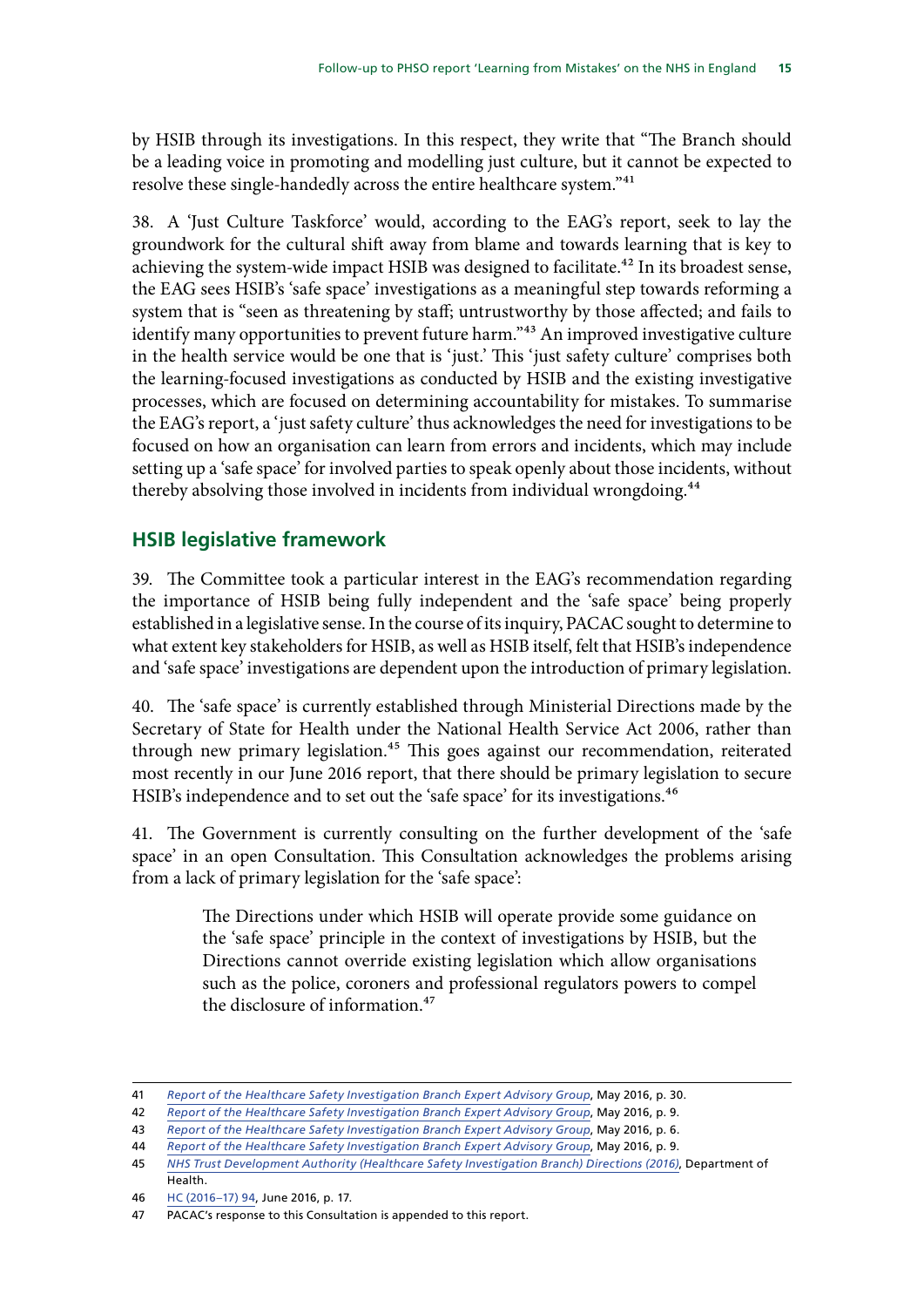42. Scott Morrish expressed his concern that, in effect, this means that

HSIB is being asked to go out and conduct investigations fairly soon, while it does not as yet have the powers it needs to do that in the way that we are asking it to. It feels to me like a bit of a jump in the dark.<sup>48</sup>

43. The Minister acknowledged "there is a strong argument for there to be primary legislation" and that the Department of Health were "well aware that it would be required in order to deliver safe space in the optimum way."49 However, he was unable to commit to this legislation being brought forward in the near future.

44. HSIB Chief Investigator Keith Conradi told the Committee that primary legislation securing HSIB's Independence would be key to ensuring confidence and credibility in its decision making, as it would signal that "when we make a decision to go to investigate something people have confidence that it has come from us, from our system, as opposed to anybody else suggesting it to us or forcing it on us."50

45. **The Committee agrees that the 'safe space' established by the Secretary of State for Health's Directions does not match what is provided for other incident investigators in aviation or rail safety. It neither provides sufficient protection for those participating in investigations nor for the information they share. They will continue to be vulnerable to any actions being taken against them. This undermines the 'safe space' principle and negates the intended role for HSIB as an independent investigator.** 

46. **While we were encouraged by the Minister's clear assurance that HSIB will have discretion on what it investigates, we believe that unless HSIB's independence is enshrined in primary legislation, its investigations remain open to external pressures and it will be seen as being part of the existing hierarchy. This perception is underscored by HSIB's current position within NHS Improvement. The Directions set up by the Secretary of State for Health are not an adequate substitute for primary legislation formally enshrining HSIB's independence.** 

47. *We agree with HSIB's Chief Investigator that HSIB needs its own legislative basis in order to be independent and that the 'safe space' for its investigations is protected. We urge the Government to bring forward such legislation at the earliest possible opportunity. The Department of Health must cease to defy the consensus now established by Parliament, the HSIB, the Expert Advisory Group, and HSIB's Chief investigator on the need for such legislation. If HSIB is asked to begin operations in 2017 without this*  legislation, there is a real risk it will fail to establish its authority, or to be effective in *developing a learning culture in the health system.* 

<sup>48</sup> [Q12](http://data.parliament.uk/writtenevidence/committeeevidence.svc/evidencedocument/public-administration-and-constitutional-affairs-committee/phso-learning-from-mistakes/oral/42976.html)

<sup>49</sup> [Q114](http://data.parliament.uk/writtenevidence/committeeevidence.svc/evidencedocument/public-administration-and-constitutional-affairs-committee/phso-learning-from-mistakes/oral/43593.html) 

<sup>50</sup> [Q63](http://data.parliament.uk/writtenevidence/committeeevidence.svc/evidencedocument/public-administration-and-constitutional-affairs-committee/phso-learning-from-mistakes/oral/42976.html)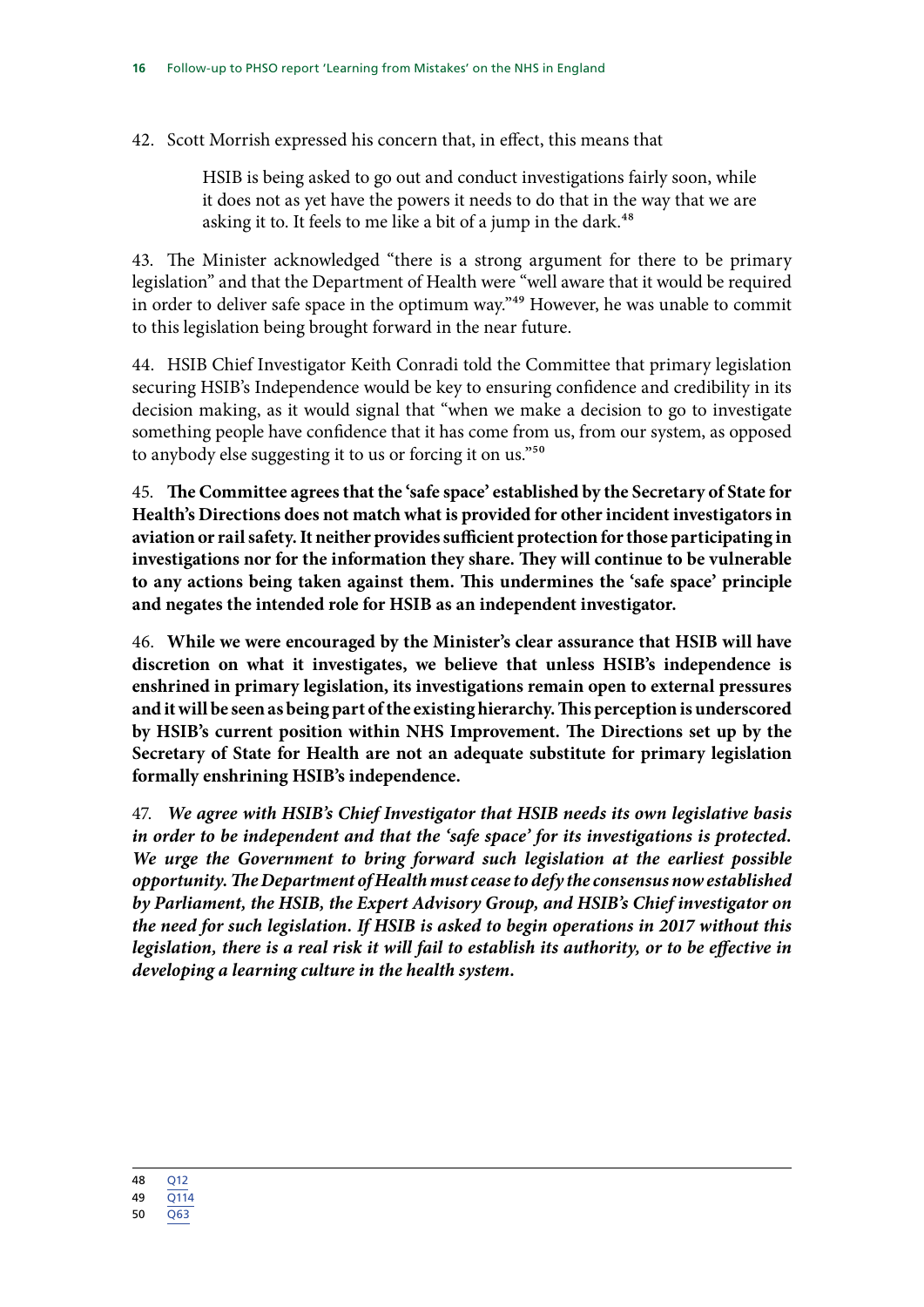## <span id="page-18-0"></span>**4** Learning and accountability: implementation of the 'safe space'

### **A local 'safe space'**

48. The Committee noted a common if unresolved tension across the evidence between the need to secure the right environment for openness and learning and the ongoing need for organisations and individuals to be held accountable. This was particularly pronounced in responses to the Government's proposal to extend a statutory 'safe space' to all NHS investigations, including at a local level. In their Consultation, the Department of Health suggest that extending a statutory safe space in this way could furnish all staff involved in safety investigations the sense of psychological safety that is currently lacking.<sup>51</sup>

49. William Vineall, Department of Health, suggested that "You would hopefully get more learning and you would get improvements as a result, so you would have a virtuous circle."52 However he acknowledged that a key question was the pace at which the 'safe space' process was introduced.

50. Others expressed stronger concerns over the feasibility of extending 'safe space' investigations, given the noted variation in skills, experience, and culture locally. This variability has been discussed in earlier reports by PACAC and the Health Committee.<sup>53</sup> Keith Conradi (HSIB) told the Committee:

> the principle of safe space should be limited initially to the HSIB investigations […] I would be very concerned if people used that principle without really understanding it and being fully trained in it. There is a danger that information could be used inappropriately, and that would then undermine it for everybody, particularly ourselves. HISB will go to great lengths to ensure that we use it very sensitively and appropriately to our investigations.<sup>54</sup>

51. Action against Medical Accidents (AvMA), a UK charity that offers independent advice and support to people affected by medical accidents, questioned the desirability, as well as the feasibility, of the proposal on the grounds that

> There is a huge difference between an independent organisation like HSIB, with no conflict of interest, having the discretion to withhold information and NHS organisations who are investigating themselves being allowed to. The conflict of interest is obvious.<sup>55</sup>

52. There was also concern that the 'safe space' would come into conflict with the statutory Duty of Candour, a legal duty on hospital, community and mental health trusts to inform and apologise to patients if there have been mistakes in their care that have

54 [Q32](http://data.parliament.uk/writtenevidence/committeeevidence.svc/evidencedocument/public-administration-and-constitutional-affairs-committee/phso-learning-from-mistakes/oral/42976.html) 

<sup>51</sup> *[Providing a 'safe space' in healthcare safety investigations](https://www.gov.uk/government/uploads/system/uploads/attachment_data/file/560522/Safe_spaces_cons.pdf)*, Department of Health, December 2016.

<sup>52</sup> [Q116](http://data.parliament.uk/writtenevidence/committeeevidence.svc/evidencedocument/public-administration-and-constitutional-affairs-committee/phso-learning-from-mistakes/oral/43593.html) 

<sup>53</sup> See the Fourth Report from the Health Committee of Session 2014–15, *[Complaints and Raising Concerns](http://www.publications.parliament.uk/pa/cm201415/cmselect/cmhealth/350/35002.htm)*, HC 350, January 2015, and [HC \(2016–17\) 94](http://www.publications.parliament.uk/pa/cm201617/cmselect/cmpubadm/94/94.pdf), June 2016.

<sup>55</sup> [LFM 07](http://data.parliament.uk/writtenevidence/committeeevidence.svc/evidencedocument/public-administration-and-constitutional-affairs-committee/phso-learning-from-mistakes/written/42655.html) (Actions Against Medical Accidents)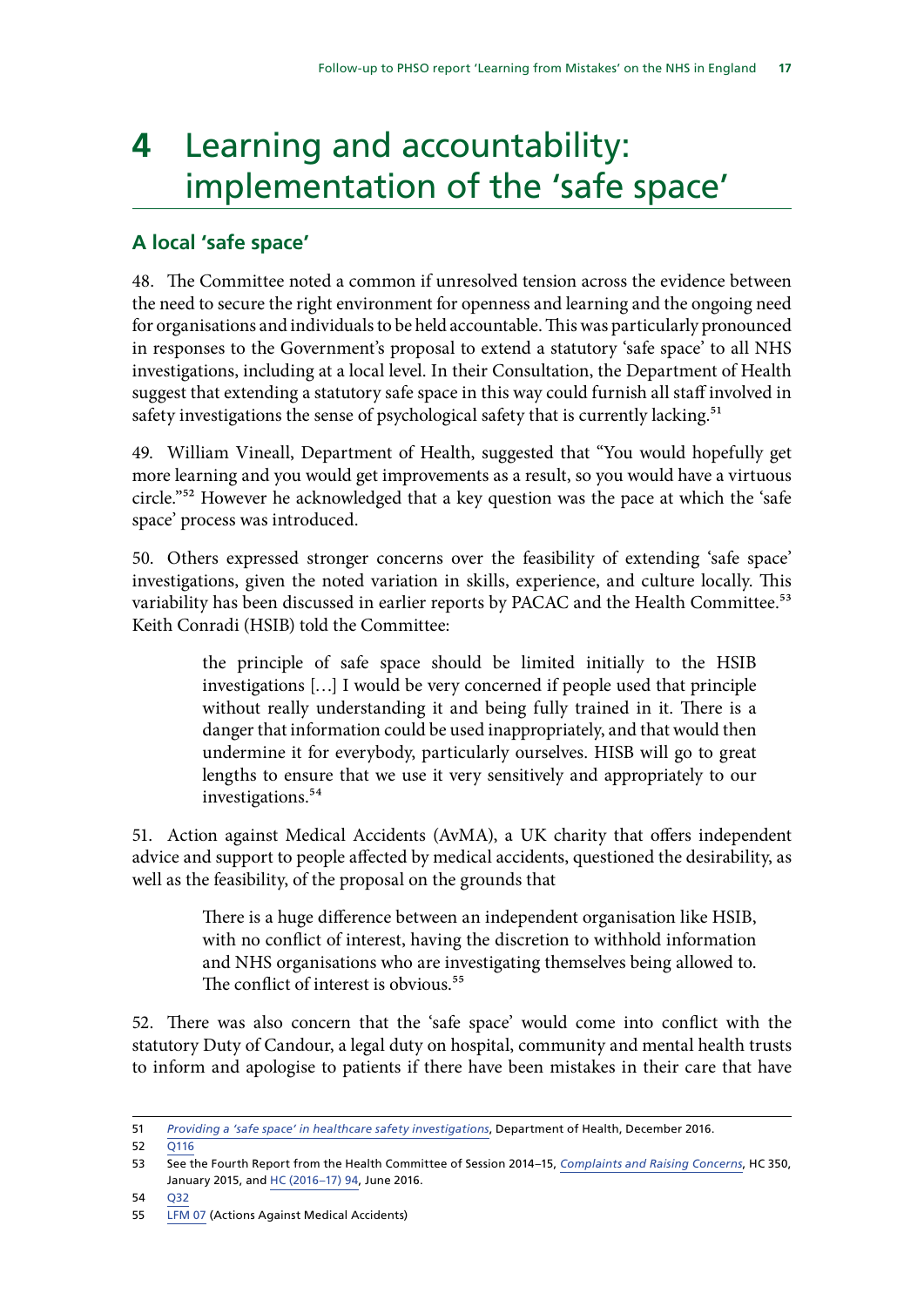<span id="page-19-0"></span>led to significant harm.<sup>56</sup> If misused, the 'safe space' could inadvertently preclude the investigative process from determining accountability for serious incidents, particularly where there has been individual wrongdoing. AvMA raised concerns that "Applying the current 'safe space' approach would directly cut across the statutory Duty of Candour adopted following the Mid-Staffordshire public inquiry."<sup>57</sup>

53. Scott Morrish also expressed concern that the Department of Health seem determined to introduce 'safe space' investigations at a local level, even though he did not feel that "the culture is anywhere near ready for anything like that at the moment."<sup>58</sup>

54. **The Committee believes the proposal to extend the safe space locally is indicative of confusion over how to balance learning from clinical incidents with accountability for their consequences. The rationale for HSIB to conduct protected 'safe space' investigations is clear: its role is to support system learning to improve patient safety. Locally, however, effective safety investigations should also provide the key information for settling complaints and legal claims. While these complaints and legal claims should, and often do, lead to wider learning, that is not their primary purpose. There is a wide variation in the quality and competence of local investigations. We therefore support the Chief Investigator of HSIB, Dr Keith Conradi, in his view that the 'safe space' should not be extended to the local level, at least for the time being. It would undermine trust in HSIB before HSIB has had a chance to acclimatise NHS bodies and the public to 'safe space' investigations.** 

55. *We recommend that the Government should not extend the 'safe space' to local investigations without the approval of HSIB. However, the government must establish the 'safe space' for HSIB through primary legislation so that this new body can acclimatise the health service to this new type of learning-focused investigation.* 

### **A system-wide 'just culture'**

56. The lack of clarity over how different investigative processes affect NHS organisations and patients raises the underlying question of whether, despite recognition of a need for a 'just culture' by the Department of Health, there is a sufficiently clear understanding of what it is and the tensions that must be negotiated to achieve it.<sup>59</sup> A 'just culture' must strike a balance between accountability and learning. 'Safe space' investigations as they will be conducted by HSIB, while crucial for the latter, would undermine the former if they were to be the only investigation that took place.

57. Mr Morrish told us that, through his work on the HSIB EAG, he

realised that the lack of understanding about what just culture means and how you nurture it is so deep and at every level […] Asking system leaders to nurture it seems like a tall order until they have figured out what it means.<sup>60</sup>

<sup>56</sup> The statutory Duty of Candour was introduced following the publication in March 2014 of *[Building a culture of](https://www.rcseng.ac.uk/error/not-found/)  [candour](https://www.rcseng.ac.uk/error/not-found/)*, a report made on behalf of the Royal College of Surgeons by Sir David Dalton and Professor Normal Williams.

<sup>57</sup> [LFM 07](http://data.parliament.uk/writtenevidence/committeeevidence.svc/evidencedocument/public-administration-and-constitutional-affairs-committee/phso-learning-from-mistakes/written/42655.html) (Actions Against Medical Accidents)

<sup>58</sup> [Q12](http://data.parliament.uk/writtenevidence/committeeevidence.svc/evidencedocument/public-administration-and-constitutional-affairs-committee/phso-learning-from-mistakes/oral/42976.html)

<sup>59</sup> Second Special Report from the Public Administration and Constitutional Affairs Committee of Session 2016–17, *PHSO review: Quality of NHS complaints investigations: Government response to the Committee's First Report of [Session 2016–17](http://www.publications.parliament.uk/pa/cm201617/cmselect/cmpubadm/742/74202.htm)*, HC 742.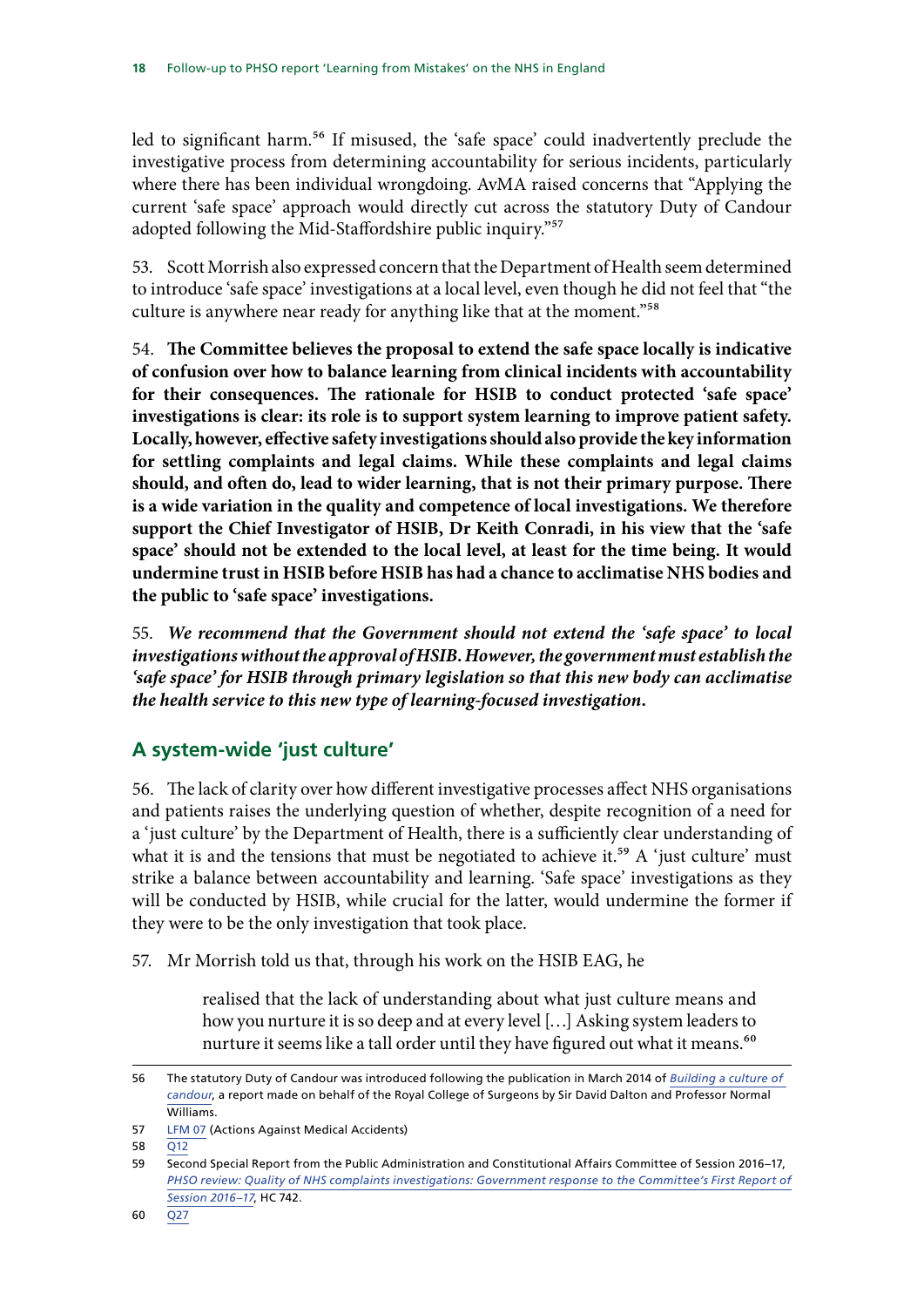58. Dr Shorrock, much of whose work deals with human error in safety-critical industries such as the aviation sector, described his experience of the development of a just culture in the aviation sector. His evidence underscores the need for the 'safe space' to be accompanied by a system-wide cultural shift towards a 'just culture' to be effective:

> What we have learned in aviation is there has to be consensus on the need for a just and fair culture that is about learning as a whole. If you do not have that consensus from a range of stakeholders—which will include, for instance, prosecutors, judges, frontline practitioners, patient representatives, staff and practitioners—you will always have something in your system that is pushing against it. $61$

59. The role of the 'Just Culture Taskforce,' according to the EAG report, would be to "determine the appropriate policies, practices and institutional arrangements that are required to move the healthcare system firmly towards a 'just culture' of safety."62 As such, it would help to effect the necessary shift in the attitudes and behaviours across the NHS in England by reinforcing from the top the pivot towards learning in investigations.

60. The need for the cultural shift to be reinforced from the top is borne out by the evidence submitted to this inquiry. Healthwatch England told us that

> there is still more to do to communicate this [shift] to people in practical terms to show how the NHS has learned and what has changed. This is not just important for building public trust in the NHS complaints and investigations process, but also for normalising the behaviour amongst staff and institutions of welcoming feedback.<sup>63</sup>

61. Similarly, in its written evidence, NHS Improvement said that it believes "leadership is the most powerful influence on the culture of an organisation."64 It added that "Evidence suggests that there is a link between chief executives with a clearly communicated strategic vision, long term goals and organisational plans for patient safety and staff wellbeing and good patient safety performance."65

62. There was strong support in written and oral evidence on the need for a nationally led 'Just Culture Taskforce,' as recommended by the HSIB EAG and by this Committee in its 201 report 'PHSO review: Quality of NHS complaints investigations.' This Taskforce would be instrumental in developing and embedding a consensus across the regulatory, legal, and NHS provider landscape on the need for learning to become central to investigations without thereby jeopardising the need for individual wrongdoing to be determined where it has occurred. The Committee heard evidence suggesting that these two aims, focused respectively on learning and accountability, should be pursued in separate investigations. Mr Morrish forcefully articulated this point:

<sup>61</sup> [Q27](http://data.parliament.uk/writtenevidence/committeeevidence.svc/evidencedocument/public-administration-and-constitutional-affairs-committee/phso-learning-from-mistakes/oral/42976.html) 

<sup>62</sup> *[Report of the Healthcare Safety Investigation Branch Expert Advisory Group](https://www.gov.uk/government/uploads/system/uploads/attachment_data/file/522785/hsibreport.pdf)*, May 2016, p. 9.

<sup>63</sup> [LFM 12](http://data.parliament.uk/writtenevidence/committeeevidence.svc/evidencedocument/public-administration-and-constitutional-affairs-committee/phso-learning-from-mistakes/written/42765.html) (Healthwatch England)

<sup>64</sup> [LFM 19](http://data.parliament.uk/writtenevidence/committeeevidence.svc/evidencedocument/public-administration-and-constitutional-affairs-committee/phso-learning-from-mistakes/written/43795.html) (NHS Improvement)

<sup>65</sup> [LFM 19](http://data.parliament.uk/writtenevidence/committeeevidence.svc/evidencedocument/public-administration-and-constitutional-affairs-committee/phso-learning-from-mistakes/written/43795.html) (NHS Improvement)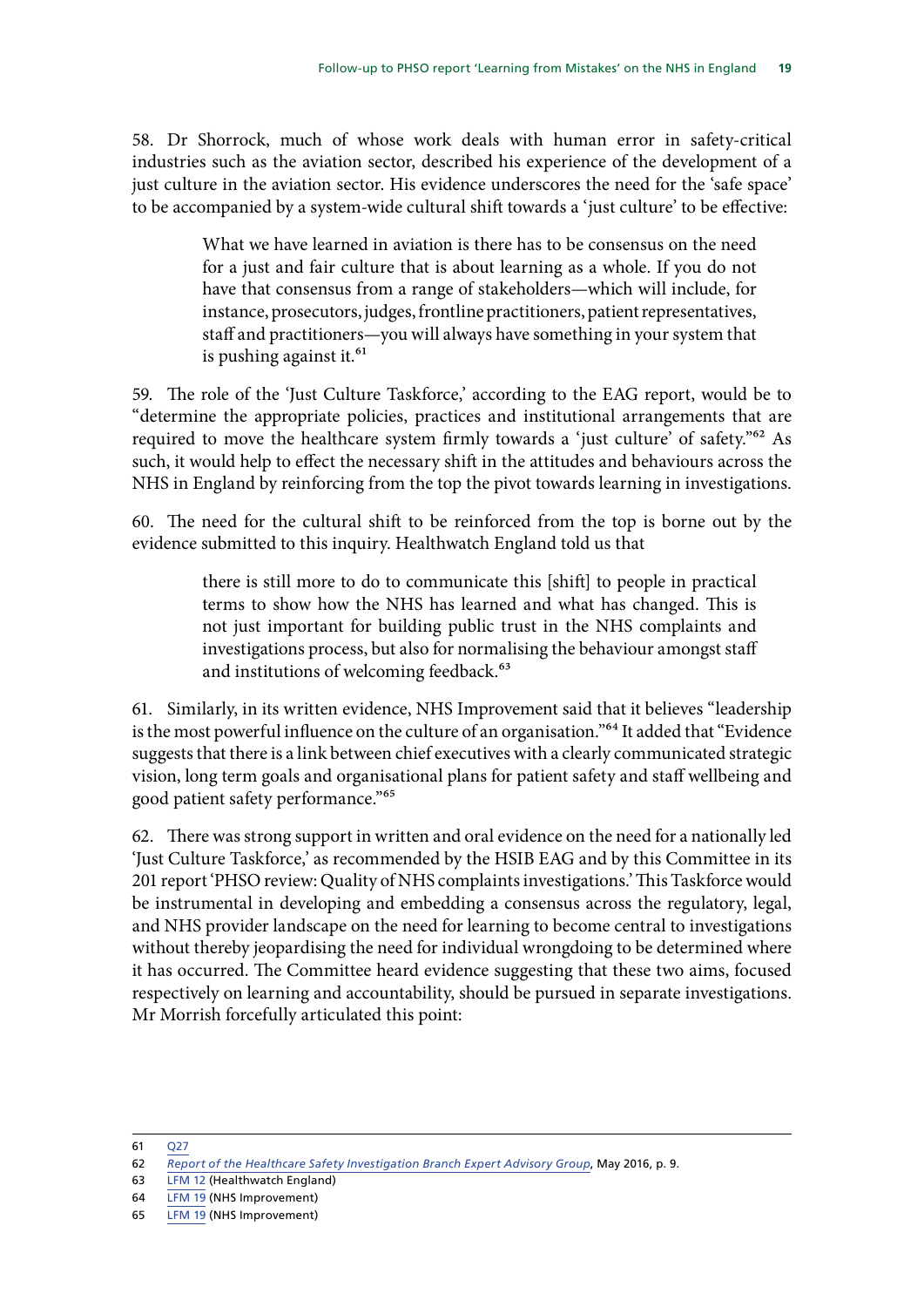<span id="page-21-0"></span>'Learning' and 'accountability' are both essential for safety, but represent different goals; serve different purposes; require different methodologies; and need separate processes. The balance between them needs to be managed carefully. Striving for that balance is the purpose of a 'just culture'.<sup>66</sup>

63. According to Dr Shorrock: "the world of the judiciary is very different to the world of practitioners, and both of those worlds do need to co-exist."67 Even though the Committee did not feel there was a consensus on this issue based on the evidence it reviewed, it did get a sufficient sense for the need to preserve both the learning and accountability aspects of investigations. As outlined above, it was clear from the evidence that a premature expansion of the 'safe space' to the local level risks eroding accountability in the investigative process unless it is accompanied by a system-wide shift towards a learning culture.

64. **The Committee commends the Department of Health for articulating the need for the NHS in England to develop a learning culture. However, the NHS must embed the attitudes and behaviours that are necessary for a learning culture to develop. Achieving a 'just culture' within organisations requires the leadership to establish the appropriate balance between learning and accountability. In addition to this, as the next section sets out, the local investigative capacity and capability to conduct 'safe space' has not yet been established.** 

65. *PACAC endorses the HSIB Expert Advisory Group recommendation that a Just Culture Taskforce should be created, to help the leaderships of NHS England and NHS Trusts to embed the learning-focused culture within the NHS in England. In particular the Committee believes the taskforce should seek to establish a consensus on just culture policy across the whole of the NHS in England, expressed in the development of protocols between the legal, regulatory, and complaint handling bodies. Ministers should ensure that these protocols are drafted and communicated by 1 September 2017.* 

### **Improving local competence**

66. The Committee sought to understand what national bodies such as NHS Improvement are currently doing to support the NHS to improve the quality of local investigations. The particular focus was on how HSIB would work with NHS Improvement and NHS England to set standards and develop the capability of local investigators. As the previous section shows, a 'just culture' focused on learning requires a system-wide approach, which includes the development of a positive dynamic to share learning between HSIB and the local investigative level.

67. The HSIB EAG was clear that the body should be closely involved in developing a "cadre of expert and professionally qualified investigators working across the healthcare system."68 The Committee echoed this recommendation in its June 2016 report on NHS complaints handling.69 In their evidence, Verita Consultants LLP, a group of investigative consultants who aim to improve regulated organisations' services and outcomes, also highlighted the ongoing need for both consistent standards and training for investigations.<sup>70</sup>

<sup>66</sup> [LFM 20](http://data.parliament.uk/writtenevidence/committeeevidence.svc/evidencedocument/public-administration-and-constitutional-affairs-committee/phso-learning-from-mistakes/written/43803.html) (Scott Morrish)

 $67 \overline{027}$ 

<sup>68</sup> *[Report of the Healthcare Safety Investigation Branch Expert Advisory Group](https://www.gov.uk/government/uploads/system/uploads/attachment_data/file/522785/hsibreport.pdf)*, May 2016.

<sup>69</sup> [HC \(2016–17\) 94,](http://www.publications.parliament.uk/pa/cm201617/cmselect/cmpubadm/94/94.pdf) June 2016.

<sup>70</sup> [LFM 06](http://data.parliament.uk/writtenevidence/committeeevidence.svc/evidencedocument/public-administration-and-constitutional-affairs-committee/phso-learning-from-mistakes/written/42617.html) (Verita Consultants LLP)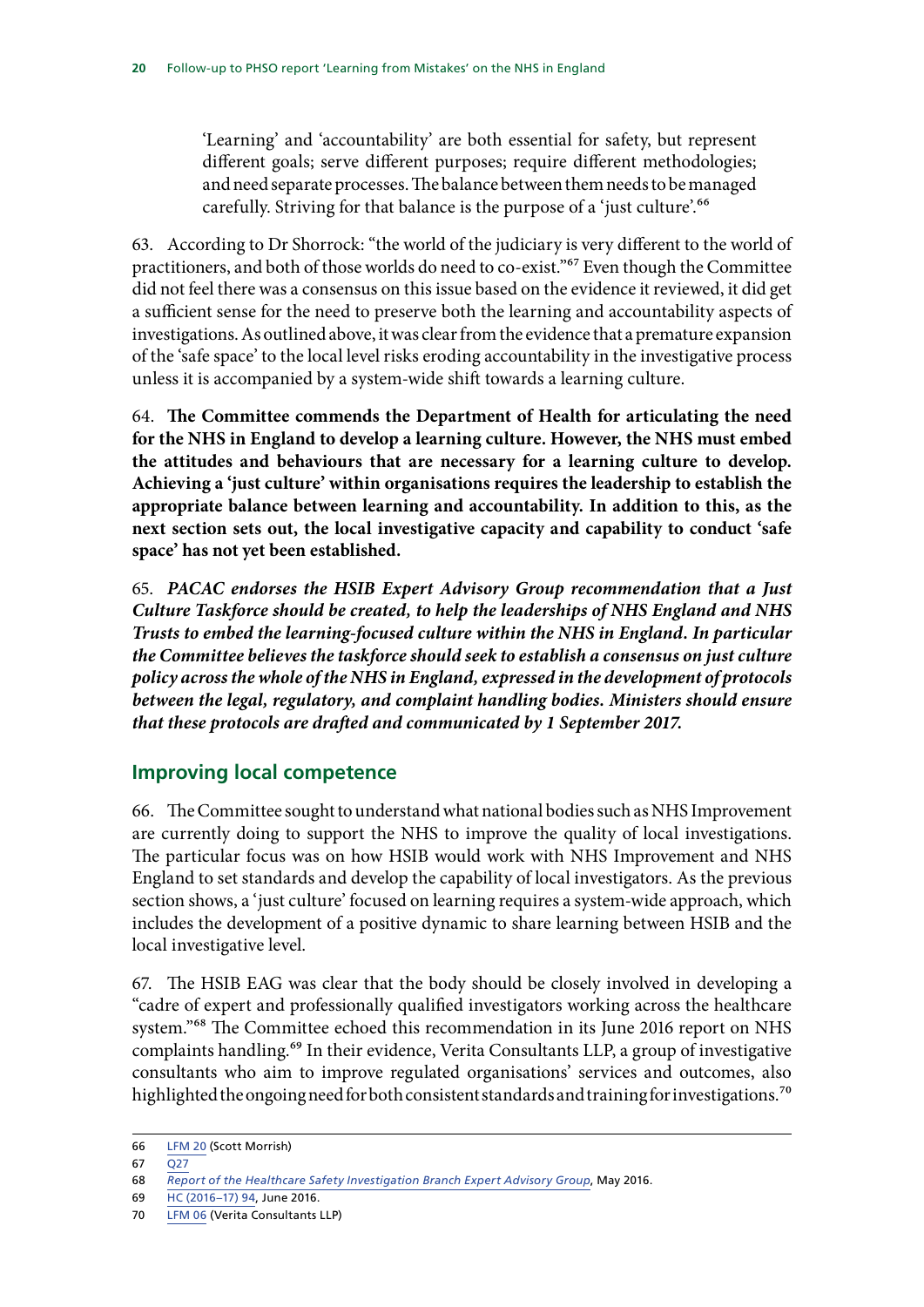68. The Minister told us that HSIB's role in helping the wider NHS undertake better investigations "will evolve over time."71 He explained that: "We are not anticipating that [HSIB] is going to hit the ground running with a prescriptive set of changed procedures."<sup>72</sup>

69. William Vineall told us the Department of Health wanted HSIB to be "an exemplar of good investigations so that better quality investigations, serious incident investigations can be taken forward locally."73 He explained that the Department had deliberately established HISB as "quite a bespoke body" (with a budget of about £3.8 million, undertaking approximately 30 investigations a year) to make sure "that messages went back to the NHS for them then to improve and to take forward better local investigations themselves."74 The intention was that HSIB "will exert, in a sense, a downward pressure on the NHS to improve its own quality of investigations."75 For example, Mr Vineall told us he believed HSIB investigations would popularise the routine involvement of patients and families and demonstrate how to effectively coordinate complex investigations."76

70. Keith Conradi concurred that "at the moment I see the HSIB setting the example";<sup>77</sup> his focus was on "bringing that professional approach to investigation."78 He said HSIB "will see where that goes from nationally . . . what we will try to do is make sure that there is a consistent standard that is set at local level."79 However Mr Conradi told the Committee that he felt not all of the lessons HSIB draws out "will be translatable on to the smaller scale" and "perhaps the overall structure of the local investigations needs to be considered before we can see exactly what we can move across."80

71. After we had finished taking oral evidence in this follow-up inquiry, the CQC published 'Learning, candour and accountability: A review of the way trusts review and investigate the deaths of patients in England.' This review addresses the issue of local investigations in precisely these broader terms, considering their overall structure and quality. The CQC calls on the Department of Health, supported by the National Quality Board, to review recommendations and coordinate improvement work across multiple organisations. This, they say, should include making sure that "staff have the capability and capacity to undertake good investigations of deaths and write good reports, with a focus on these leading to improvements in care."81

72. *The Committee supports the recommendations made in the CQC's report that training should be provided to staff across the health service in England on how to conduct investigations. Specifically, PACAC recommends that HSIB should work with national education bodies to ensure that training is effective in building up local investigative capacity.* 

71 [Q73](http://data.parliament.uk/writtenevidence/committeeevidence.svc/evidencedocument/public-administration-and-constitutional-affairs-committee/phso-learning-from-mistakes/oral/43593.html) 

- 72 [Q73](http://data.parliament.uk/writtenevidence/committeeevidence.svc/evidencedocument/public-administration-and-constitutional-affairs-committee/phso-learning-from-mistakes/oral/43593.html)
- 73 [Q94](http://data.parliament.uk/writtenevidence/committeeevidence.svc/evidencedocument/public-administration-and-constitutional-affairs-committee/phso-learning-from-mistakes/oral/43593.html)
- 74 [Q78](http://data.parliament.uk/writtenevidence/committeeevidence.svc/evidencedocument/public-administration-and-constitutional-affairs-committee/phso-learning-from-mistakes/oral/43593.html)  75 [Q78](http://data.parliament.uk/writtenevidence/committeeevidence.svc/evidencedocument/public-administration-and-constitutional-affairs-committee/phso-learning-from-mistakes/oral/43593.html)
- 76 [Q78](http://data.parliament.uk/writtenevidence/committeeevidence.svc/evidencedocument/public-administration-and-constitutional-affairs-committee/phso-learning-from-mistakes/oral/43593.html)
- 77 [Q40](http://data.parliament.uk/writtenevidence/committeeevidence.svc/evidencedocument/public-administration-and-constitutional-affairs-committee/phso-learning-from-mistakes/oral/42976.html)
- 78 [Q40](http://data.parliament.uk/writtenevidence/committeeevidence.svc/evidencedocument/public-administration-and-constitutional-affairs-committee/phso-learning-from-mistakes/oral/42976.html)
- $79 \overline{040}$
- 80 [Q34](http://data.parliament.uk/writtenevidence/committeeevidence.svc/evidencedocument/public-administration-and-constitutional-affairs-committee/phso-learning-from-mistakes/oral/42976.html)

<sup>81</sup> *['Learning, candour and accountability: A review of the way trusts review and investigate the deaths of patients](http://www.cqc.org.uk/sites/default/files/20161213-learning-candour-accountability-full-report.pdf)  [in England'](http://www.cqc.org.uk/sites/default/files/20161213-learning-candour-accountability-full-report.pdf)*, Care Quality Commission, December 2016, p. 9.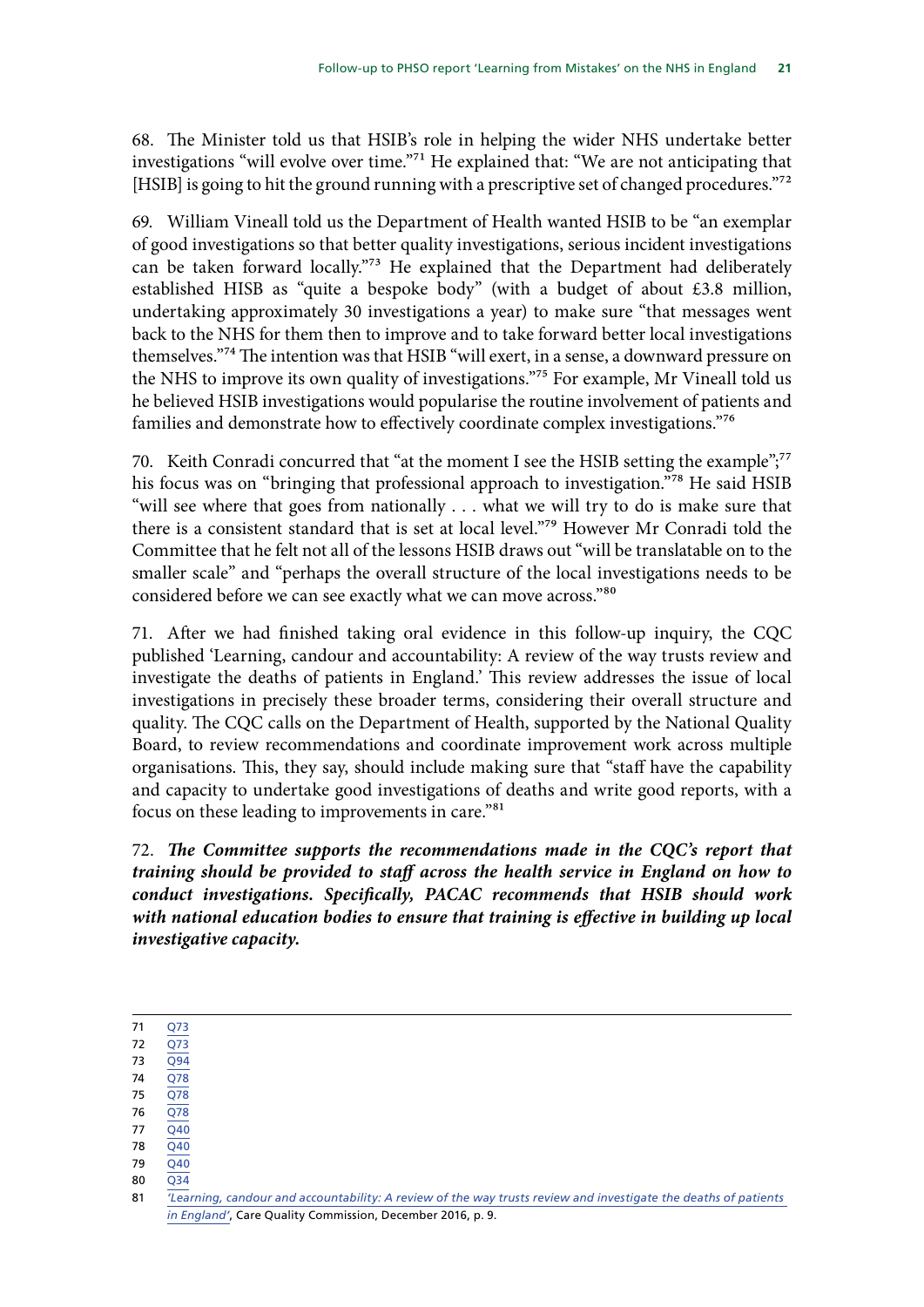73. A further issue is that the increasingly complex NHS landscape poses a challenge to the coordination of local investigations across organisations. The Committee did not get a clear sense from the Department of Health of where responsibility lay for addressing the overall structure of local investigations. As Keith Conradi explained to us, the overall structure of local investigation may need to be reviewed before HSIB can be effective in sharing learning from its investigations. This includes the capability within Trusts to investigate as well as the capacity of organisations to work together to establish what has happened across a patient's care pathway.

74. On this point, the CQC's 'Learning, candour and accountability: A review of the way trusts review and investigate the deaths of patients in England' found

> a lack of clarity on identifying the responsible organisation for leading investigations or expectations to look across pathways of care. Organisations work in isolation, only reviewing the care individual trusts have provided prior to death. This is a missed opportunity for identifying improvements in services and commissioning, particularly for patients with mental health or learning disability needs.<sup>82</sup>

75. While Clinical Commissioning Groups (CCGs) currently have responsibility for coordinating investigations into clinical incidents across multiple bodies, Sir Mike Richards acknowledged that there may be a need to "see how well that is functioning, and how we could support that and do that coordination role more effectively."83

76. In Sam Morrish's case one of the failings identified by the PHSO was that each organisation looked at their own actions in isolation to the others.<sup>84</sup> Chris Bostock said that establishing what had occurred in a clinical incident "would best be addressed by looking at the whole of that patient pathway in a single investigation rather than trying to divide it up."85 Reflecting on the Sam Morrish case, Sir Mike Richards said that the close involvement of patients and families in the investigative process can provide valuable information that can help the NHS in England to coordinate its investigations across multiple bodies.86

77. In order for there to be a single, coordinated investigation across a patient's full experience with the health service throughout a clinical incident, all the organisations involved in delivering that patient's care need to understand the expectation for them to cooperate and coordinate with the investigation. This includes the routine involvement of patients and families in the investigative process. HSIB's creation and the work it has planned is an important opportunity to provide NHS organisations with clear expectations about the level of coordination and cooperation that is expected of them during an investigation.

<sup>82</sup> *['Learning, candour and accountability: A review of the way trusts review and investigate the deaths of patients](http://www.cqc.org.uk/sites/default/files/20161213-learning-candour-accountability-full-report.pdf)  [in England'](http://www.cqc.org.uk/sites/default/files/20161213-learning-candour-accountability-full-report.pdf)*, Care Quality Commission, December 2016, p. 39.

<sup>83 039</sup> 

<sup>84</sup> *[Learning from mistakes](http://www.ombudsman.org.uk/__data/assets/pdf_file/0017/37034/Learning-from-mistakes-An-investigation-report-by-PHSO.pdf)*, Parliamentary and Health Service Ombudsman, July 2016.

<sup>85</sup> [Q95](http://data.parliament.uk/writtenevidence/committeeevidence.svc/evidencedocument/public-administration-and-constitutional-affairs-committee/phso-learning-from-mistakes/oral/43593.html)

<sup>86</sup> [Q39](http://data.parliament.uk/writtenevidence/committeeevidence.svc/evidencedocument/public-administration-and-constitutional-affairs-committee/phso-learning-from-mistakes/oral/42976.html)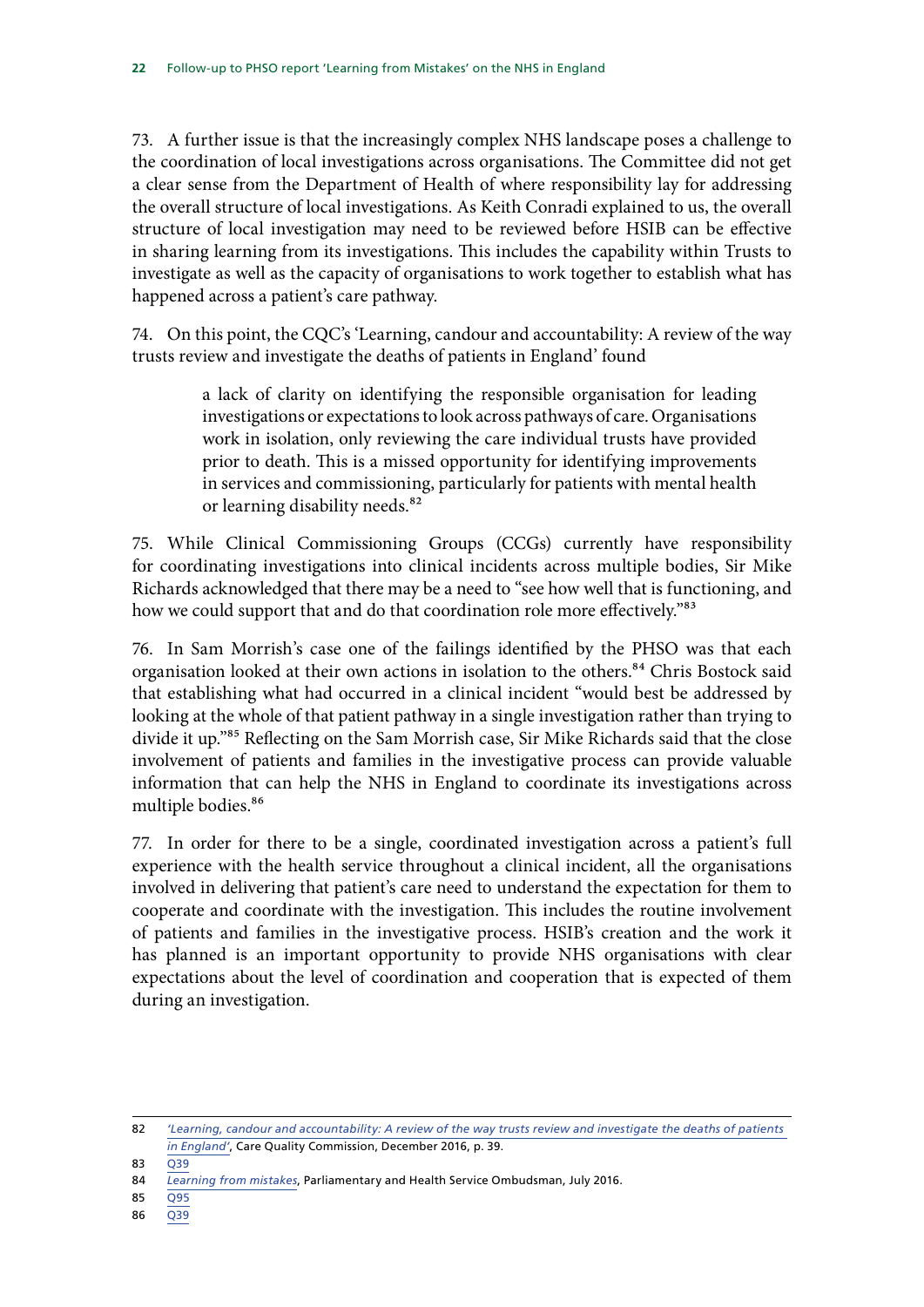<span id="page-24-0"></span>78. **The Committee agrees that HSIB's investigations will have the potential to produce valuable learning and information for regulatory and improvement agencies. However, we do not believe that HSIB setting good practice alone will adequately address the need to improve the capability to carry out investigations at the local level, which is where the vast majority will continue to take place.** 

79. **We have previously called for HSIB to assume unambiguous responsibility for standard setting and for playing a leading role in building the capability of local investigators in conjunction with other national bodies.**87 **While we appreciate that HSIB is still being established, we are disappointed at the lack of detailed strategic thinking from the Department of Health on how the quality of local investigations will be improved, and the role that HSIB will play in this.** 

80. *The Committee reiterates its previous recommendations, made in its June 2016 report 'PHSO review: Quality of NHS complaints investigations.' The government must stipulate in the HSIB legislation that, first, HSIB has the responsibility to set the national standards by which all clinical investigations are conducted; secondly, that local NHS providers are responsible for delivering these standards, according to the Serious Incident Framework; and thirdly, the Care Quality Commission should continue to be responsible as the regulator in assessing the quality of clinical investigations according to those standards at a local level. The government must also explain these functions to local Trusts and patients to ensure that confusion does not persist.*88

81. *There is an immediate need to improve investigative capability within Trusts and the coordination of multiple-body investigations. The Department of Health for England must take the lead by bringing together relevant national bodies, including NHS Improvement, NHS England, and Health Education England to determine how they will work with HSIB to improve local investigations. This should include a nationally accredited training programme, approved by HSIB, around investigative capability to raise standards, competence, and the confidence of staff involved in investigations.* 

### **Measuring improvement**

82. The Committee also considered how the various initiatives that seek to improve the culture, competence, and coordination across the NHS in England are organised and how their success is measured. As the Government wrote in its response to our June 2016 report, HSIB "will be unable to oversee improvements at a local level."<sup>89</sup> Given that the vast majority of investigations will continue to take place at this level, we sought to determine the Department of Health's wider strategy for coordinating and evaluating the different steps being taken to move towards a learning culture across the system. At the moment, a wide range of organisations are connected to this issue, ranging from NHS England, NHS Improvement, the CQC, CCG's, and local NHS Trusts to the new HSIB. The Committee was also keen to clarify where the ultimate responsibility lay for this issue at ministerial level. Currently, responsibilities are set out across the Secretary of State for Health, the Minister for Health, and three Parliamentary Under-Secretaries responsible for Public Health and Innovation, Community Health and Care, and Health respectively.

<sup>87</sup> [HC \(2016–17\) 94,](http://www.publications.parliament.uk/pa/cm201617/cmselect/cmpubadm/94/94.pdf) June 2016.

<sup>88</sup> [HC \(2016–17\) 94,](http://www.publications.parliament.uk/pa/cm201617/cmselect/cmpubadm/94/94.pdf) June 2016, p. 26.

<sup>89</sup> *[PHSO review: Quality of NHS complaints investigations: Government response to the Committee's First Report of](http://www.publications.parliament.uk/pa/cm201617/cmselect/cmpubadm/742/74202.htm)  [Session 2016–17](http://www.publications.parliament.uk/pa/cm201617/cmselect/cmpubadm/742/74202.htm)*, September 2016.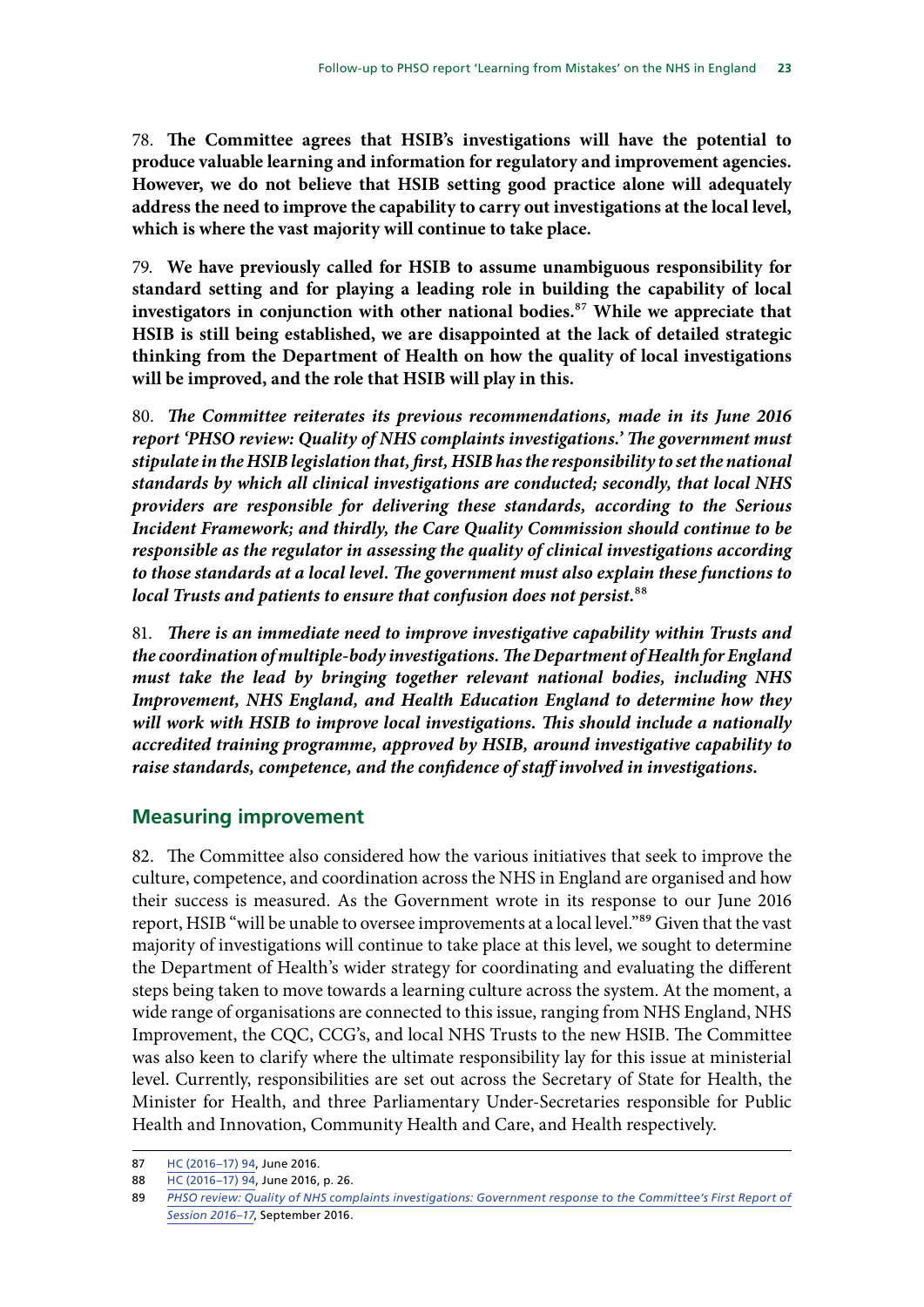83. In this respect, the Minister said that "There is no lack of ambition from the Secretary of State down to try to ensure that we change the culture."90 When questioned on how this would be coordinated given the diffuse nature of ministerial responsibilities in this area, Mr Dunne, Minister of State for Health, agreed that it was a "valid challenge" to ask how this cultural shift would be communicated across the NHS in England.<sup>91</sup> Ultimately, he suggested, spreading best practice would be "about finding as many ways as practically makes sense to spread awareness and practice. We have a number of specialist groups, investigative partnerships across the NHS to spread the good practice that emerges."92

84. **There are many different organisations and Ministers involved in delivering different aspects of the overall move towards a 'learning culture' in the NHS in England. This includes training and accreditation, awareness campaigns, reforming the investigations process, and the introduction of HSIB. From this, it is unclear who is to be accountable to Parliament for progress on moving towards a leaning culture. There is an acute need for the Department of Health to develop a strategic plan bringing all these initiatives together. PACAC recommends that Parliament should hold the Secretary of State for Health to account for the coordinated implementation of a cultural shift in the NHS in England. As such, PACAC will in future call the Secretary of State for Health to give evidence on the issues highlighted in this report.** 

85. We asked what support from national bodies in the NHS was already being offered to local providers, beyond the example that might be set by HSIB, to develop more open and supportive cultures to enable learning. This is a particular area for concern given the earlier point that a 'just culture,' focused on learning, must be instigated in order for HSIB to achieve its intended system-wide impact. Helen Buckingham explained that NHS Improvement had developed a 'culture toolkit,' which it launched in September 2016, working with Trusts identified as 'outstanding' by the CQC. This toolkit aims to help Trusts improve their culture across a number of areas, including creating a learning environment.<sup>93</sup>

86. Professor Sir Mike Richards (CQC) told us that the CQC captures how open organisations are to learning through the 'well led' domain, a grouping term for five culture-related lines of inquiry it pursues within their inspection framework, which is informed by the NHS staff survey results as well as inspectors talking to staff. This "wellled" domain is the measure used by the CQC to evaluate how positive the culture and leadership is within an organisation it inspects. Where the CQC finds that the culture and leadership of an organisation is inadequate, it recommends that NHS Improvement should work closely with those organisations to make improvements.

87. Ms Buckingham shared some of the specific strategies NHS Improvement might recommend to organisations struggling to develop open cultures. These primarily focused on processes for staff to raise concerns, enquiries and suggestions. Examples ranged from formal processes involving board members to less formal processes such as anonymous discussion boards which may be effective in cases where staff are reluctant to identify themselves due to fear of reprisals . However, she acknowledged that "a lot of work with organisations on culture is a slow-burn."<sup>94</sup> In addition to this, NHS Improvement told us

- 90 [Q88](http://data.parliament.uk/writtenevidence/committeeevidence.svc/evidencedocument/public-administration-and-constitutional-affairs-committee/phso-learning-from-mistakes/oral/43593.html)
- 91  $\overline{O91}$
- 92 [Q88](http://data.parliament.uk/writtenevidence/committeeevidence.svc/evidencedocument/public-administration-and-constitutional-affairs-committee/phso-learning-from-mistakes/oral/43593.html)
- 93 [Q36](http://data.parliament.uk/writtenevidence/committeeevidence.svc/evidencedocument/public-administration-and-constitutional-affairs-committee/phso-learning-from-mistakes/oral/42976.html)
- 94 [Q56](http://data.parliament.uk/writtenevidence/committeeevidence.svc/evidencedocument/public-administration-and-constitutional-affairs-committee/phso-learning-from-mistakes/oral/42976.html)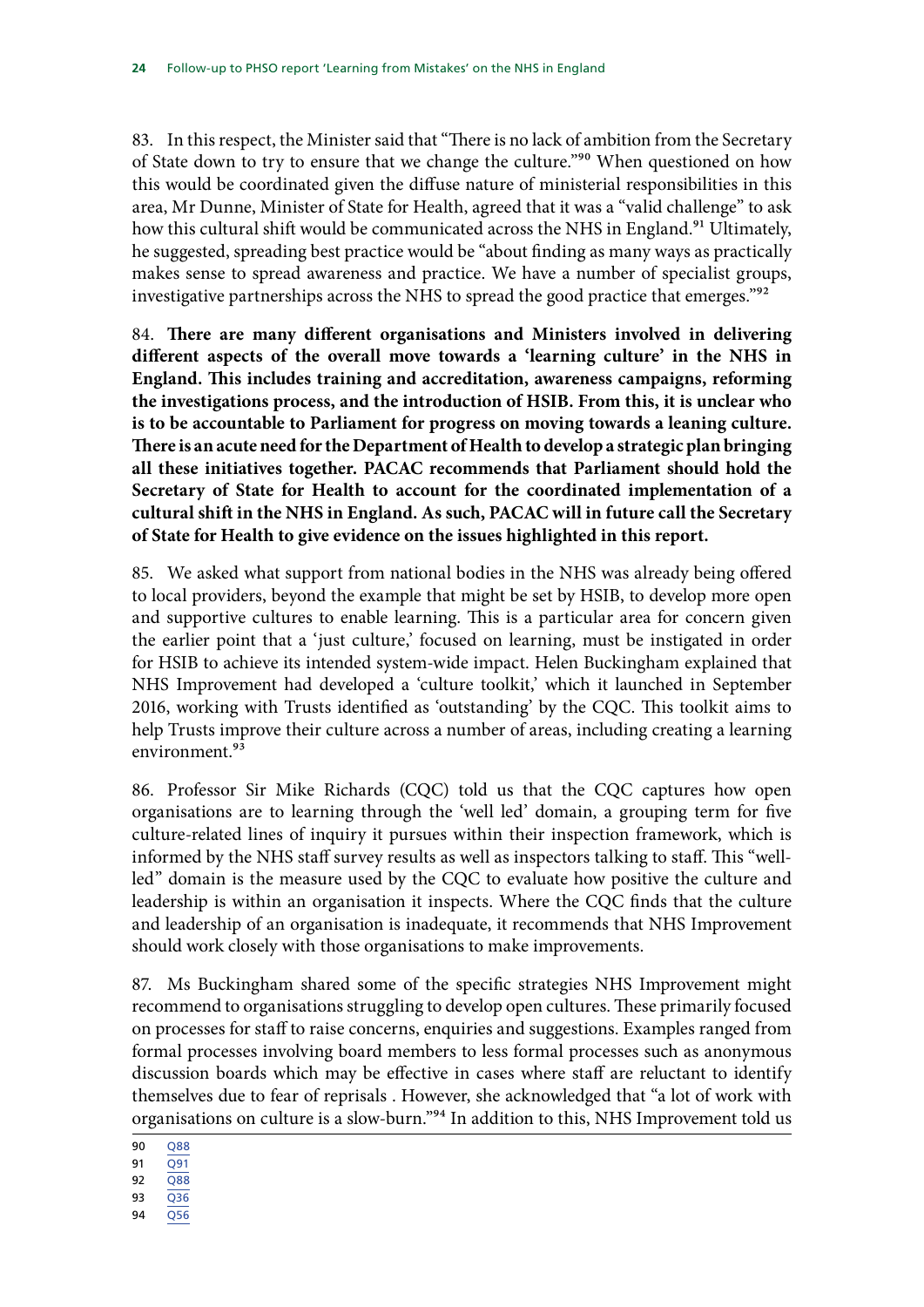it "is working with the King's Fund to produce resources to help NHS providers develop cultures that enable and sustain continuously improving, safe, high quality compassionate care<sup>"95</sup>

88. While these initiatives are encouraging as a sign that steps are being taken across the system to effect the shift toward a learning culture, these initiatives require meaningful follow-up if they are to be effective. The Committee was particularly struck by Mr Morrish's discussion of how NHS England had responded to the PHSO's first report into his son's death from sepsis with a campaign raising awareness for this life-threatening condition. Mr Morrish showed the Committee a leaflet, titled SAM, NHS England had developed to help parents effectively spot sepsis symptoms in children, and triage to healthcare support. He told us that "what followed when the pressure was off was a period of inertia and underwhelming evaluation that nobody respects and as a result it is going nowhere."<sup>96</sup>

89. We heard from Mr Morrish that a key measure of progress around sepsis had not been achieved as there was still not an effective tool to help parents understand when and how to triage their children.<sup>97</sup> His evidence raises questions about whether there are effective mechanisms for learning from systemic issues, such as sepsis. For instance, Mr Morrish told us that the sepsis leaflet had not been properly evaluated, and had therefore not received the approval of important organisations, such as the UK Sepsis Trust and the medical Royal Colleges.<sup>98</sup>

90. There is evidence that this example is indicative of a wider problem. Evidence from the CQC's thematic review on how deaths are investigated in the NHS sheds fresh light on systemic problems with how learning is shared within Trusts and across the NHS in England. The CQC found that "there are no consistent frameworks or guidance in place across the NHS that require boards to keep all deaths under review or share learning with other organisation," that "most boards do not interrogate information from investigations or have any training do so," and that "robust mechanisms to disseminate learning or benchmarking beyond a single trust do not exist."99

91. **The Committee welcomes initiatives by NHS Improvement to work with Trusts on diagnosing and improving their cultures and on enabling clearer leadership. However, we are concerned at the relative dearth of knowledge and experience about how Trusts can develop more open cultures and particularly how Trusts, who are struggling to be more open and to learn from investigations, should develop practical strategies for improvement.** 

92. **The Committee notes that there is a range of initiatives taken by various bodies across the system in response to clinical incidents, but without proper evaluation, the NHS in England will never learn what works best. The SAM campaign leaflet to disseminate the lessons from the Sam Morrish case is a case in point; the impact of this initiative appears to have been negligible. HISB and other regulators need to have** 

- $97 \overline{027}$
- 98 [Q28](http://data.parliament.uk/writtenevidence/committeeevidence.svc/evidencedocument/public-administration-and-constitutional-affairs-committee/phso-learning-from-mistakes/oral/42976.html)

<sup>95</sup> [LFM 19](http://data.parliament.uk/writtenevidence/committeeevidence.svc/evidencedocument/public-administration-and-constitutional-affairs-committee/phso-learning-from-mistakes/written/43795.html) (NHS Improvement)

<sup>96</sup> [Q27](http://data.parliament.uk/writtenevidence/committeeevidence.svc/evidencedocument/public-administration-and-constitutional-affairs-committee/phso-learning-from-mistakes/oral/42976.html) 

<sup>99</sup> *['Learning, candour and accountability: A review of the way trusts review and investigate the deaths of patients](http://www.cqc.org.uk/sites/default/files/20161213-learning-candour-accountability-full-report.pdf)  [in England'](http://www.cqc.org.uk/sites/default/files/20161213-learning-candour-accountability-full-report.pdf)*, Care Quality Commission, December 2016, p. 49.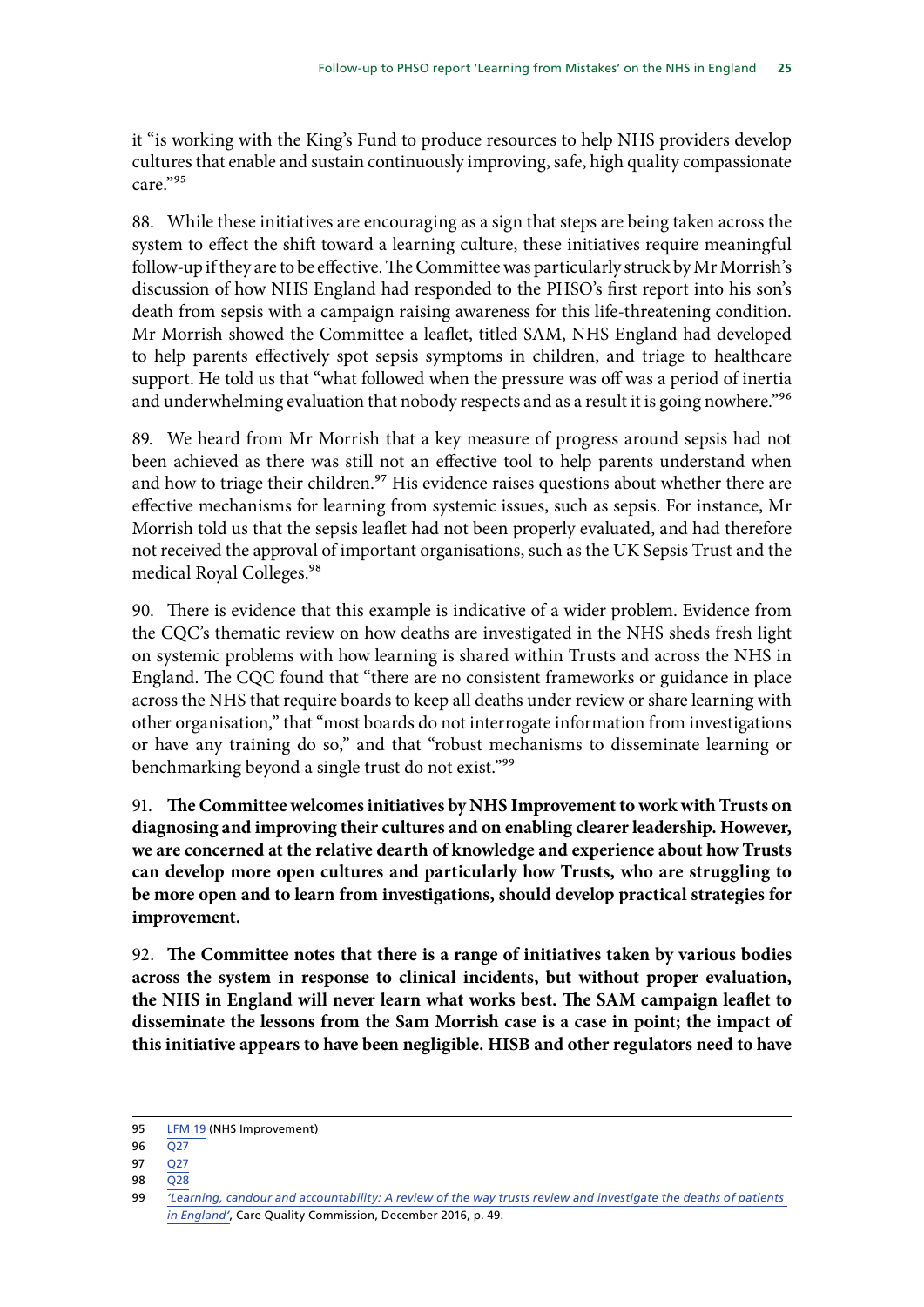**the powers to ensure that individuals are made accountable for taking forward such initiatives which reflect learning from investigations, or the implementation of larger scale initiatives arising from the introduction of HSIB will also fail.** 

93. *We recommend that the HSIB legislation give HSIB and NHS regulators the power to set out how plans to coordinate the various initiatives being taken across the health service with regard to improving the investigative culture. HSIB should evaluate the impact of resources being developed within the system, such as the culture toolkit launched by NHS Improvement with respect to organisational culture and clearer leadership. It should have the freedom to concentrate on Trusts that have been identified as inadequate in CQC's "Well Led" domain. This should become part of a wider effort to structure the health service's efforts to tackle the blame culture. This effort should result in a clear set of plans to communicate and coordinate the transformation of the culture at all levels of the health service, with particular reference to how HSIB will contribute*  to this. The Committee would expect the Department of Health to be able to report on *significant progress in this regard by the time HSIB becomes operational in April 2017.*  Given the diffuse nature of Ministerial responsibilities in this area, PACAC feels that it *is the Secretary of State for Health who must take on the coordination and evaluation of efforts to instigate a 'learning culture' in the NHS in England.*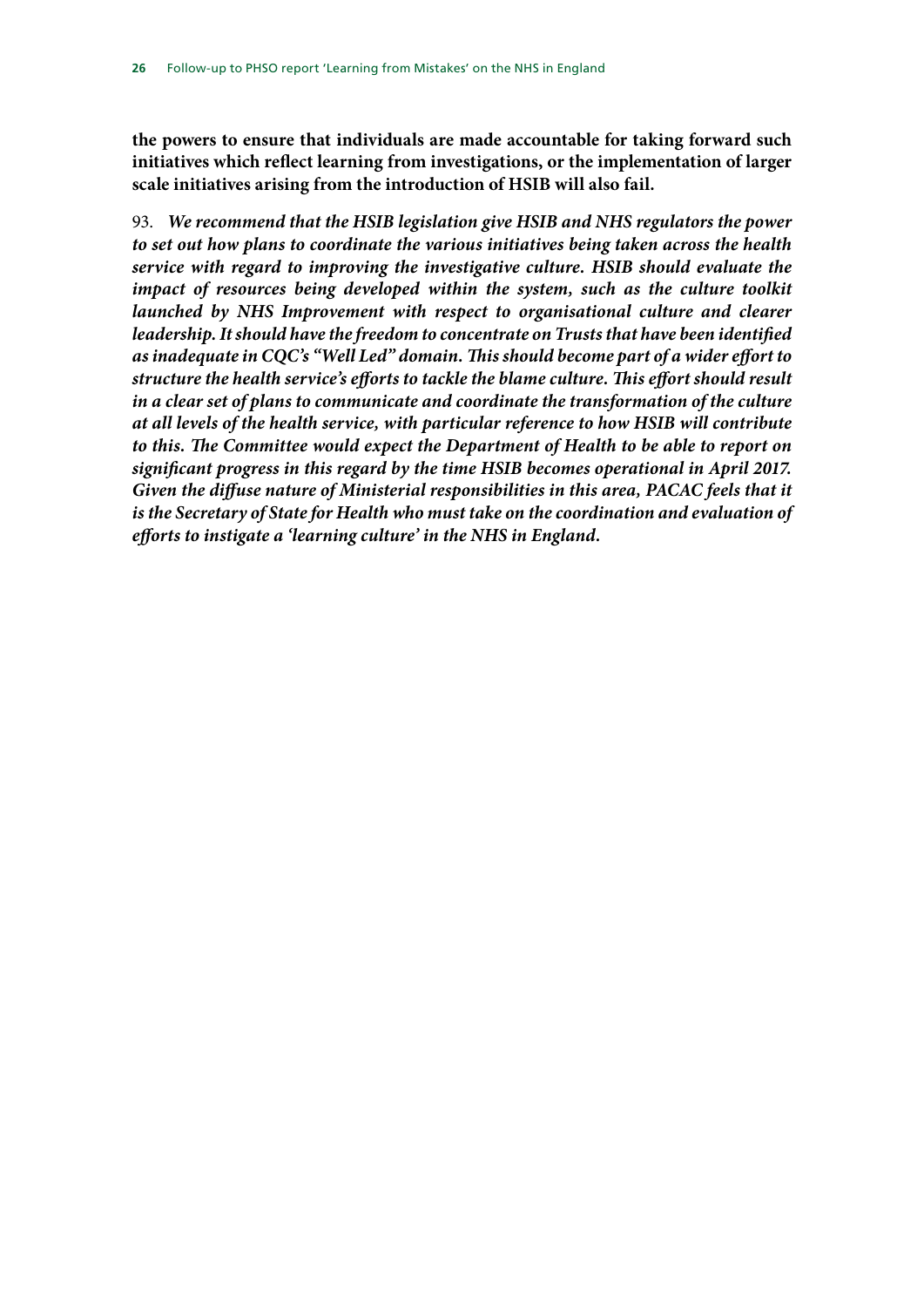## <span id="page-28-0"></span>Conclusions and recommendations

#### The investigative landscape in the NHS

1. It is clear from the evidence reviewed during the course of this inquiry that the investigative processes in the health service in England remain obscure and difficult to navigate for patients and families. As a result, patients and families are excluded by the system, which must become open and learning-focused if investigations are to lead to positive changes in the system. Families and patients should, as a matter of course, be included in investigations and should feel confident that lessons will be learned as a result of clinical incidents. (Paragraph 27)

#### HSIB and the learning culture

- 2. The intention for HSIB to share learning will not alone guarantee the improvement of investigations across the NHS in England. HSIB's role as an exemplar can only be effective if its relationship to other bodies is clear. There must also be a well-defined process so that HSIB's best practice is respected and shared across the system, including at local level. In order for this to happen, existing investigations and investigative bodies need to understand what to expect from HSIB when it starts operating, and how they are meant to respond to its findings. (Paragraph 35)
- 3. The Committee agrees that the 'safe space' established by the Secretary of State for Health's Directions does not match what is provided for other incident investigators in aviation or rail safety. It neither provides sufficient protection for those participating in investigations nor for the information they share. They will continue to be vulnerable to any actions being taken against them. This undermines the 'safe space' principle and negates the intended role for HSIB as an independent investigator. (Paragraph 45)
- 4. While we were encouraged by the Minister's clear assurance that HSIB will have discretion on what it investigates, we believe that unless HSIB's independence is enshrined in primary legislation, its investigations remain open to external pressures and it will be seen as being part of the existing hierarchy. This perception is underscored by HSIB's current position within NHS Improvement. The Directions set up by the Secretary of State for Health are not an adequate substitute for primary legislation formally enshrining HSIB's independence. (Paragraph 46)
- 5. *We agree with HSIB's Chief Investigator that HSIB needs its own legislative basis in order to be independent and that the 'safe space' for its investigations is protected. We urge the Government to bring forward such legislation at the earliest possible opportunity. The Department of Health must cease to defy the consensus now established by Parliament, the HSIB, the Expert Advisory Group, and HSIB's Chief investigator on the need for such legislation. If HSIB is asked to begin operations in 2017 without this legislation, there is a real risk it will fail to establish its authority, or to be effective in developing a learning culture in the health system.* (Paragraph 47)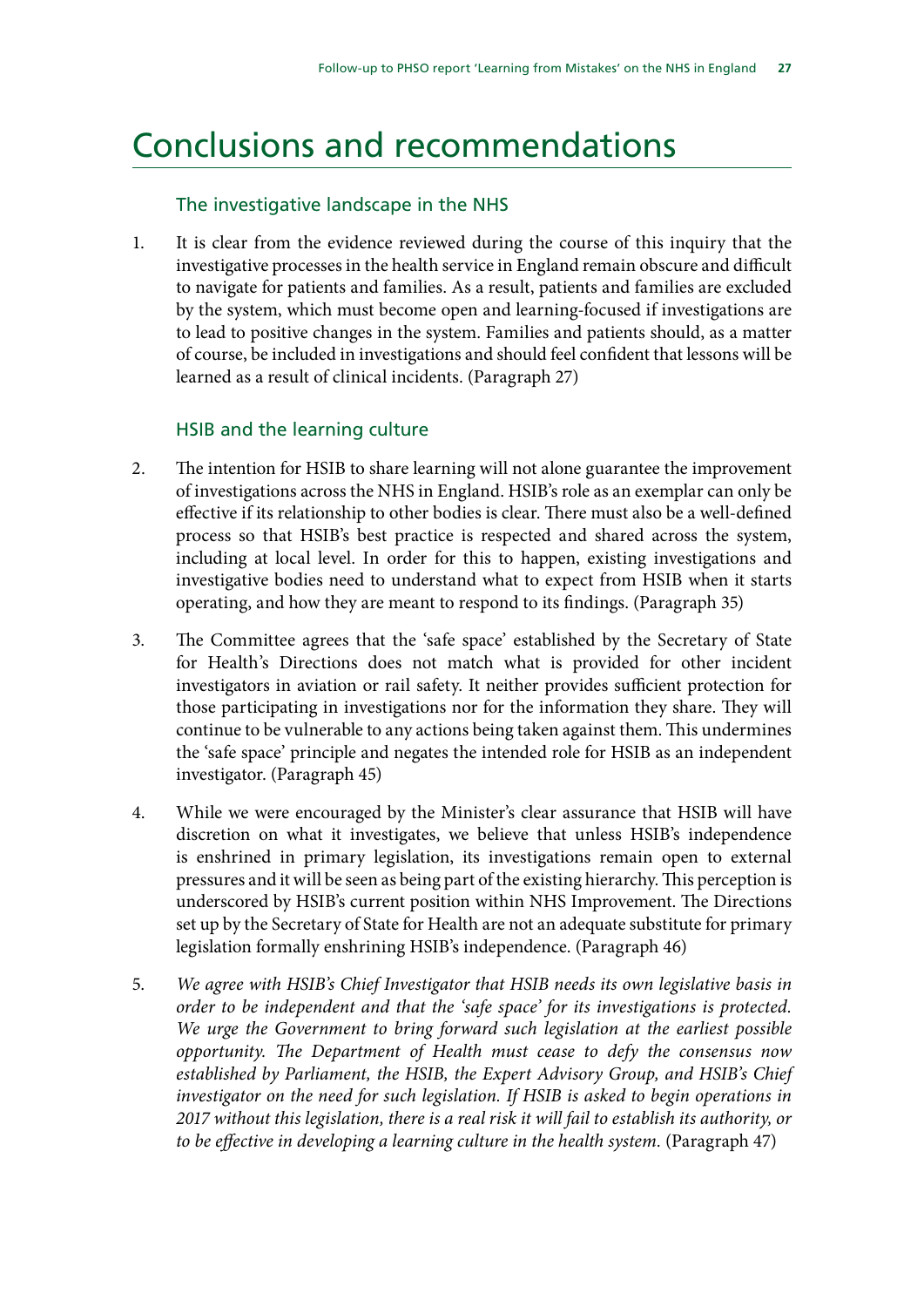#### Learning and accountability: implementation of the 'safe space'

- 6. The Committee believes the proposal to extend the safe space locally is indicative of confusion over how to balance learning from clinical incidents with accountability for their consequences. The rationale for HSIB to conduct protected 'safe space' investigations is clear: its role is to support system learning to improve patient safety. Locally, however, effective safety investigations should also provide the key information for settling complaints and legal claims. While these complaints and legal claims should, and often do, lead to wider learning, that is not their primary purpose. There is a wide variation in the quality and competence of local investigations. We therefore support the Chief Investigator of HSIB, Dr Keith Conradi, in his view that the 'safe space' should not be extended to the local level, at least for the time being. It would undermine trust in HSIB before HSIB has had a chance to acclimatise NHS bodies and the public to 'safe space' investigations. (Paragraph 54)
- 7. *We recommend that the Government should not extend the 'safe space' to local*  investigations without the approval of HSIB. However, the government must *establish the 'safe space' for HSIB through primary legislation so that this new body can acclimatise the health service to this new type of learning-focused investigation.*  (Paragraph 55)

#### A system-wide 'just culture'

- 8. The Committee commends the Department of Health for articulating the need for the NHS in England to develop a learning culture. However, the NHS must embed the attitudes and behaviours that are necessary for a learning culture to develop. Achieving a 'just culture' within organisations requires the leadership to establish the appropriate balance between learning and accountability. In addition to this, as the next section sets out, the local investigative capacity and capability to conduct 'safe space' has not yet been established. (Paragraph 64)
- 9. *PACAC endorses the HSIB Expert Advisory Group recommendation that a Just Culture Taskforce should be created, to help the leaderships of NHS England and NHS Trusts to embed the learning-focused culture within the NHS in England. In particular the Committee believes the taskforce should seek to establish a consensus on just culture policy across the whole of the NHS in England, expressed in the development of protocols between the legal, regulatory, and complaint handling bodies. Ministers should ensure that these protocols are drafted and communicated by 1 September 2017.* (Paragraph 65)

#### Improving local competence

10. *The Committee supports the recommendations made in the CQC's report that training should be provided to staff across the health service in England on how to conduct investigations. Specifically, PACAC recommends that HSIB should work with national education bodies to ensure that training is effective in building up local investigative capacity.* (Paragraph 72)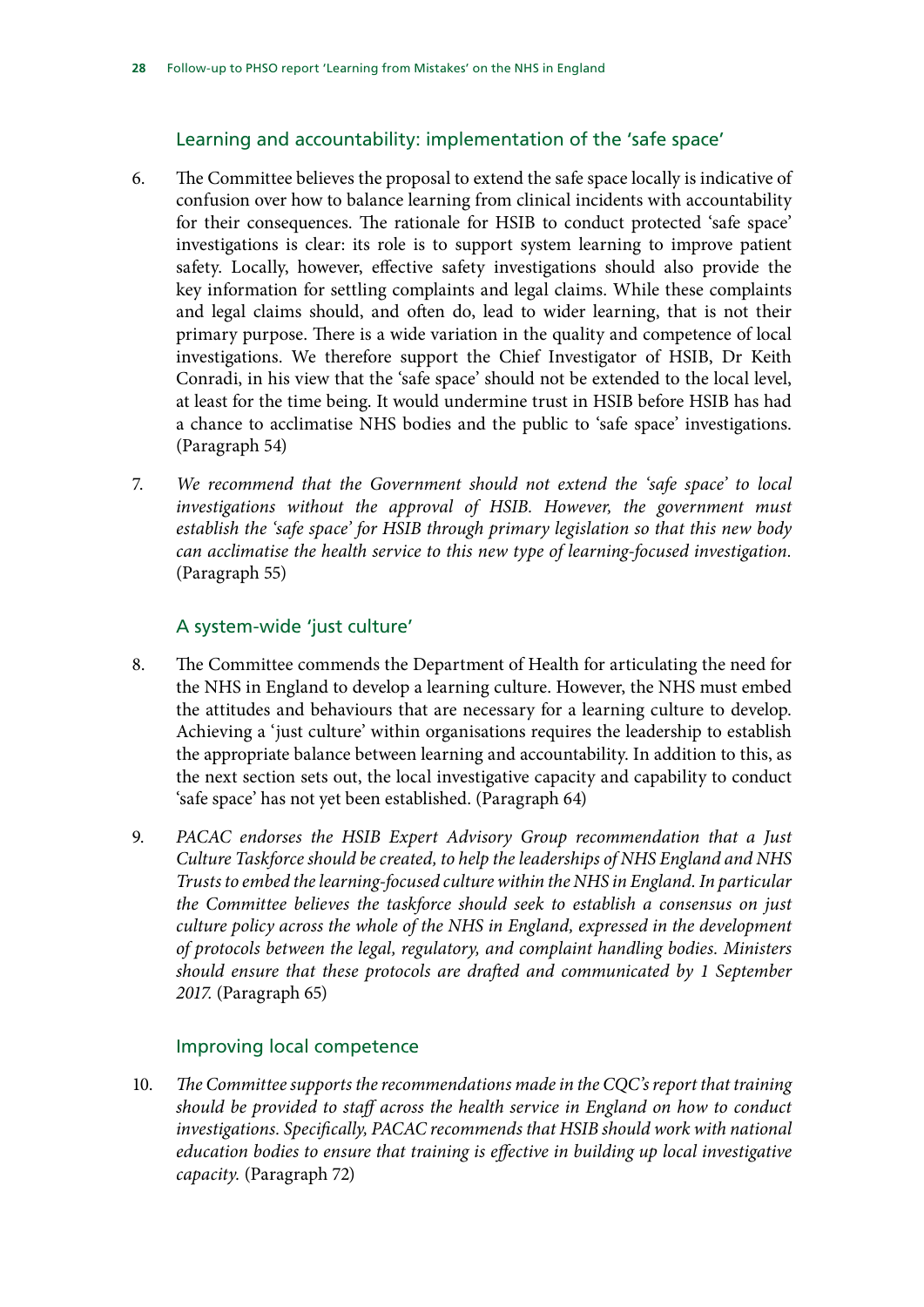- 11. The Committee agrees that HSIB's investigations will have the potential to produce valuable learning and information for regulatory and improvement agencies. However, we do not believe that HSIB setting good practice alone will adequately address the need to improve the capability to carry out investigations at the local level, which is where the vast majority will continue to take place. (Paragraph 78)
- 12. We have previously called for HSIB to assume unambiguous responsibility for standard setting and for playing a leading role in building the capability of local investigators in conjunction with other national bodies. While we appreciate that HSIB is still being established, we are disappointed at the lack of detailed strategic thinking from the Department of Health on how the quality of local investigations will be improved, and the role that HSIB will play in this. (Paragraph 79)
- 13. *The Committee reiterates its previous recommendations, made in its June 2016 report 'PHSO review: Quality of NHS complaints investigations.' The government must stipulate in the HSIB legislation that, first, HSIB has the responsibility to set the national standards by which all clinical investigations are conducted; secondly, that local NHS providers are responsible for delivering these standards, according to the Serious Incident Framework; and thirdly, the Care Quality Commission should continue to be responsible as the regulator in assessing the quality of clinical investigations according to those standards at a local level. The government must also explain these functions to local Trusts and patients to ensure that confusion does not persist.* (Paragraph 80)
- 14. *There is an immediate need to improve investigative capability within Trusts and the coordination of multiple-body investigations. The Department of Health for England must take the lead by bringing together relevant national bodies, including NHS Improvement, NHS England, and Health Education England to determine how they will work with HSIB to improve local investigations. This should include a nationally accredited training programme, approved by HSIB, around investigative capability to raise standards, competence, and the confidence of staff involved in investigations.*  (Paragraph 81)

#### Measuring improvement

- 15. There are many different organisations and Ministers involved in delivering different aspects of the overall move towards a 'learning culture' in the NHS in England. This includes training and accreditation, awareness campaigns, reforming the investigations process, and the introduction of HSIB. From this, it is unclear who is to be accountable to Parliament for progress on moving towards a leaning culture. There is an acute need for the Department of Health to develop a strategic plan bringing all these initiatives together. PACAC recommends that Parliament should hold the Secretary of State for Health to account for the coordinated implementation of a cultural shift in the NHS in England. As such, PACAC will in future call the Secretary of State for Health to give evidence on the issues highlighted in this report. (Paragraph 84)
- 16. The Committee welcomes initiatives by NHS Improvement to work with Trusts on diagnosing and improving their cultures and on enabling clearer leadership. However, we are concerned at the relative dearth of knowledge and experience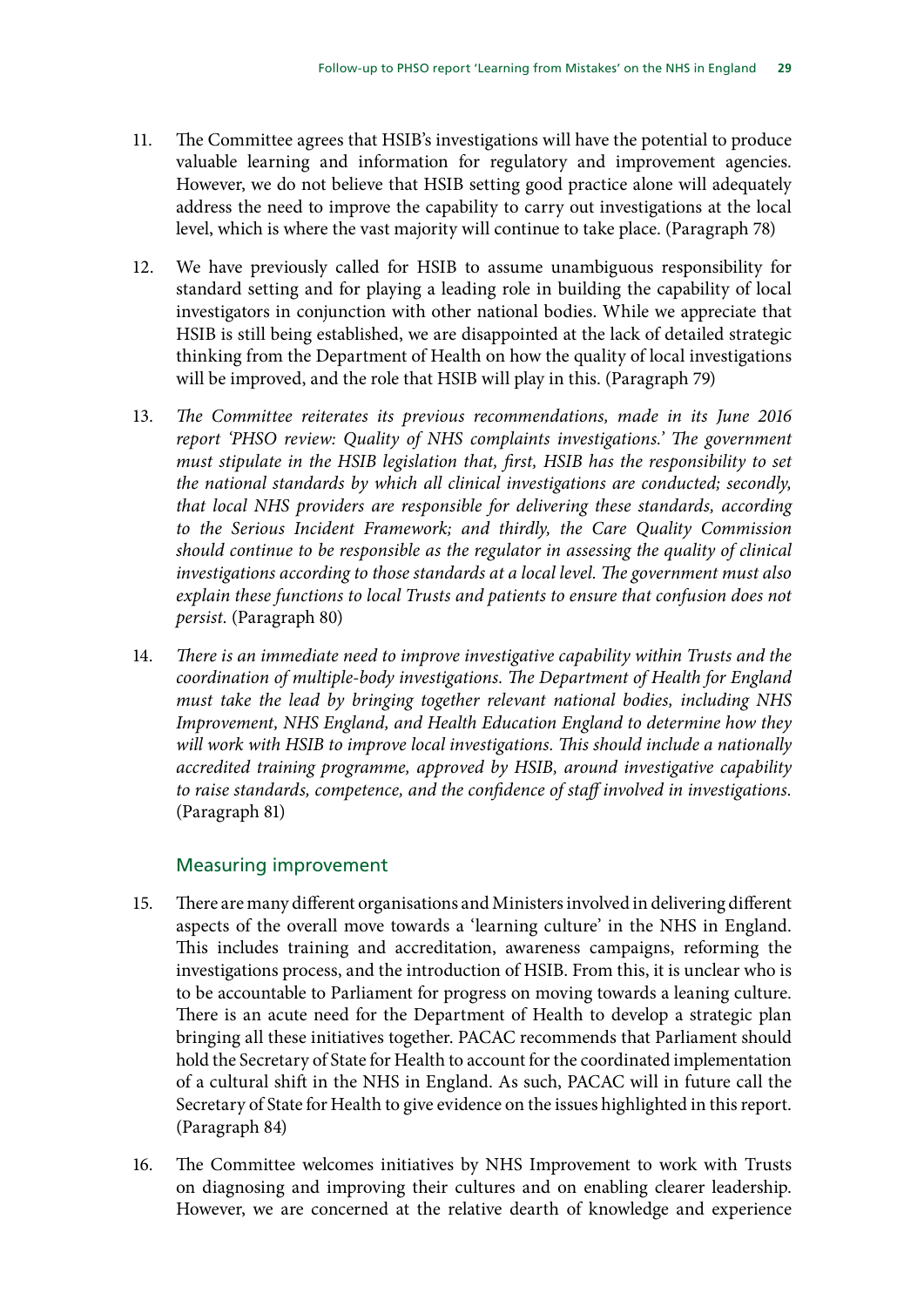about how Trusts can develop more open cultures and particularly how Trusts, who are struggling to be more open and to learn from investigations, should develop practical strategies for improvement. (Paragraph 91)

- 17. The Committee notes that there is a range of initiatives taken by various bodies across the system in response to clinical incidents, but without proper evaluation, the NHS in England will never learn what works best. The SAM campaign leaflet to disseminate the lessons from the Sam Morrish case is a case in point; the impact of this initiative appears to have been negligible. HISB and other regulators need to have the powers to ensure that individuals are made accountable for taking forward such initiatives which reflect learning from investigations, or the implementation of larger scale initiatives arising from the introduction of HSIB will also fail. (Paragraph 92)
- 18. *We recommend that the HSIB legislation give HSIB and NHS regulators the power to set out how plans to coordinate the various initiatives being taken across the health service with regard to improving the investigative culture. HSIB should evaluate the impact of resources being developed within the system, such as the culture toolkit*  launched by NHS Improvement with respect to organisational culture and clearer *leadership. It should have the freedom to concentrate on Trusts that have been identified as inadequate in CQC's "Well Led" domain. This should become part of a wider effort to structure the health service's efforts to tackle the blame culture. This effort should result in a clear set of plans to communicate and coordinate the transformation of the culture at all levels of the health service, with particular reference to how HSIB will contribute to this. The Committee would expect the Department of Health to be able to report on significant progress in this regard by the time HSIB becomes operational in April 2017. Given the diffuse nature of Ministerial responsibilities in this area, PACAC feels that it is the Secretary of State for Health who must take on the coordination and evaluation of efforts to instigate a 'learning culture' in the NHS in England.* (Paragraph 93)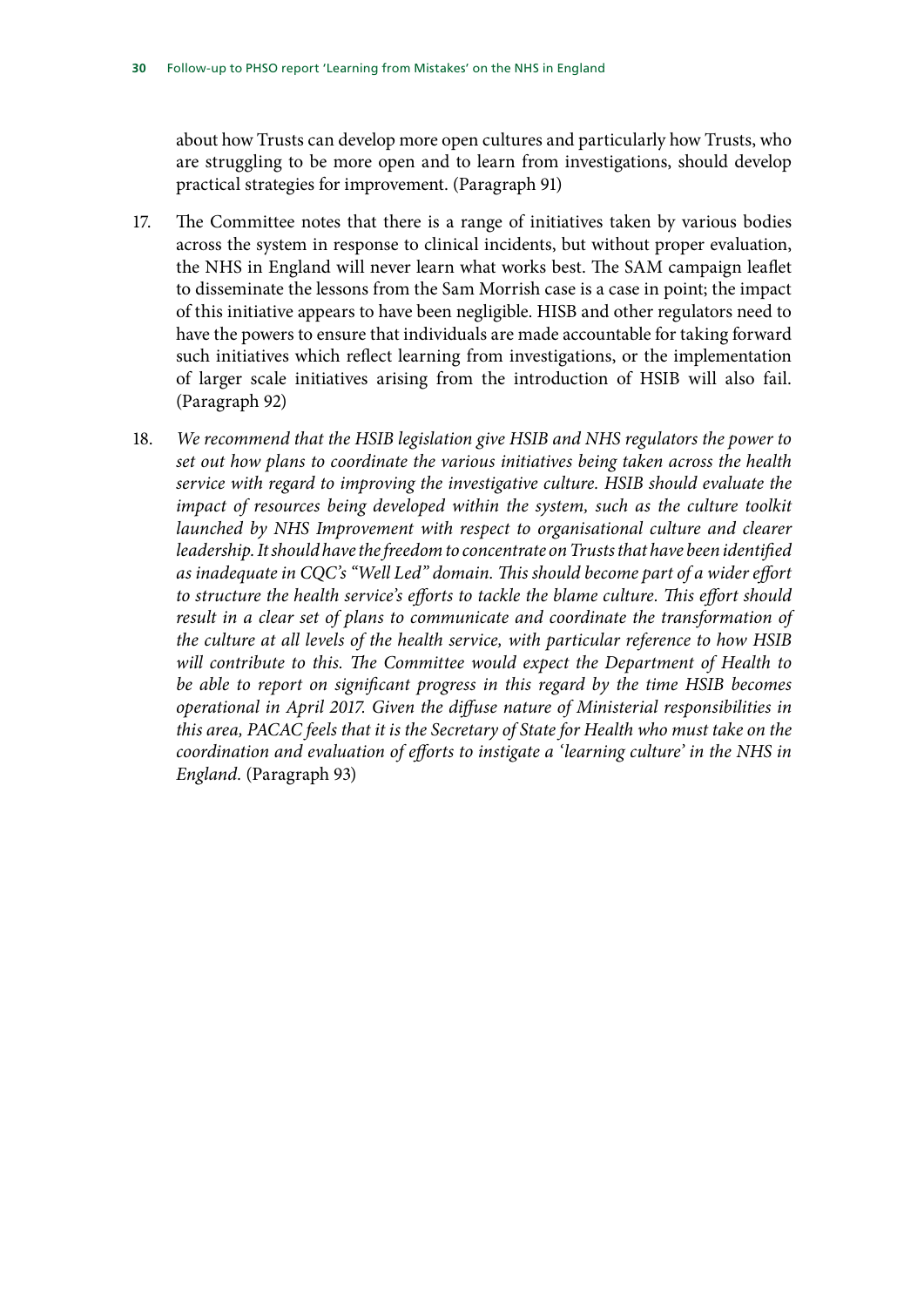## <span id="page-32-0"></span>Appendix: PACAC response to Department of Health's Consultation on 'Providing a 'safe space' in healthcare safety investigations'

The Public Administration and Constitutional Affairs Committee (PACAC) would like to respond to the Department of Health's Consultation on 'Providing a 'safe space' in healthcare safety investigations.'100 The Committee broadly welcomes the Government's proposals to introduce 'safe space' investigations as part of its establishing of a new Healthcare Safety Investigations Branch (HSIB), which will become operational in April 2017. These initiatives largely follow PACAC's – and its predecessor PASC's – recommendations that a body be created that could conduct investigations within a safe space to drive learning and improvement within the healthcare system. Most recently, this was reiterated in PACAC's 2016 report 'PHSO review: Quality of NHS complaints investigations':

> We regard the 'safe space' principle as being critical to the effective operation of HSIB. This protection is essential if patients and staff are to have the confidence to speak about the most serious risks to patient safety without fear of punitive reprisals.101

As the Consultation notes, the aim of safe space investigations is to ensure "information that staff provide as part of a health service investigation will be kept confidential except where there is an immediate risk to patient safety, or where the High Court makes an order permitting disclosure." The Consultation invites submissions on how a balance can be struck between such 'safe space' investigations and the need to "reassure patients and families that they will be given the full facts of their, or their loved ones', care."<sup>102</sup> The issue at stake is one of balancing the need to determine accountability for mistakes where there has been individual wrongdoing and the need to encourage open discussions about why errors occurred so they can be prevented in future.

HSIB's 'safe space' investigations are thus set to provide a new drive towards learning in the investigative landscape by providing psychological safety for staff to speak about mistakes and thereby promote open and learning-focused investigations.

The importance of the role HSIB's safe space investigations are set to play was underscored by PACAC's recent follow-up inquiry into the Parliamentary Health Service Ombudsman's report 'Learning From Mistakes,' which showed that there is still widespread evidence that the investigative processes in the NHS in England are overly complex, lacking in coordination, and marred by a defensive blame culture. Many NHS organisations in England have not yet fully understood or embraced the fact that safety requires an open discussion of error and hazard not only during investigations but whenever patients are potentially at risk. Achieving a safer NHS in England will require leaders to create a climate of psychological safety in day to day work not only during investigations.

<sup>100</sup> *['Providing a 'safe space' in healthcare safety investigations'](https://www.gov.uk/government/uploads/system/uploads/attachment_data/file/560522/Safe_spaces_cons.pdf)*, Department of Health, October 2016.

<sup>101</sup> [HC \(2016–17\) 94,](http://www.publications.parliament.uk/pa/cm201617/cmselect/cmpubadm/94/94.pdf) June 2016, p. 31.

<sup>102</sup> *['Providing a 'safe space' in healthcare safety investigations'](https://www.gov.uk/government/uploads/system/uploads/attachment_data/file/560522/Safe_spaces_cons.pdf)*, Department of Health, October 2016.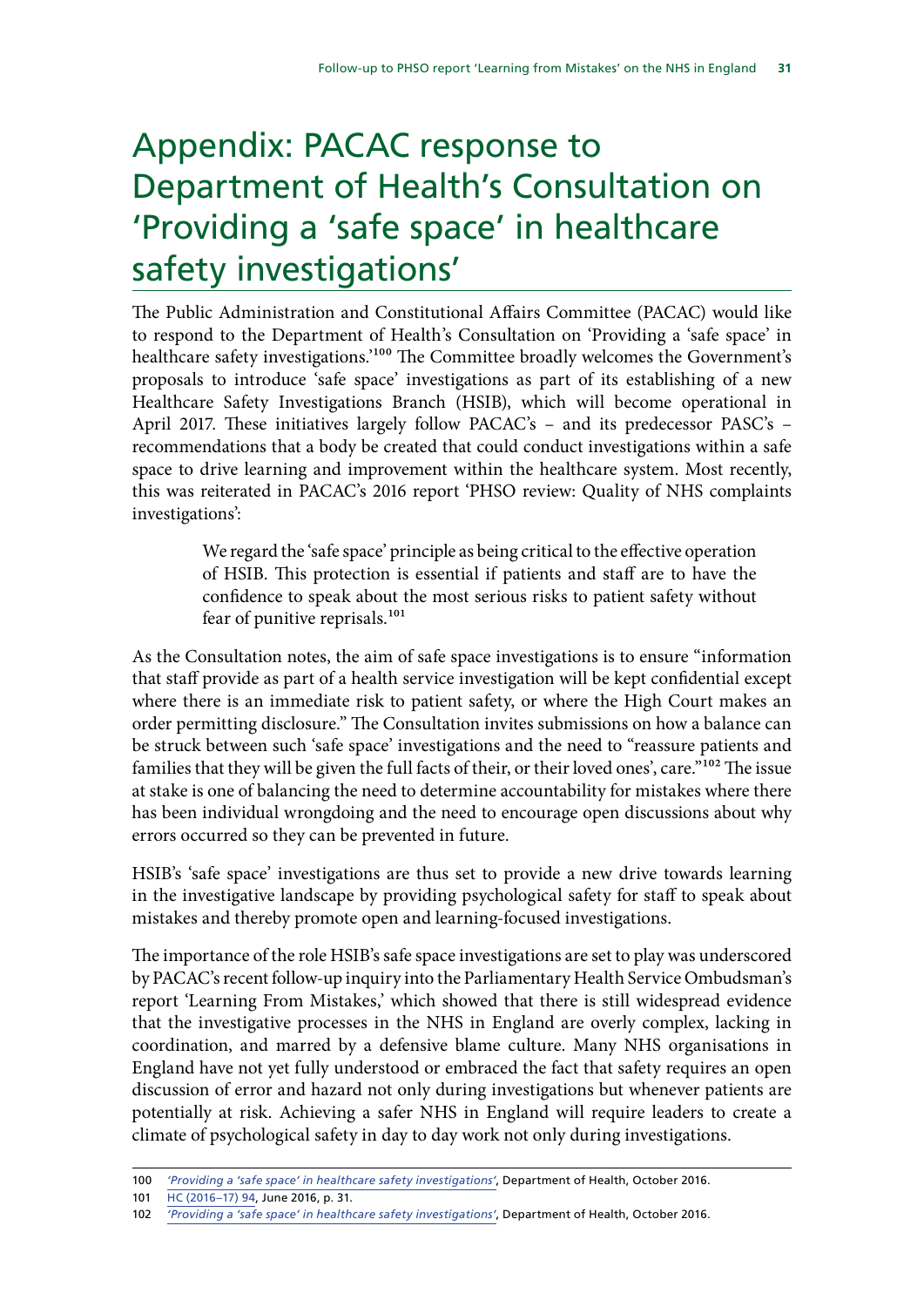During its inquiry, PACAC became aware of significant concerns about the lack of primary legislation framing HSIB's work. This evidence highlighted concerns regarding the perceived lack of independence for HSIB's investigations, the lack of legislation safeguarding the 'safe space,' and a possible expansion of the 'safe space' to local level. PACAC feels strongly that these concerns must be addressed if HSIB is to be set up to succeed. A false start for this new body risks undermining its distinctive role as an exemplar for the system, for which it must maintain the trust and confidence of the system and wider public in equal measure.

During our Learning from Mistakes inquiry, the Committee took evidence from a range of people who stressed the importance of legislation for the appropriate functioning of HSIB. Scott Morrish, father of the late Sam Morrish whose case prompted the PHSO report, told us that he would like to see the Department of Health

> concentrate on making sure safe space is deliverable within HSIB. At the moment, as far as I understand it, the legislation that is needed to make that possible does not exist. HSIB is being asked to go out and conduct investigations fairly soon, while it does not as yet have the powers it needs to do that in the way that we are asking it to.<sup>103</sup>

The need for primary legislation was echoed by the HSIB Chief Investigator, Keith Conradi, who added that he was concerned about the 'safe space' being expanded prematurely beyond HSIB investigations:

> From my perspective, the principle of safe space should be limited initially to the HSIB investigations. I would be very concerned if people used that principle without really understanding it and being fully trained in it.<sup>104</sup>

### **The role of 'safe space' in HSIB**

HSIB has an important role to play in facilitating the transition towards a learning culture in the health service, both in the specific investigations it undertakes and in providing an exemplar model of investigations for the system as a whole. HSIB will need to earn the trust of both patients and staff to achieve its objectives. Patients, families and the public must trust that safety investigations are impartial, free of any conflict of interest, and have the best interests of patients and service users at heart. Staff, healthcare professionals, and system leaders must equally trust that safety investigations are being conducted fairly and in the interest of improving care. All parties must feel that the investigator is entirely impartial and is acting in the best interests of the public good. Building and maintaining trust is a slow and challenging process. Trust in HSIB will take time to build through its history, its collaborative ethos, and its achievements.

The creation of a 'safe space' during HSIB investigations will provide a powerful support to HSIB in fulfilling its wider mission of becoming a trusted and impartial investigator. In a national agency, inevitably the subject of media attention and wider scrutiny, the statutory protection of information acquired during investigations will provide a necessary assurance to all involved that information they provide will, except in rare circumstances, remain confidential. Patients and families must of course still receive a full explanation

<sup>103</sup> [Q12](http://data.parliament.uk/writtenevidence/committeeevidence.svc/evidencedocument/public-administration-and-constitutional-affairs-committee/phso-learning-from-mistakes/oral/42976.html) 104 [Q32](http://data.parliament.uk/writtenevidence/committeeevidence.svc/evidencedocument/public-administration-and-constitutional-affairs-committee/phso-learning-from-mistakes/oral/42976.html)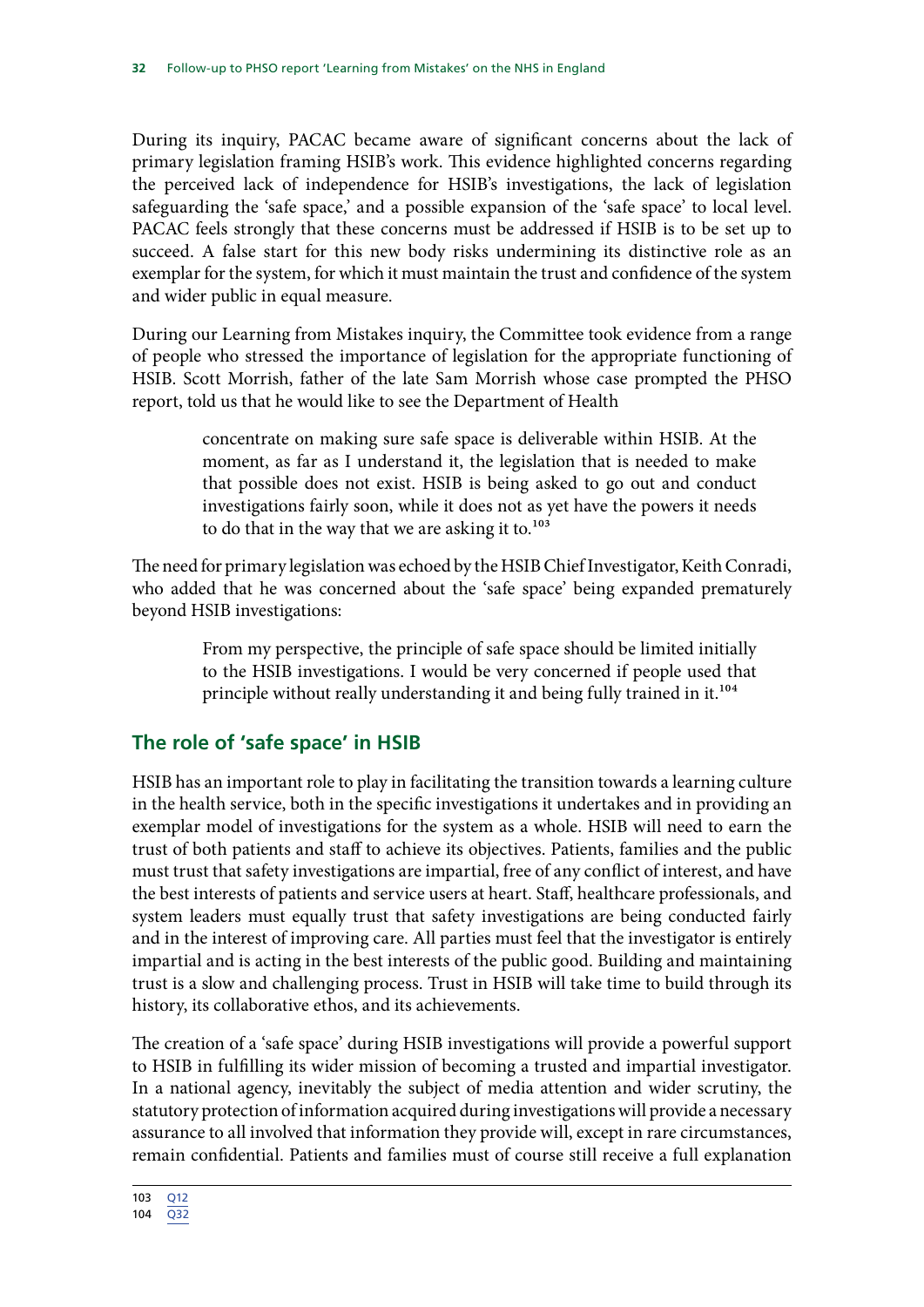of the events in question and it will be the responsibility of HSIB to develop an effective means of conveying the findings of investigations while protecting the more detailed information on which the findings were based.

The Government's Consultation asks what the statutory status of the 'safe space' should be and whether "the proposed exceptions" would undermine the 'safe space.'

The consultation acknowledges that the 'safe space' may be limited by the fact that "other organisations and individuals have statutory powers to call evidence."105 Indeed, it recognises that the Directions<sup>106</sup> given by the Secretary of State for Health cannot "amend or modify the application of existing legislation, and cannot require third parties seeking disclosure to apply to a particular court, nor for that court to follow a specific test in considering applications."107

Furthermore, the Consultation suggests that primary legislation will only be considered after HSIB begins operations: "Once HSIB has created these protocols and agreements with professional regulators and others, the way in which they are applied, and the learning from this, could potentially be used to inform the development of primary legislation."<sup>108</sup> This developmental approach is reasonable at first sight. However, there is a considerable danger that HSIB's independence and trusted status might be compromised from the start. Negotiating such arrangements would be time consuming and the status of HSIB reduced to being simply one of the numerous agencies involved in investigation in the NHS in England. HSIB needs to build the trust of staff and patients on the basis that it is truly independent and that it can provide an absolute guarantee of confidentiality. Early investigations will be critical in building longer term success and it is especially critical in these early stages that those involved benefit from statutory protection of information shared.

In our recent 'Learning from Mistakes' inquiry, HSIB Chief Investigator Keith Conradi told the Committee that he was in the process of determining

> protocols on how we work with the other authorities who have a right to investigate. We will be the ones who are doing it purely from a safety perspective, but I think there has to be an understanding of what information can be passed to other people who are potentially carrying out parallel investigations and what cannot, and what procedure they may have to go through to do that.<sup>109</sup>

Mr Conradi makes it clear that the principle of 'safe space' might be extended in the future and that there will be circumstances in which information may need to be shared, but HSIB will need time and the security of safe space legislation to develop this understanding and the associated procedures. It is vital that the 'safe space' be enshrined in primary legislation so that it is indeed left to those with expertise on how the 'safe space' operates, HSIB, to decide on when to share information gathered during its 'safe space' investigations so that patients and staff participating in those investigations do not feel

<sup>105</sup> *['Providing a 'safe space' in healthcare safety investigations'](https://www.gov.uk/government/uploads/system/uploads/attachment_data/file/560522/Safe_spaces_cons.pdf)*, Department of Health, October 2016.

<sup>106</sup> Secretary of State for Health (2016), *[The National Health Service Trust Development Authority \(Healthcare](https://www.gov.uk/government/uploads/system/uploads/attachment_data/file/514217/HSIB_directions.pdf)  [Safety Investigation Branch\) Directions 2016](https://www.gov.uk/government/uploads/system/uploads/attachment_data/file/514217/HSIB_directions.pdf)*.

<sup>107</sup> *['Providing a 'safe space' in healthcare safety investigations'](https://www.gov.uk/government/uploads/system/uploads/attachment_data/file/560522/Safe_spaces_cons.pdf)*, Department of Health, October 2016.

<sup>108</sup> *['Providing a 'safe space' in healthcare safety investigations'](https://www.gov.uk/government/uploads/system/uploads/attachment_data/file/560522/Safe_spaces_cons.pdf)*, Department of Health, October 2016.

<sup>109</sup> [Q33](http://data.parliament.uk/writtenevidence/committeeevidence.svc/evidencedocument/public-administration-and-constitutional-affairs-committee/phso-learning-from-mistakes/oral/42976.html)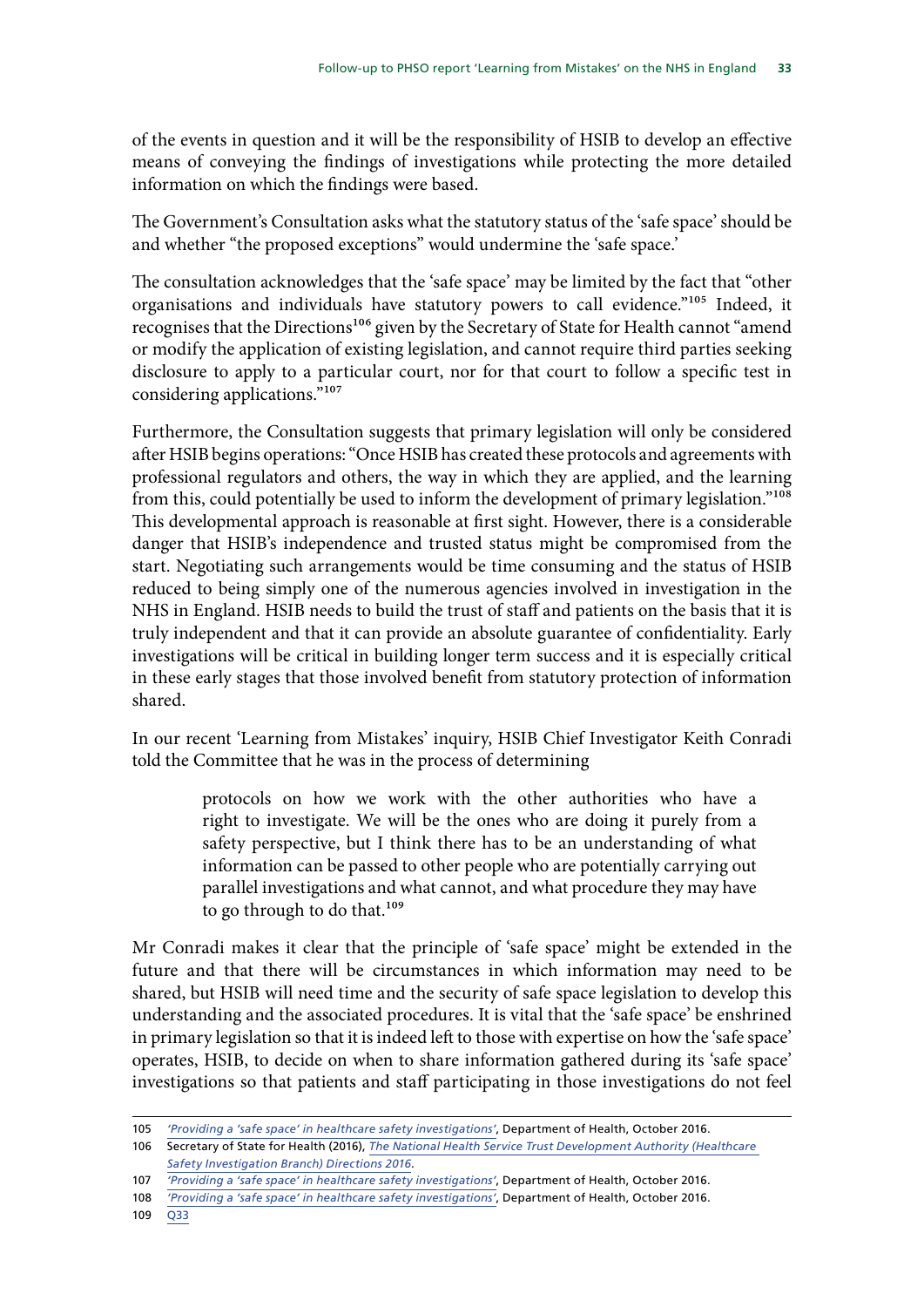the 'safe space' can be overruled. Without strong legislative underpinning, HSIB's 'safe space' investigations will be undermined from the start and the desired impact of those investigations will be compromised.

As PACAC and its predecessor PASC have made clear in the past, the Committee feels strongly that primary legislation is absolutely essential to creating a true 'safe space' akin to the one that governs similar 'safe space' investigations in the aviation, marine, and railway sectors. This legislation should be brought in as soon as possible so that HSIB's 'safe space' investigations can take place with the appropriate legislative underpinning.

#### **Safe space and local investigations**

The consultation also reflected on expanding the 'safe space' beyond HSIB to local investigations. There are of course numerous types of investigation and organisations involved in investigations but the most numerous, and arguably the most critical, are those taking place within NHS Trusts. The question of whether a statutory 'safe space' should be extended to such investigations needs to be considered in the context of the wider need to achieve a culture of learning and to support both families and staff in the aftermath of tragic events. The Committee considers that while the psychological safety of both families and staff is critical in these investigations, the specific focus on 'safe space' as the key to improving investigations could have unintended consequences, particularly if backed by legislation.

A culture of learning, as opposed to immediate and unthinking blame for error, can only be built slowly over time by trusted leaders at all levels of an organisation. This culture needs to permeate all aspects of clinical and management practice and not be confined simply to investigations. The dangers to staff, and the negative experiences of whistleblowers, come not so much from their experiences in investigations but from the more deep-rooted failure of some organisations to acknowledge safety problems in the first place and the failure of some leaders to provide staff with the assurances they need.

The Committee believes that the principle of a 'safe space' in investigations is highly desirable but that the focus on this aspect at local level may allow weaker organisations to feel they have done all they need to do by implementing 'safe space.' Organisations need to accept their full responsibilities in creating a climate in which emerging safety issues can be discussed and acted on. After tragic events, organisations need to be proactive in their support for both the families and staff involved. Creating the conditions in which staff can speak without fear of reprisal during safety investigations is just one aspect of these wider responsibilities of senior leaders. To create a statutory 'safe safe' within an organisation dominated by a blame culture could compound the problems by allowing such an organisation to conceal safety information and misuse safe space to evade its responsibilities to patients, families, and staff.

The point that safe space is only one aspect of a wider learning culture emerged repeatedly in the Committee's recent inquiry 'Learning from mistakes'. For instance, Dr Steve Shorrock stated that 'safe space' is only effective when the rest of the culture is receptive to the principle that learning is central and blame is only apportioned where that is necessary (e.g. where there has been serious individual wrongdoing):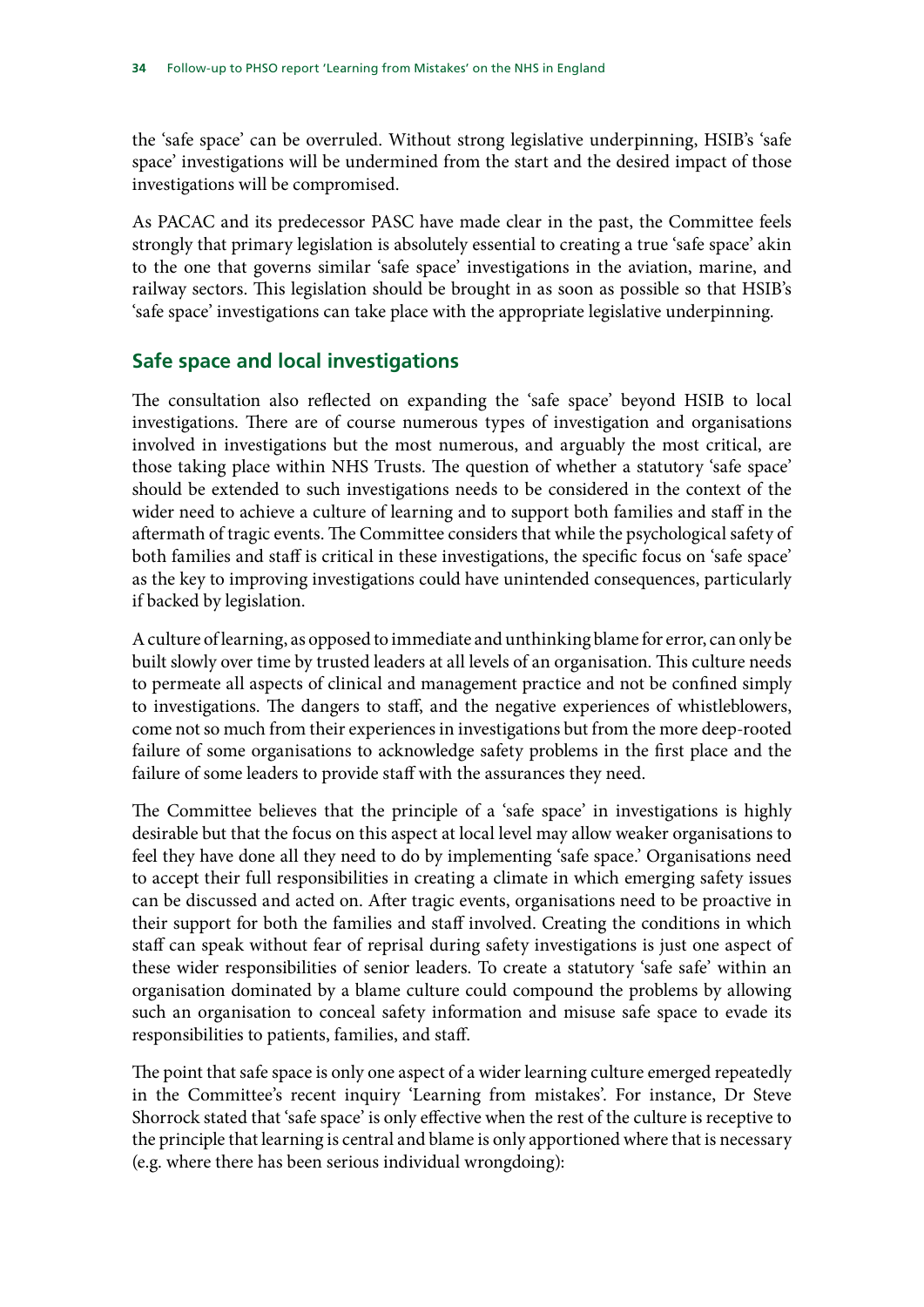What we have learned in aviation is there has to be consensus on the need for a just and fair culture that is about learning as a whole. If you do not have that consensus from a range of stakeholders—which will include, for instance, prosecutors, judges, frontline practitioners, patient representatives, staff and practitioners— you will always have something in your system that is pushing against it. $110$ 

The emergence of a learning culture requires an understanding that a safety investigation has fundamentally different objectives from one focused on the assessment of individual performance. In his written evidence, Mr Morrish forcefully articulated this point:

> 'Learning' and 'accountability' are both essential for safety, but represent different goals; serve different purposes; require different methodologies; and need separate processes. The balance between them needs to be managed carefully. Striving for that balance is the purpose of a 'just culture'.<sup>111</sup>

The Committee believes that the premature imposition of safe space as a statutory requirement at local level could have unintended consequences. Senior leaders have the responsibility to create a culture of safety at all times and the particular circumstances of an investigation are just one aspect of this. There is the risk that the statutory imposition of a 'safe space' during investigations may detract from the wider effort to create a culture of learning in that some organisations and leaders may feel that this is all they need to do. The Committee considers that the impact of statutory 'safe space' at local level is uncertain and that it would be prudent to allow HSIB to develop a fuller understanding of 'safe space' and its potential applicability before extending it to other organisations.

### **Conclusions**

Overall, PACAC welcomes the introduction of HSIB and its 'safe space' investigations. However, as this response shows, the Committee strongly feels that HSIB and its 'safe space' investigations must first be appropriately legislated for if it is to have the tools it needs to succeed.

In contrast, PACAC feels that any extension of the 'safe space' to local investigations would be premature and took evidence during its Learning from Mistakes inquiry emphasising this apprehension. Keith Conradi strongly expressed the view that the 'safe space' should initially only cover HSIB and that, if used at a local level by staff insufficiently trained to use it carefully, it would undermine the intended impact the 'safe space' is meant to have on the investigative landscape and the shift towards a 'learning culture' more broadly. The Consultation recognises that the investigative landscape is complex, and that the rules governing information sharing are "equally if not more so, with a number of processes in place which require or encourage the sharing of information across organisational boundaries."

The vast majority of investigations are likely to still take place at local level where training of investigative staff remains insufficient and the quality of investigations varies. In its response to PASC's report on NHS Complaints Investigations in July 2015, 'Learning not Blaming,' the Government acknowledged the variable quality of local investigations and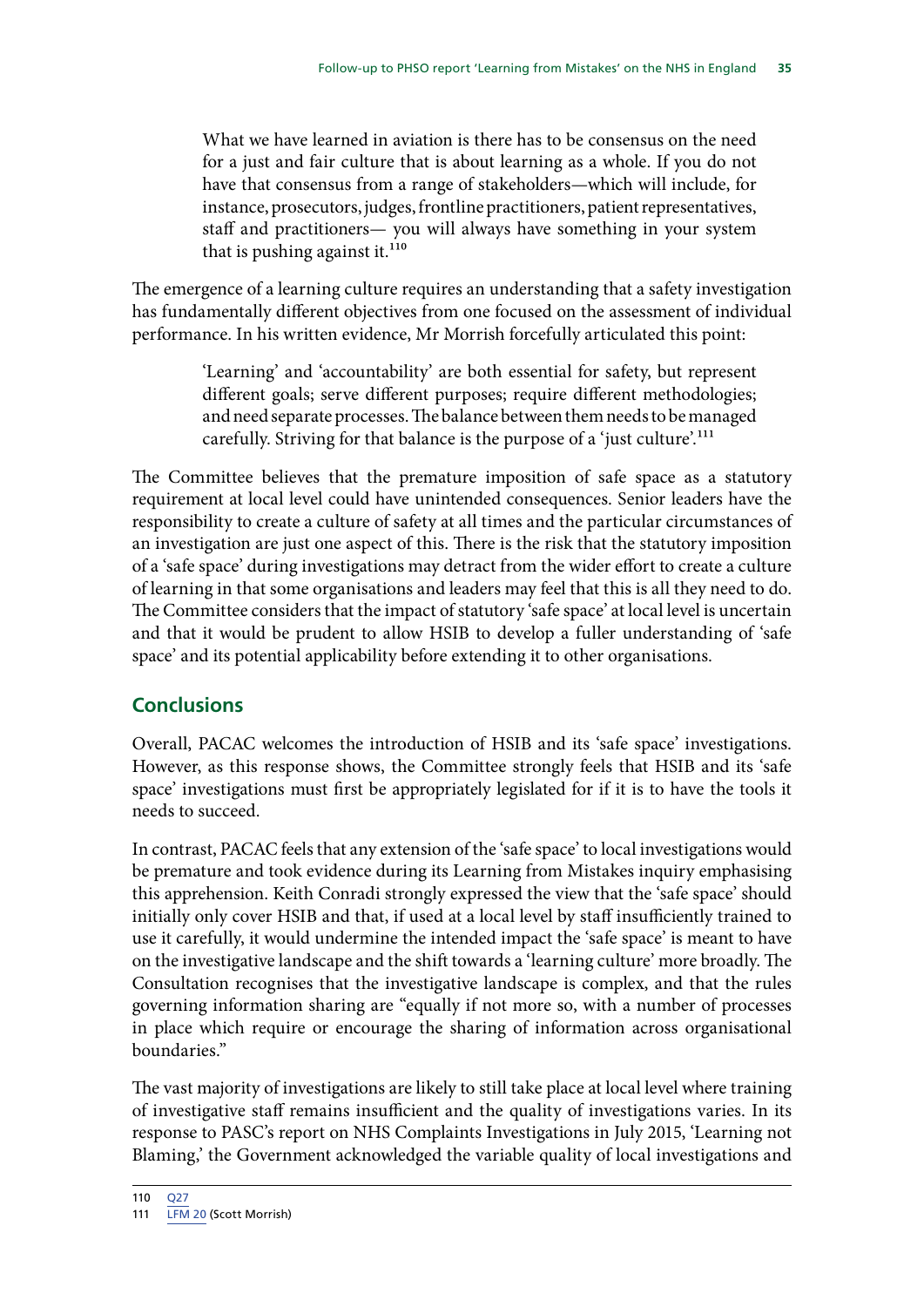said that it concurred "that there should be a capability at national level to offer support and guidance to NHS organisations on investigations, and to carry out certain investigations itself."112 In light of this, an expansion of the 'safe space' before local investigations are standardised and local investigative capability has been improved generally poses a number of risks, some of which are outlined in this response. A premature expansion of the 'safe space' carries the risk that organisations will introduce the 'safe space' as a simple piece of procedure without understanding its place in the wider need to improve investigations and to create a culture of learning and continual reflection on emerging safety issues.

HSIB is fully cognisant that 'safe space' is just one small but critical aspect of its wider drive to become a trusted, independent national investigator. Once properly enshrined in legislation, the 'safe space' should remain in the hands of HSIB until the wider culture is ready for 'safe space' investigations to be conducted on a wider scale. As an intermediate measure, the Department of Health should consider allowing HSIB to instigate a 'safe space' when it chooses to investigate at local level or indeed when local investigations require a 'safe space.' This would allow HSIB, and its investigators with expertise on how 'safe space' operates, to retain control over the 'safe space' even as it provides the option for it to be extended to a local investigation where required.

<sup>112</sup> Department of Health, *[Learning not Blaming: The government response to the Freedom to Speak Up](https://www.gov.uk/government/uploads/system/uploads/attachment_data/file/445640/Learning_not_blaming_acc.pdf)  [consultation, the Public Administration Select Committee report 'Investigating Clinical Incidents in the NHS',](https://www.gov.uk/government/uploads/system/uploads/attachment_data/file/445640/Learning_not_blaming_acc.pdf)  [and the Morecambe Bay Investigation](https://www.gov.uk/government/uploads/system/uploads/attachment_data/file/445640/Learning_not_blaming_acc.pdf)*, July 2015, p. 58.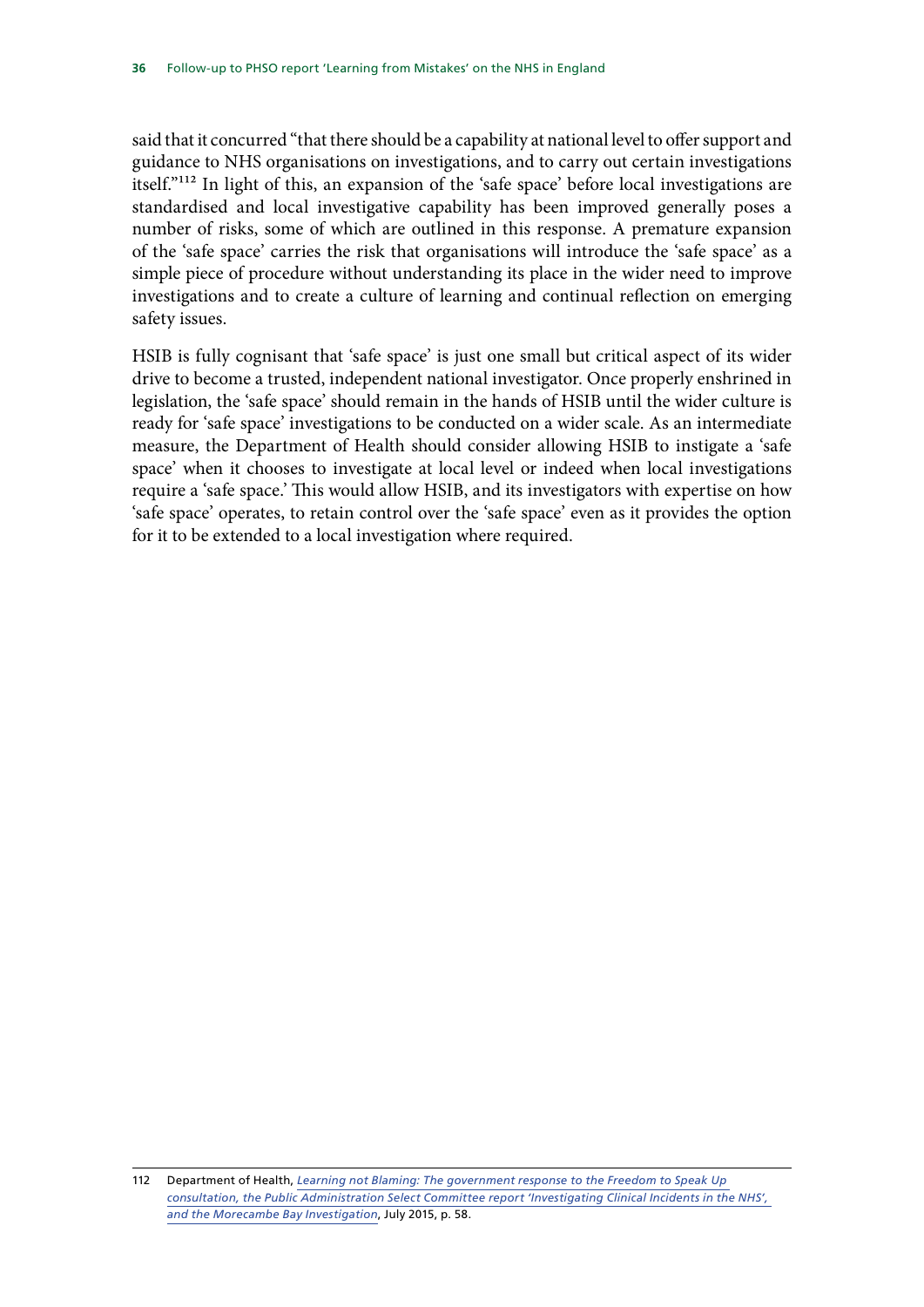## <span id="page-38-0"></span>Formal Minutes

#### **Tuesday 17 January 2017**

Members present:

| Ronnie Cowan      | Kelvin Hopkins    |
|-------------------|-------------------|
| Mr Paul Flynn     | Mr John Stevenson |
| Marcus Fysh       | Mr Andrew Turner  |
| Mrs Cheryl Gillan |                   |

In the absence of the Chair, Mrs Cheryl Gillan was called to the Chair.

Draft Report (*Will the NHS never learn? Follow-up to PHSO report 'Learning from Mistakes' on the NHS in England*), proposed by the Chair, brought up and read.

Paragraphs 1 to 93 read and agreed to.

Appendix agreed to.

Summary agreed to.

*Resolved*, That the Report be the Seventh Report of the Committee to the House.

*Ordered*, That the Chair make the Report to the House.

*Ordered*, That embargoed copies of the Report be made available, in accordance with the provisions of Standing Order No. 134.

[Adjourned till Wednesday 18 January at 9.15am.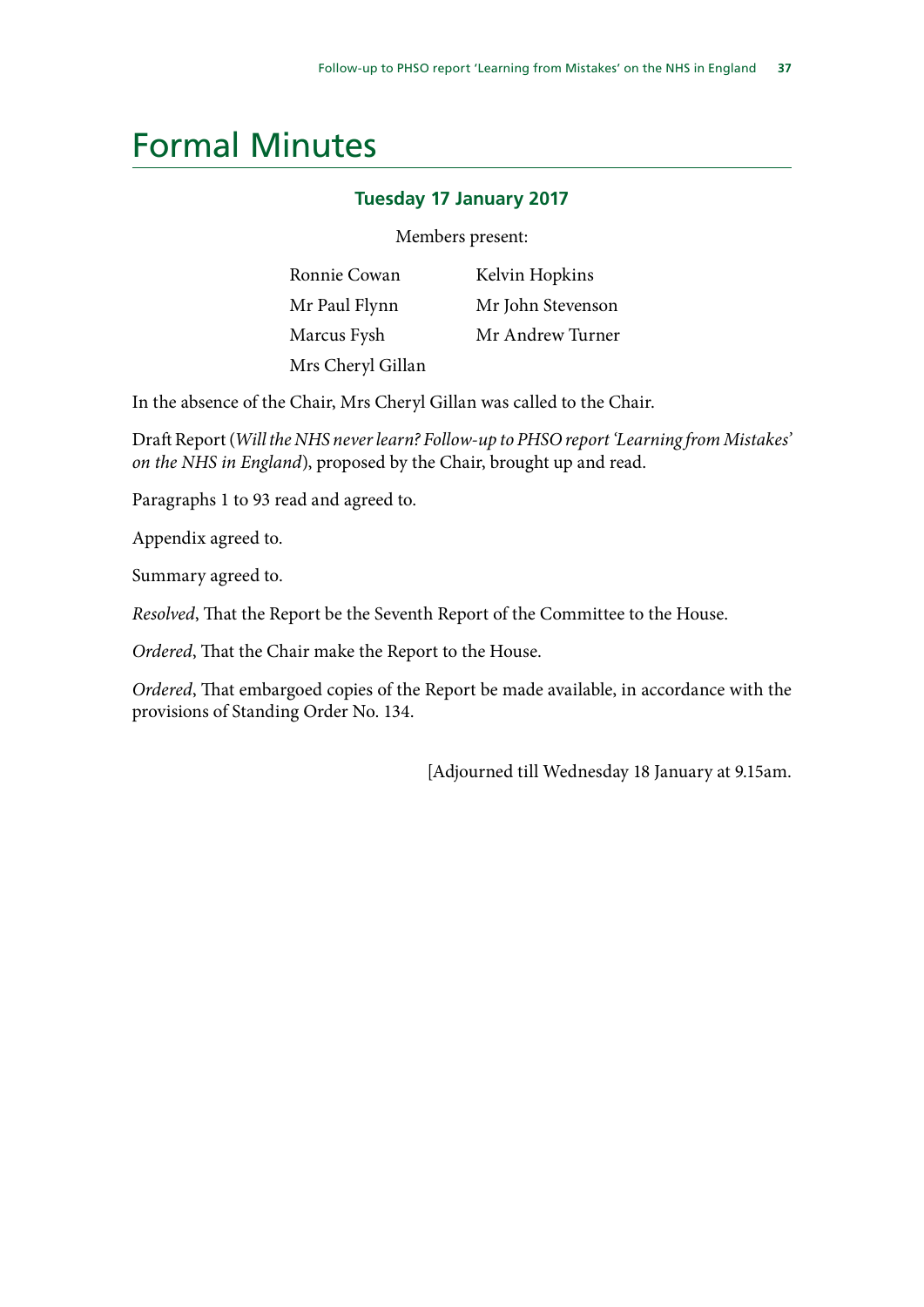### <span id="page-39-0"></span>Witnesses

The following witnesses gave evidence. Transcripts can be viewed on the [inquiry publications](http://www.parliament.uk/business/committees/committees-a-z/commons-select/public-administration-and-constitutional-affairs-committee/inquiries/parliament-2015/phso-learning-from-mistakes-inquiry/publications/) [page](http://www.parliament.uk/business/committees/committees-a-z/commons-select/public-administration-and-constitutional-affairs-committee/inquiries/parliament-2015/phso-learning-from-mistakes-inquiry/publications/) of the Committee's website.

#### **Tuesday 8 November 2016** *Question number*

**Scott Morrish**, father of the late Sam Morrish and Member of the Healthcare Safety Investigation Branch Expert Advisory Group, and **Dr Steve Shorrock,**  Human Factors Specialist [Q1–28](http://data.parliament.uk/writtenevidence/committeeevidence.svc/evidencedocument/public-administration-and-constitutional-affairs-committee/phso-learning-from-mistakes/oral/42976.html) 

**Professor Sir Mike Richards,** Chief Inspector of Hospitals, Care Quality Commission, **Helen Buckingham,** Executive Director of Corporate Affairs, NHS Improvement, and **Keith Conradi,** Chief Investigator, Healthcare Safety Investigation Branch Q29-70

#### **Tuesday 22 November 2016**

**Mr Philip Dunne MP**, Minister of State for Health, **William Vineall**, Director of Quality, Department of Health, and **Chris Bostock**, Policy Leader for NHS Complaints, Department of Health Complaints, Department of Health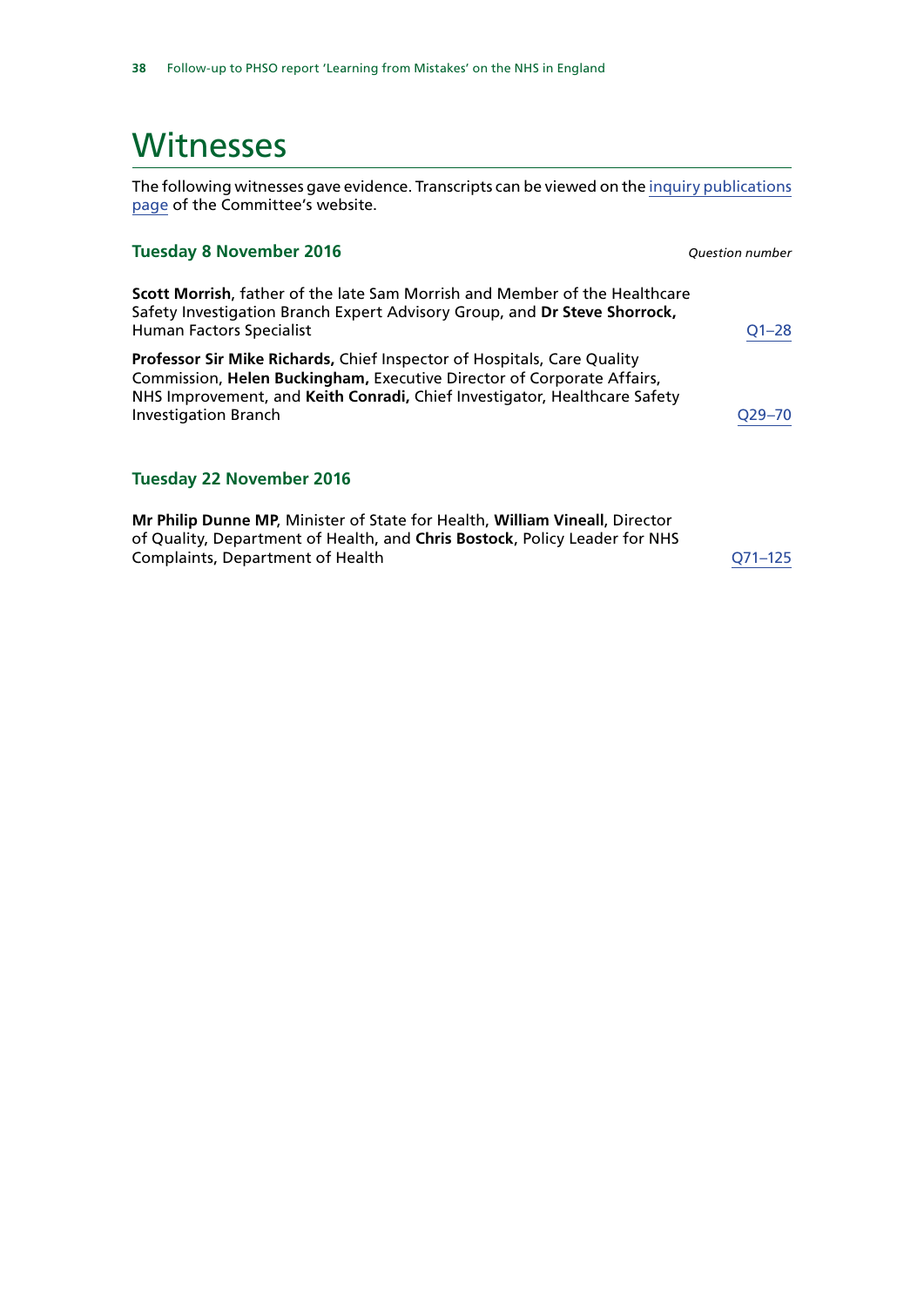## <span id="page-40-0"></span>Published written evidence

The following written evidence was received and can be viewed on the [inquiry publications](http://www.parliament.uk/business/committees/committees-a-z/commons-select/public-administration-and-constitutional-affairs-committee/inquiries/parliament-2015/phso-learning-from-mistakes-inquiry/publications/) [page](http://www.parliament.uk/business/committees/committees-a-z/commons-select/public-administration-and-constitutional-affairs-committee/inquiries/parliament-2015/phso-learning-from-mistakes-inquiry/publications/) of the Committee's website.

LFM numbers are generated by the evidence processing system and so may not be complete.

- 1 Action against Medical Accidents (AvMA) [\(LFM0007\)](http://data.parliament.uk/WrittenEvidence/CommitteeEvidence.svc/EvidenceDocument/Public%20Administration%20and%20Constitutional%20Affairs%20Committee%20/PHSO%20Learning%20from%20Mistakes/written/42655.html)
- 2 Claire Slater [\(LFM0018](http://data.parliament.uk/WrittenEvidence/CommitteeEvidence.svc/EvidenceDocument/Public%20Administration%20and%20Constitutional%20Affairs%20Committee%20/PHSO%20Learning%20from%20Mistakes/written/43728.html)); [\(LFM0022](http://data.parliament.uk/writtenevidence/committeeevidence.svc/evidencedocument/public-administration-and-constitutional-affairs-committee/phso-learning-from-mistakes/written/44773.html))
- 3 Daphne Havercroft ([LFM0014](http://data.parliament.uk/WrittenEvidence/CommitteeEvidence.svc/EvidenceDocument/Public%20Administration%20and%20Constitutional%20Affairs%20Committee%20/PHSO%20Learning%20from%20Mistakes/written/43475.html))
- 4 Dr Minh Alexander ([LFM0013](http://data.parliament.uk/WrittenEvidence/CommitteeEvidence.svc/EvidenceDocument/Public%20Administration%20and%20Constitutional%20Affairs%20Committee%20/PHSO%20Learning%20from%20Mistakes/written/43232.html))
- 5 Healthwatch England [\(LFM0012](http://data.parliament.uk/WrittenEvidence/CommitteeEvidence.svc/EvidenceDocument/Public%20Administration%20and%20Constitutional%20Affairs%20Committee%20/PHSO%20Learning%20from%20Mistakes/written/42765.html))
- 6 Miss Fiona Watts [\(LFM0011\)](http://data.parliament.uk/WrittenEvidence/CommitteeEvidence.svc/EvidenceDocument/Public%20Administration%20and%20Constitutional%20Affairs%20Committee%20/PHSO%20Learning%20from%20Mistakes/written/42718.html)
- 7 Miss Peggy Banks [\(LFM0003\)](http://data.parliament.uk/WrittenEvidence/CommitteeEvidence.svc/EvidenceDocument/Public%20Administration%20and%20Constitutional%20Affairs%20Committee%20/PHSO%20Learning%20from%20Mistakes/written/42395.html)
- 8 Mrs Wendy Morris ([LFM0002\)](http://data.parliament.uk/WrittenEvidence/CommitteeEvidence.svc/EvidenceDocument/Public%20Administration%20and%20Constitutional%20Affairs%20Committee%20/PHSO%20Learning%20from%20Mistakes/written/42166.html)
- 9 NHS England [\(LFM0021\)](http://data.parliament.uk/WrittenEvidence/CommitteeEvidence.svc/EvidenceDocument/Public%20Administration%20and%20Constitutional%20Affairs%20Committee%20/PHSO%20Learning%20from%20Mistakes/written/43810.html)
- 10 NHS Improvement ([LFM0019](http://data.parliament.uk/WrittenEvidence/CommitteeEvidence.svc/EvidenceDocument/Public%20Administration%20and%20Constitutional%20Affairs%20Committee%20/PHSO%20Learning%20from%20Mistakes/written/43795.html))
- 11 phsothefacts.com [\(LFM0004\)](http://data.parliament.uk/WrittenEvidence/CommitteeEvidence.svc/EvidenceDocument/Public%20Administration%20and%20Constitutional%20Affairs%20Committee%20/PHSO%20Learning%20from%20Mistakes/written/42453.html)
- 12 Scott Morrish [\(LFM0020\)](http://data.parliament.uk/WrittenEvidence/CommitteeEvidence.svc/EvidenceDocument/Public%20Administration%20and%20Constitutional%20Affairs%20Committee%20/PHSO%20Learning%20from%20Mistakes/written/43803.html)
- 13 UK Sepsis Trust ([LFM0005](http://data.parliament.uk/WrittenEvidence/CommitteeEvidence.svc/EvidenceDocument/Public%20Administration%20and%20Constitutional%20Affairs%20Committee%20/PHSO%20Learning%20from%20Mistakes/written/42589.html))
- 14 Verita Consultants LLP [\(LFM0006\)](http://data.parliament.uk/WrittenEvidence/CommitteeEvidence.svc/EvidenceDocument/Public%20Administration%20and%20Constitutional%20Affairs%20Committee%20/PHSO%20Learning%20from%20Mistakes/written/42617.html)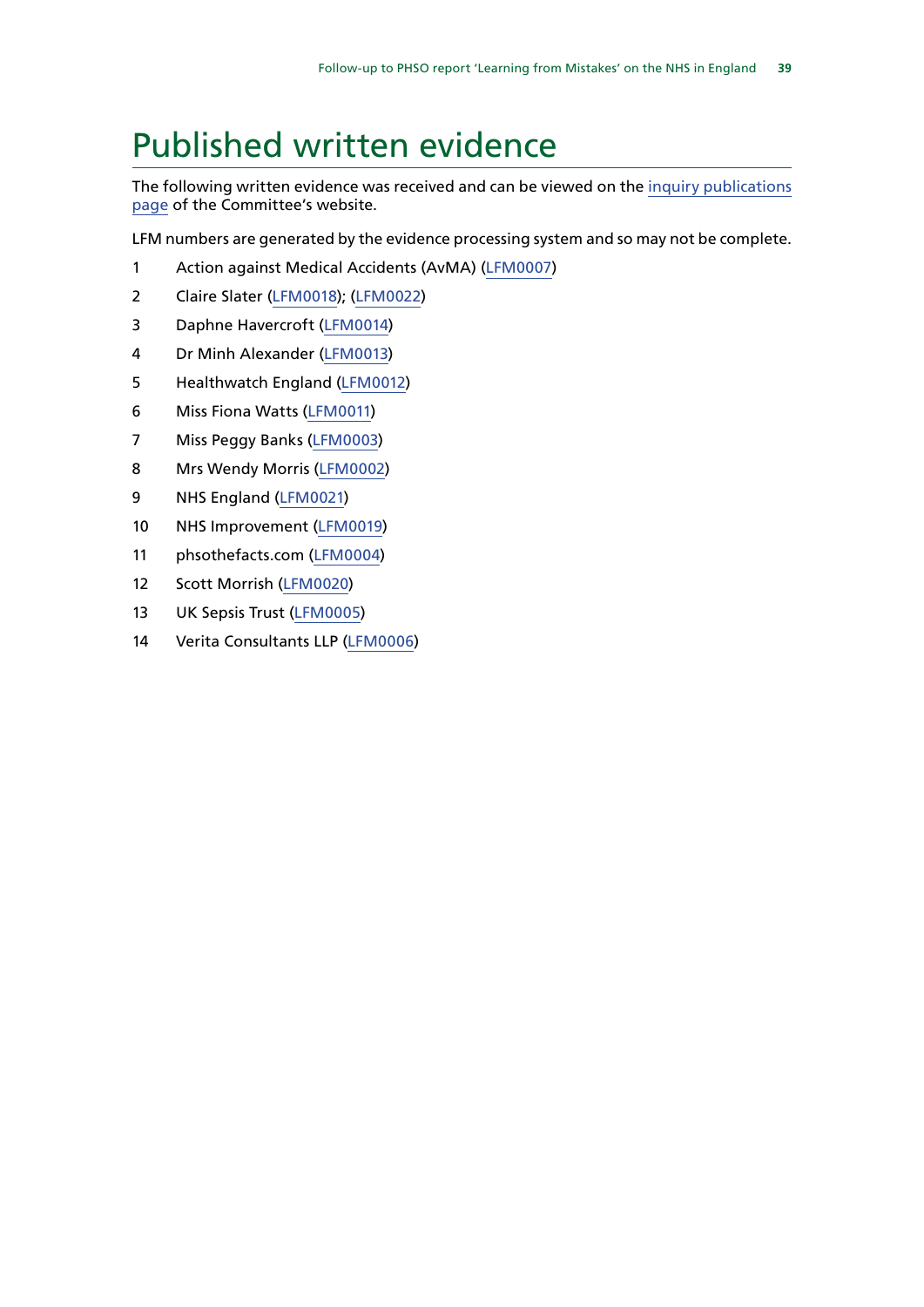## <span id="page-41-0"></span>List of Reports from the Committee during the current Parliament

All publications from the Committee are available on the [publications page](http://www.parliament.uk/business/committees/committees-a-z/commons-select/public-administration-and-constitutional-affairs-committee/publications/) of the Committee's website.

The reference number of the Government's response to each Report is printed in brackets after the HC printing number.

#### **Session 2015–16**

| <b>First Report</b>         | Follow-up to PHSO Report: Dying without<br>dignity                                                                                                                                                   | <b>HC 432</b><br>(HC 770) |
|-----------------------------|------------------------------------------------------------------------------------------------------------------------------------------------------------------------------------------------------|---------------------------|
| <b>Second Report</b>        | Appointment of the UK's delegation to the<br>Parliamentary Assembly of the Council of<br>Europe                                                                                                      | <b>HC 658</b>             |
| <b>Third Report</b>         | The 2015 charity fundraising controversy:<br>lessons for trustees, the Charity Commission,<br>and regulators                                                                                         | <b>HC 431</b><br>(HC 980) |
| Fourth Report               | The collapse of Kids Company: lessons for<br>charity trustees, professional firms, the Charity<br>Commission, and Whitehall                                                                          | HC 433<br>(HC 963)        |
| <b>Fifth Report</b>         | The Future of the Union, part one: English Votes<br>for English laws                                                                                                                                 | <b>HC 523</b><br>(HC 961) |
| Sixth Report                | Follow up to PHSO Report of an investigation<br>into a complaint about HS2 Ltd                                                                                                                       | <b>HC 793</b><br>(HC 258) |
| Seventh Report              | Appointment of the Commissioner for Public<br>Appointments                                                                                                                                           | <b>HC 869</b>             |
| <b>Eight Report</b>         | The Strathclyde Review: Statutory Instruments<br>and the power of the House of Lords                                                                                                                 | <b>HC 752</b>             |
| Ninth Report                | Democracy Denied: Appointment of the UK's<br>delegation to the Parliamentary Assembly of<br>the Council of Europe: Government Response<br>to the Committee's Second Report of Session<br>$2015 - 16$ | <b>HC 962</b>             |
| <b>First Special Report</b> | Developing Civil Service Skills: a unified<br>approach: Government Response to the Public<br><b>Administration Select Committee's Fourth</b><br>Report of Session 2014-15                            | <b>HC 526</b>             |
| Second Special<br>Report    | Lessons for Civil Service impartiality for<br>the Scottish independence referendum:<br>Government Response to the Public<br>Administration Select Committee's Fifth Report<br>of Session 2014-15     | <b>HC 725</b>             |
|                             | Third Special Report Follow-up to PHSO Report: Dying without<br>dignity: Government response to the<br>Committee's First Report of Session 2015-16                                                   | <b>HC 770</b>             |